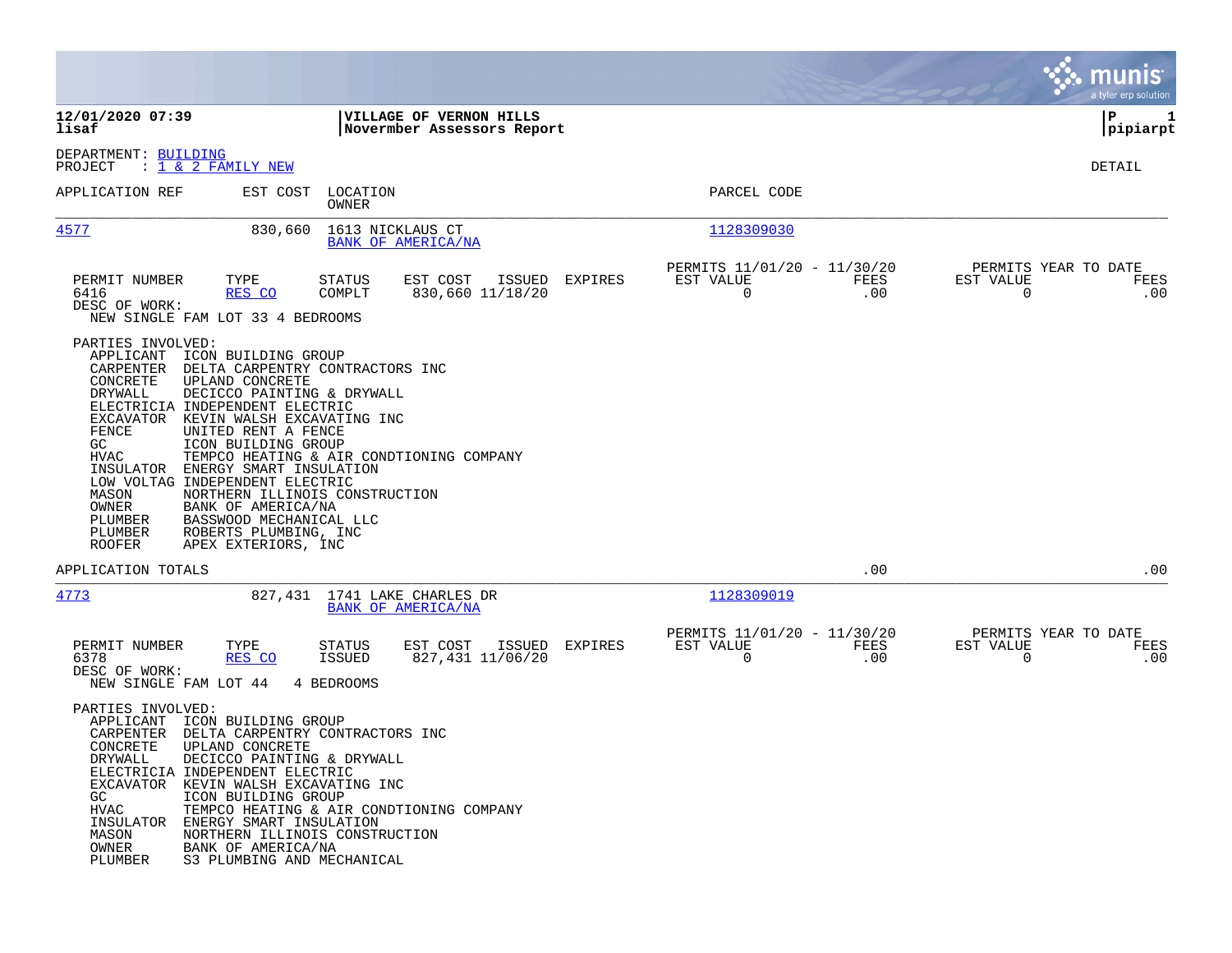|                                                                                                                                                                                                                                                                                                                                                                                                                                      |                                                                                                                                                                                    |                                                         |                | munis<br>a tyler erp solution                                      |
|--------------------------------------------------------------------------------------------------------------------------------------------------------------------------------------------------------------------------------------------------------------------------------------------------------------------------------------------------------------------------------------------------------------------------------------|------------------------------------------------------------------------------------------------------------------------------------------------------------------------------------|---------------------------------------------------------|----------------|--------------------------------------------------------------------|
| 12/01/2020 07:39<br>lisaf                                                                                                                                                                                                                                                                                                                                                                                                            | <b>VILLAGE OF VERNON HILLS</b><br>Novermber Assessors Report                                                                                                                       |                                                         |                | l P<br>2<br> pipiarpt                                              |
| DEPARTMENT: BUILDING<br>: 1 & 2 FAMILY NEW<br>PROJECT                                                                                                                                                                                                                                                                                                                                                                                |                                                                                                                                                                                    |                                                         |                | DETAIL                                                             |
| APPLICATION REF                                                                                                                                                                                                                                                                                                                                                                                                                      | EST COST<br>LOCATION                                                                                                                                                               | PARCEL CODE                                             |                |                                                                    |
| SEWER                                                                                                                                                                                                                                                                                                                                                                                                                                | OWNER<br>KEVIN WALSH EXCAVATING INC                                                                                                                                                |                                                         |                |                                                                    |
| APPLICATION TOTALS                                                                                                                                                                                                                                                                                                                                                                                                                   |                                                                                                                                                                                    |                                                         | .00            | .00                                                                |
| <u>4939</u>                                                                                                                                                                                                                                                                                                                                                                                                                          | 661,393<br>692 INSULL DRIVE<br>PLACEHOLDER                                                                                                                                         | 1133216018                                              |                |                                                                    |
| PERMIT NUMBER<br>TYPE<br>6387<br>RES CO<br>DESC OF WORK:                                                                                                                                                                                                                                                                                                                                                                             | EST COST<br>ISSUED<br><b>EXPIRES</b><br><b>STATUS</b><br>COMPLT<br>661,393 11/10/20<br>NEW SINGLE FAM LOT 84 2 BED LYON/EUROPEAN COTTAGE                                           | PERMITS 11/01/20 - 11/30/20<br>EST VALUE<br>$\mathbf 0$ | FEES<br>.00    | PERMITS YEAR TO DATE<br>EST VALUE<br>FEES<br>$\mathbf 0$<br>.00    |
| PARTIES INVOLVED:<br>APPLICANT<br>PULTE HOMES<br>APPLICANT<br>PULTE HOMES<br>CARPENTER<br>CCA MIDWEST<br>CONCRETE<br>FIVE STAR<br>DRYWALL<br>ELECTRICIA LAKESIDE ELECTRIC<br>EXCAVATOR CUSTOM LAND SERVICES<br>PULTE HOMES<br>GC<br><b>HVAC</b><br>INSULATOR<br>IRON WORK<br>LOW VOLTAG COMMATE COMMUNICATION<br>PRO BROTHERS MASONRY<br>MASON<br>OWNER<br>PLACEHOLDER<br>PLUMBER<br><b>ROOFER</b><br>SEWER<br>HOLIDAY SEWER & WATER | A & D PAINTING AND DRYWALL<br>ADVANTAGE CONTRACTOR SOLUTIONS<br>ENERGY SMART INSULATION<br>RESIDENTIAL STEEL FABRICATORS<br>S3 PLUMBING AND MECHANICAL<br>SCHALL DEVELOPEMENT CORP |                                                         |                |                                                                    |
| APPLICATION TOTALS                                                                                                                                                                                                                                                                                                                                                                                                                   |                                                                                                                                                                                    |                                                         | .00            | .00                                                                |
| 5288                                                                                                                                                                                                                                                                                                                                                                                                                                 | 655 MARSHALL STREET<br>633,746<br><b>PLACEHOLDER</b>                                                                                                                               | 1133215004                                              |                |                                                                    |
| PERMIT NUMBER<br>TYPE<br>MU6365<br>RES TCO<br>DESC OF WORK:                                                                                                                                                                                                                                                                                                                                                                          | <b>STATUS</b><br>EST COST<br>ISSUED EXPIRES<br>ISSUED<br>633,746 11/04/20 11/04/21<br>NEW SINGLE FAM 4 BED MAPLE VALLEY/CRAFTSMAN LOT 114                                          | PERMITS 11/01/20 - 11/30/20<br>EST VALUE<br>0           | FEES<br>100.00 | PERMITS YEAR TO DATE<br>EST VALUE<br>FEES<br>$\mathbf 0$<br>100.00 |
| PARTIES INVOLVED:<br>APPLICANT PULTE HOMES<br>CARPENTER CCA MIDWEST<br>CONCRETE<br>FIVE STAR<br>DRYWALL<br>ELECTRICIA LAKESIDE ELECTRIC<br>CUSTOM LAND SERVICES<br>EXCAVATOR<br>GC.<br>PULTE HOMES<br><b>HVAC</b>                                                                                                                                                                                                                    | A & D PAINTING AND DRYWALL<br>ADVANTAGE CONTRACTOR SOLUTIONS                                                                                                                       |                                                         |                |                                                                    |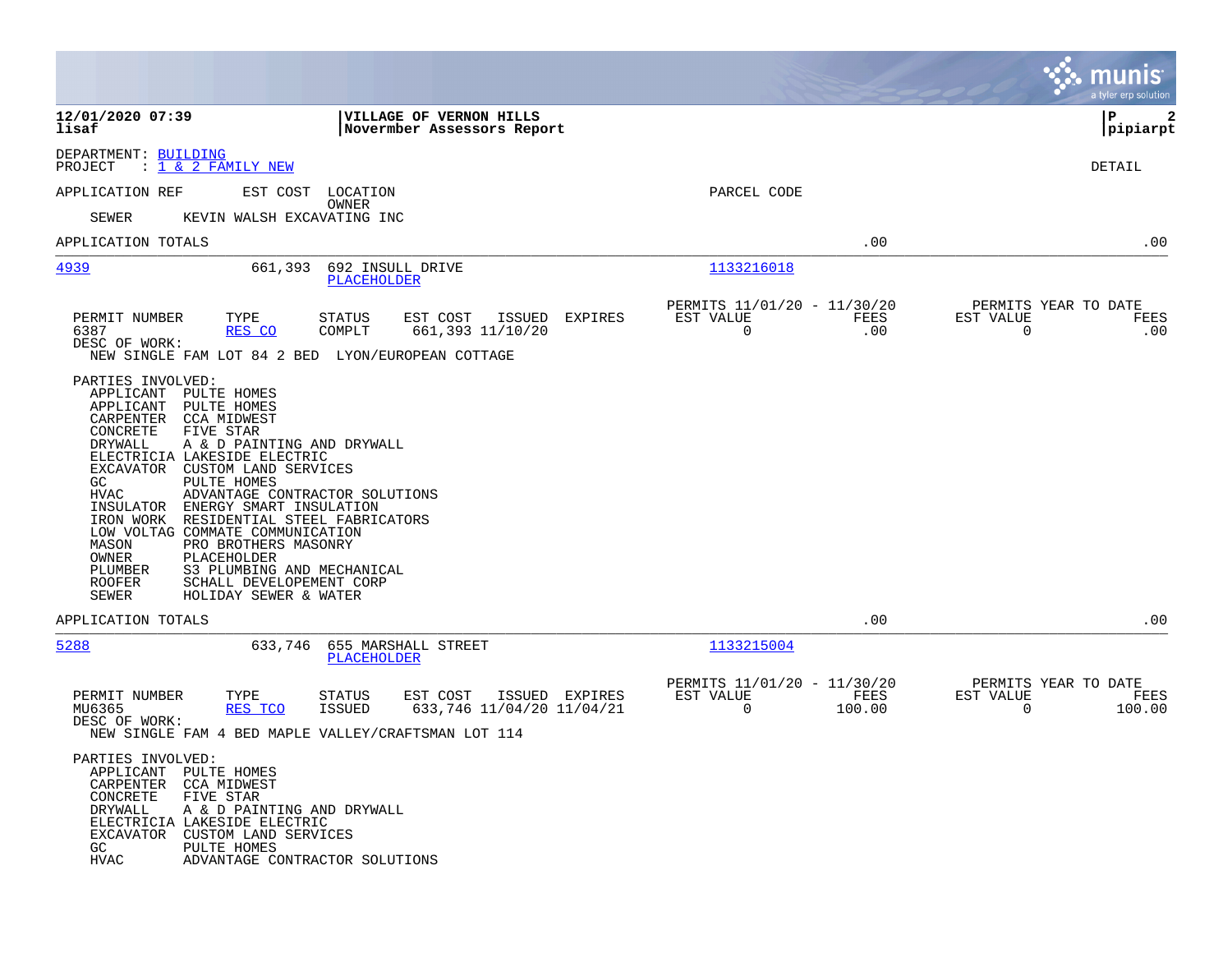|                                                                                                                                                                                                                                                                                                                                                                                                                                                                                                                                                                                                                                                                                                                                                                                                                                                                                   |                                                                                      | a tyler erp solution                                            |
|-----------------------------------------------------------------------------------------------------------------------------------------------------------------------------------------------------------------------------------------------------------------------------------------------------------------------------------------------------------------------------------------------------------------------------------------------------------------------------------------------------------------------------------------------------------------------------------------------------------------------------------------------------------------------------------------------------------------------------------------------------------------------------------------------------------------------------------------------------------------------------------|--------------------------------------------------------------------------------------|-----------------------------------------------------------------|
| 12/01/2020 07:39<br>VILLAGE OF VERNON HILLS<br>lisaf<br>Novermber Assessors Report                                                                                                                                                                                                                                                                                                                                                                                                                                                                                                                                                                                                                                                                                                                                                                                                |                                                                                      | l P<br>3<br> pipiarpt                                           |
| DEPARTMENT: BUILDING<br>PROJECT<br>$: 1 \& 2$ FAMILY NEW                                                                                                                                                                                                                                                                                                                                                                                                                                                                                                                                                                                                                                                                                                                                                                                                                          |                                                                                      | DETAIL                                                          |
| EST COST<br>LOCATION<br>APPLICATION REF<br>OWNER<br>INSULATOR ENERGY SMART INSULATION<br>IRON WORK RESIDENTIAL STEEL FABRICATORS<br>LOW VOLTAG COMMATE COMMUNICATION<br>PRO BROTHERS MASONRY<br>MASON<br>OWNER<br>PLACEHOLDER<br>PLUMBER<br>S3 PLUMBING AND MECHANICAL<br><b>ROOFER</b><br>SCHALL DEVELOPEMENT CORP<br>SEWER<br>HOLIDAY SEWER & WATER                                                                                                                                                                                                                                                                                                                                                                                                                                                                                                                             | PARCEL CODE                                                                          |                                                                 |
| APPLICATION TOTALS                                                                                                                                                                                                                                                                                                                                                                                                                                                                                                                                                                                                                                                                                                                                                                                                                                                                | 100.00                                                                               | 100.00                                                          |
| 5289<br>779,900<br>385 SISLOW LANE<br>PLACEHOLDER                                                                                                                                                                                                                                                                                                                                                                                                                                                                                                                                                                                                                                                                                                                                                                                                                                 | 1509319003<br>PERMITS 11/01/20 - 11/30/20                                            | PERMITS YEAR TO DATE                                            |
| PERMIT NUMBER<br>EST COST<br>ISSUED<br><b>EXPIRES</b><br>TYPE<br><b>STATUS</b><br>COMPLT<br>779,900 11/17/20<br>6409<br>RES CO<br>DESC OF WORK:<br>SINGLE FAMILY LOT 51 4 BEDROOMS<br>PARTIES INVOLVED:<br>APPLICANT ICON BUILDING GROUP<br>CARPENTER DELTA CARPENTRY CONTRACTORS INC<br>CONCRETE<br>UPLAND CONCRETE<br><b>DRYWALL</b><br>DECICCO PAINTING & DRYWALL<br>ELECTRICIA INDEPENDENT ELECTRIC<br>EXCAVATOR KEVIN WALSH EXCAVATING INC<br><b>FENCE</b><br>UNITED RENT A FENCE<br>GC<br>ICON BUILDING GROUP<br><b>HVAC</b><br>TEMPCO HEATING & AIR CONDTIONING COMPANY<br>INSULATOR ENERGY SMART INSULATION<br>LOW VOLTAG INDEPENDENT ELECTRIC<br>MASON<br>NORTHERN ILLINOIS CONSTRUCTION<br>OWNER<br>PLACEHOLDER<br>BASSWOOD MECHANICAL LLC<br>PLUMBER<br>WOODLAND CHASE PARTNERS, LLC<br>PAYER<br>TIM COTE, INC<br><b>ROOFER</b><br>KEVIN WALSH EXCAVATING INC<br>SEWER | FEES<br>EST VALUE<br>$\mathbf 0$<br>.00                                              | EST VALUE<br>FEES<br>0<br>.00                                   |
| APPLICATION TOTALS                                                                                                                                                                                                                                                                                                                                                                                                                                                                                                                                                                                                                                                                                                                                                                                                                                                                | .00                                                                                  | .00                                                             |
| 5421<br>796,386<br>515 COUNCIL CIRCLE<br><b>PLACEHOLDER</b><br>TYPE<br>ISSUED<br>PERMIT NUMBER<br><b>STATUS</b><br>EST COST<br>EXPIRES<br>796,386 11/06/20<br>6376<br>RES CO<br>COMPLT<br>DESC OF WORK:<br>NEW SINGLE FAM LOT 94 3 BED BOURGES/AMERICAN COTTAGE<br>PARTIES INVOLVED:                                                                                                                                                                                                                                                                                                                                                                                                                                                                                                                                                                                              | 1133213016<br>PERMITS 11/01/20 - 11/30/20<br>EST VALUE<br>FEES<br>$\mathbf 0$<br>.00 | PERMITS YEAR TO DATE<br>EST VALUE<br>FEES<br>$\mathbf 0$<br>.00 |

APPLICANT PULTE HOMES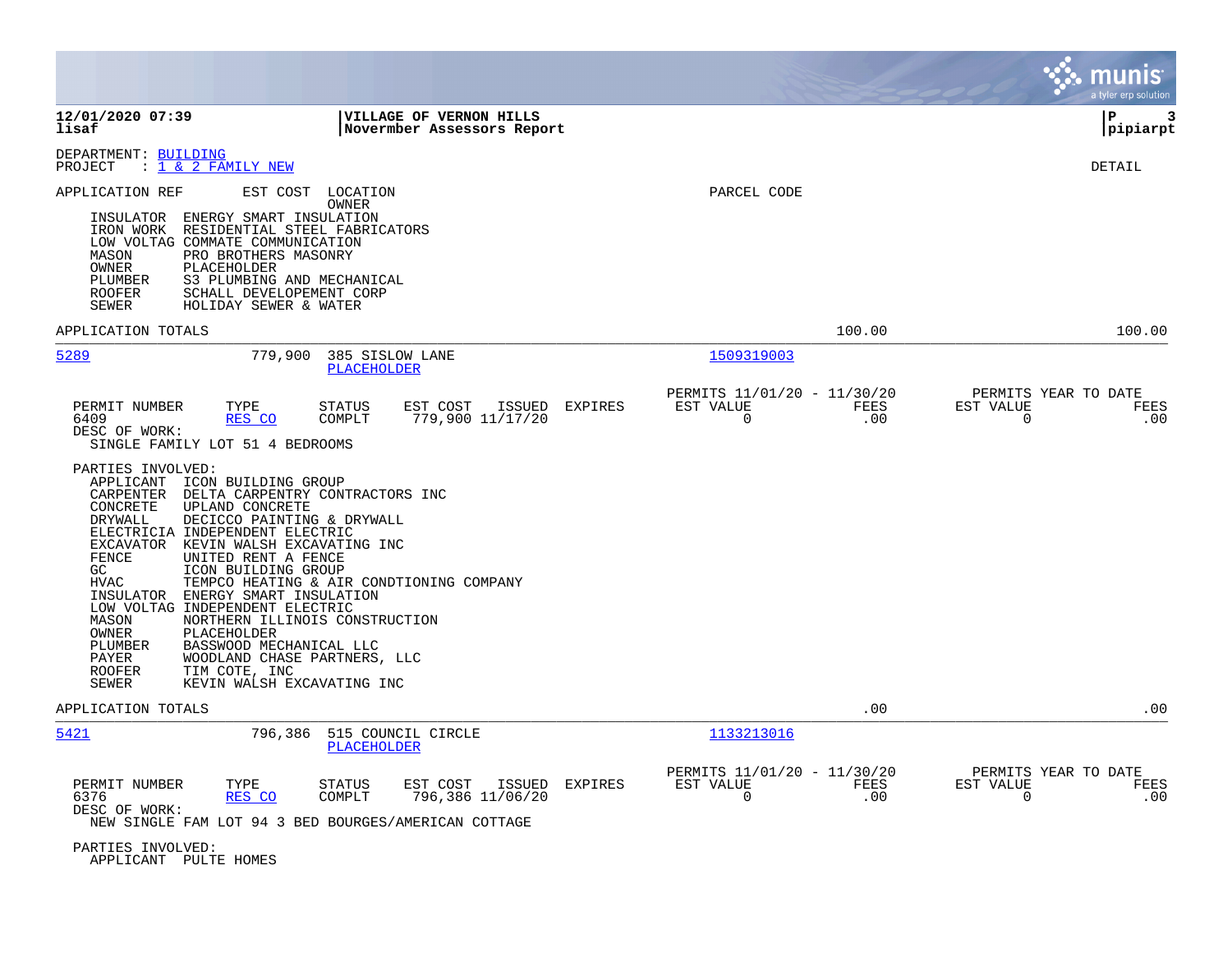|                                                                                                                                                                                                                                                                                       |                                                                                                                                                                                                                                                                                                                                |                                                       |                |                                                     |                          |                                              | munis<br>a tyler erp solution |
|---------------------------------------------------------------------------------------------------------------------------------------------------------------------------------------------------------------------------------------------------------------------------------------|--------------------------------------------------------------------------------------------------------------------------------------------------------------------------------------------------------------------------------------------------------------------------------------------------------------------------------|-------------------------------------------------------|----------------|-----------------------------------------------------|--------------------------|----------------------------------------------|-------------------------------|
| 12/01/2020 07:39<br>lisaf                                                                                                                                                                                                                                                             |                                                                                                                                                                                                                                                                                                                                | VILLAGE OF VERNON HILLS<br>Novermber Assessors Report |                |                                                     |                          |                                              | l P<br> pipiarpt              |
| DEPARTMENT: BUILDING<br>$: 1 \& 2$ FAMILY NEW<br>PROJECT                                                                                                                                                                                                                              |                                                                                                                                                                                                                                                                                                                                |                                                       |                |                                                     |                          |                                              | DETAIL                        |
| APPLICATION REF<br>CCA MIDWEST<br>CARPENTER<br>FIVE STAR<br>CONCRETE<br>DRYWALL<br>ELECTRICIA LAKESIDE ELECTRIC<br>EXCAVATOR CUSTOM LAND SERVICES<br>FIRE SPRIN PULTE HOMES<br>GC<br>HVAC<br>LOW VOLTAG COMMATE COMMUNICATION<br>MASON<br>OWNER<br>PLUMBER<br><b>ROOFER</b><br>SEWER  | EST COST<br>LOCATION<br>OWNER<br>A & D PAINTING AND DRYWALL<br><b>PULTE HOMES</b><br>ADVANTAGE CONTRACTOR SOLUTIONS<br>IRON WORK RESIDENTIAL STEEL FABRICATORS<br>IRRIGATION ENERGY SMART INSULATION<br>PRO BROTHERS MASONRY<br>PLACEHOLDER<br>S3 PLUMBING AND MECHANICAL<br>SCHALL DEVELOPEMENT CORP<br>HOLIDAY SEWER & WATER |                                                       |                | PARCEL CODE                                         |                          |                                              |                               |
| APPLICATION TOTALS                                                                                                                                                                                                                                                                    |                                                                                                                                                                                                                                                                                                                                |                                                       |                |                                                     | .00                      |                                              | .00                           |
| 6198                                                                                                                                                                                                                                                                                  | 693,693<br><b>PLACEHOLDER</b>                                                                                                                                                                                                                                                                                                  | 652 INSULL DRIVE                                      |                | 1133216013                                          |                          |                                              |                               |
| PERMIT NUMBER<br>MU6408<br>DESC OF WORK:                                                                                                                                                                                                                                              | TYPE<br><b>STATUS</b><br>$1&2$ FAM<br><b>ISSUED</b><br>NEW SINGLE FAM LOT89 2BED LYON/CRAFTSMAN                                                                                                                                                                                                                                | EST COST<br>693,693 11/17/20 11/19/21                 | ISSUED EXPIRES | PERMITS 11/01/20 - 11/30/20<br>EST VALUE<br>693,693 | <b>FEES</b><br>11,895.81 | PERMITS YEAR TO DATE<br>EST VALUE<br>693,693 | FEES<br>11,895.81             |
| PARTIES INVOLVED:<br>APPLICANT<br>PULTE HOMES<br>CARPENTER<br>CCA MIDWEST<br>CONCRETE<br>FIVE STAR<br><b>DRYWALL</b><br>ELECTRICIA LAKESIDE ELECTRIC<br>EXCAVATOR CUSTOM LAND SERVICES<br>GC<br><b>HVAC</b><br>LOW VOLTAG PROCOM<br>MASON<br>MASON<br>OWNER<br><b>ROOFER</b><br>SEWER | A & D PAINTING AND DRYWALL<br>PULTE HOMES<br>ADVANTAGE CONTRACTOR SOLUTIONS<br>IRON WORK RESIDENTIAL STEEL FABRICATORS<br>IRRIGATION ENERGY SMART INSULATION<br>PRO BROTHERS MASONRY<br>S3 PLUMBING AND MECHANICAL<br>PLACEHOLDER<br>SCHALL DEVELOPEMENT CORP<br>HOLIDAY SEWER & WATER                                         |                                                       |                |                                                     |                          |                                              |                               |
| APPLICATION TOTALS<br>PROJECT TOTALS                                                                                                                                                                                                                                                  |                                                                                                                                                                                                                                                                                                                                |                                                       |                | 693,693                                             | 11,895.81<br>11,995.81   | 693,693                                      | 11,895.81<br>11,995.81        |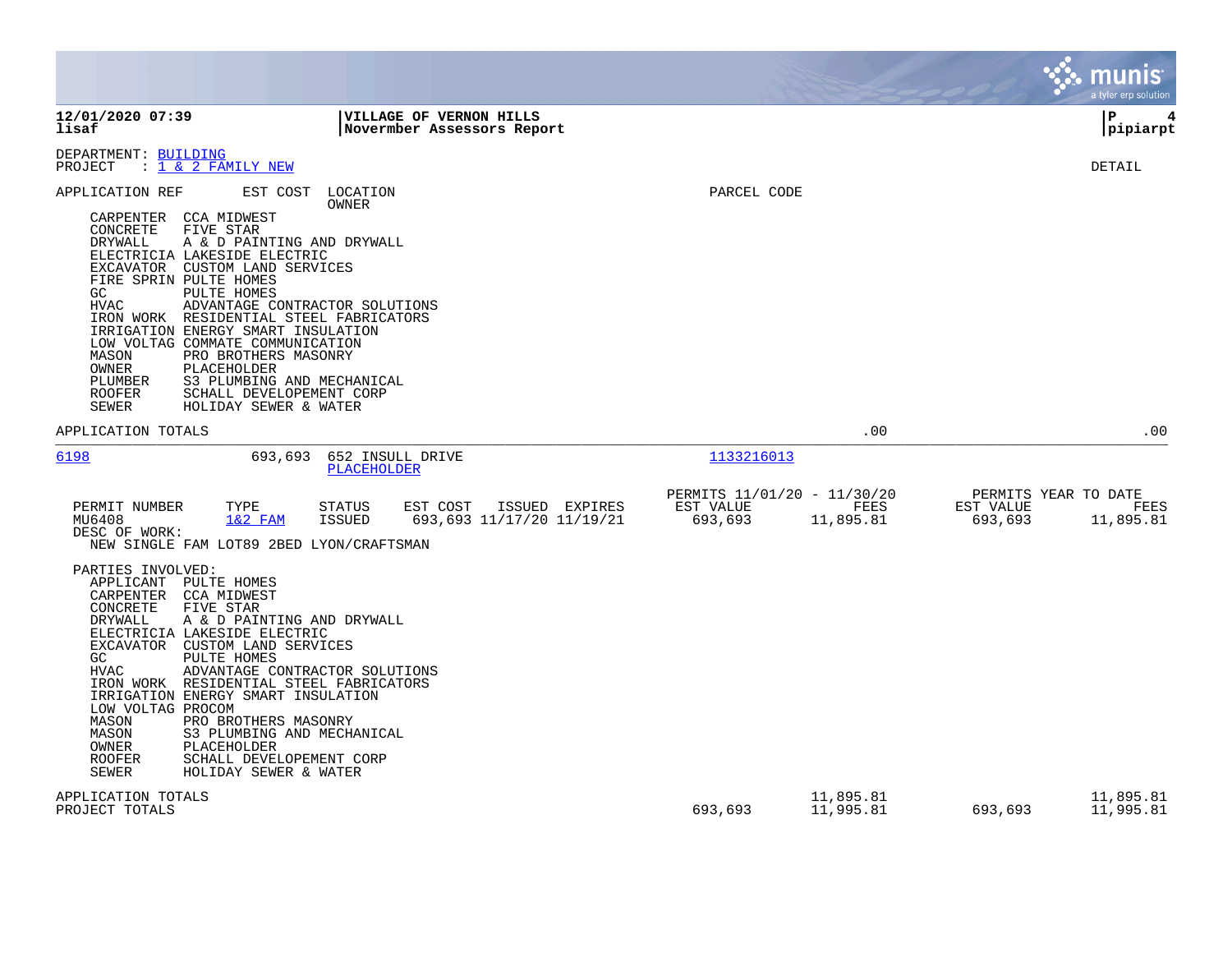|                                                                                                                                                                                                                                                                                                                                                                                                        |                                                                                                                        |                                                              | munis<br>a tyler erp solution                         |
|--------------------------------------------------------------------------------------------------------------------------------------------------------------------------------------------------------------------------------------------------------------------------------------------------------------------------------------------------------------------------------------------------------|------------------------------------------------------------------------------------------------------------------------|--------------------------------------------------------------|-------------------------------------------------------|
| 12/01/2020 07:39<br>lisaf                                                                                                                                                                                                                                                                                                                                                                              | VILLAGE OF VERNON HILLS<br>Novermber Assessors Report                                                                  |                                                              | P<br>5<br> pipiarpt                                   |
| DEPARTMENT: BUILDING<br>: COMMERCIAL ALTERATION<br>PROJECT                                                                                                                                                                                                                                                                                                                                             |                                                                                                                        |                                                              | DETAIL                                                |
| APPLICATION REF                                                                                                                                                                                                                                                                                                                                                                                        | EST COST LOCATION<br><b>OWNER</b>                                                                                      | PARCEL CODE                                                  |                                                       |
| <u>4931</u><br>1,000,000                                                                                                                                                                                                                                                                                                                                                                               | 913 NORTH MILWAUKEE AVENUE 100<br>REGENCY CENTERS                                                                      | 1134302008                                                   |                                                       |
| PERMIT NUMBER<br>TYPE<br>MU6417<br>CO NO FEE<br>DESC OF WORK:<br>BUILD OUT                                                                                                                                                                                                                                                                                                                             | EST COST<br>ISSUED EXPIRES<br>STATUS<br>1,000,000 11/18/20 11/18/21<br>COMPLT                                          | PERMITS 11/01/20 - 11/30/20<br>EST VALUE<br>FEES<br>0<br>.00 | PERMITS YEAR TO DATE<br>EST VALUE<br>FEES<br>.00<br>0 |
| PARTIES INVOLVED:<br>APPLICANT<br>SLYCE COAL FIRED PIZZA<br>CARPENTER<br>GPW CARPENTRY<br>CONCRETE<br>TYNIS CONCRETE<br>DRYWALL<br>ELECTRICIA SERVICE PLUS INC<br>GC<br>GC<br>SLYCE COAL FIRED PIZZA<br><b>HVAC</b><br>CORCORAN H & A<br>INSULATOR<br><b>OCCUPANT</b><br>OWNER<br>REGENCY CENTERS<br>MCELROY PLUMBING<br>PLUMBER<br>SLYCE COAL FIRED PIZZA<br>PAYER<br><b>ROOFER</b><br>OLSSON ROOFING | ALTMANN PAINT & DRYWALL<br>ALTMANN PAINT & DRYWALL<br>ENERGY SMART INSULATION<br>SLYCE COAL FIRED PIZZA - VERNON HILLS |                                                              |                                                       |
| APPLICATION TOTALS                                                                                                                                                                                                                                                                                                                                                                                     |                                                                                                                        | .00                                                          | .00                                                   |
| 5861                                                                                                                                                                                                                                                                                                                                                                                                   | 53,000<br>246 HAWTHORN VILLAGE COMMONS<br><b>US TRUST-BOA-SAM RES</b>                                                  | 1133302053                                                   |                                                       |
| PERMIT NUMBER<br>TYPE<br>CO NO FEE<br>MU6384<br>DESC OF WORK:<br>COMMERCIAL ALTERATION                                                                                                                                                                                                                                                                                                                 | EST COST<br>ISSUED EXPIRES<br>STATUS<br>COMPLT<br>53,000 11/10/20 11/10/21                                             | PERMITS 11/01/20 - 11/30/20<br>EST VALUE<br>FEES<br>0<br>.00 | PERMITS YEAR TO DATE<br>EST VALUE<br>FEES<br>0<br>.00 |
| PARTIES INVOLVED:<br>DRYWALL<br>EMM2008 LLC<br>ELECTRICIA LEFTY'S<br>GC<br>EMM2008 LLC<br><b>OCCUPANT</b><br>PEARLE VISION<br>OWNER<br>US TRUST-BOA-SAM RES<br>PLUMBER<br>PLUMBING PROS<br>PAYER<br>PEARLE VISION                                                                                                                                                                                      |                                                                                                                        |                                                              |                                                       |
| APPLICATION TOTALS                                                                                                                                                                                                                                                                                                                                                                                     |                                                                                                                        | .00                                                          | .00                                                   |
| 6088                                                                                                                                                                                                                                                                                                                                                                                                   | 75,000<br>100 NORTH FAIRWAY DRIVE 118<br>WESTMOUNT REALTY CAPITAL                                                      | 1504303179                                                   |                                                       |
|                                                                                                                                                                                                                                                                                                                                                                                                        |                                                                                                                        | PERMITS 11/01/20 - 11/30/20                                  | PERMITS YEAR TO DATE                                  |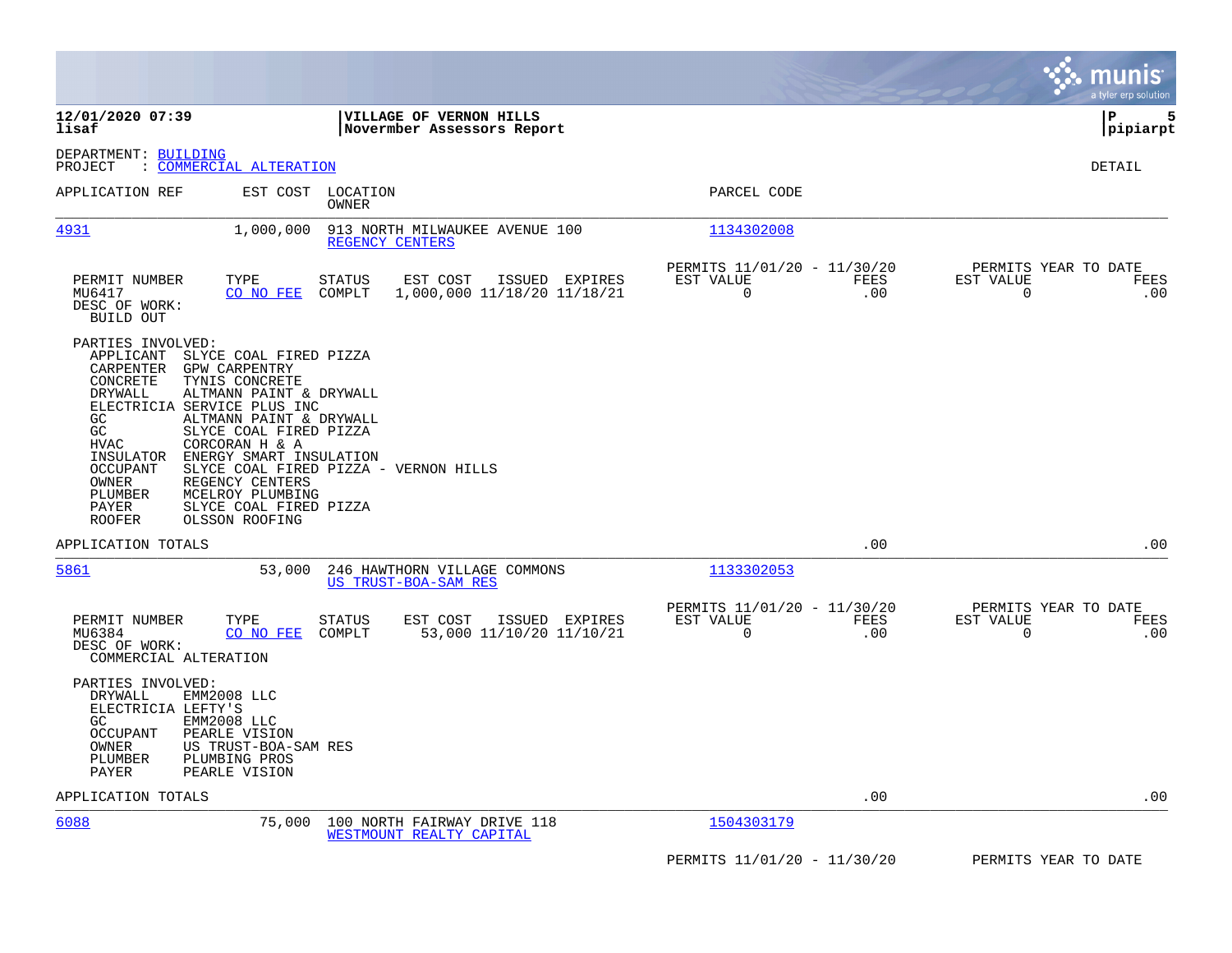|                                                                                                                                                                                                                                          |                                                                                                                                                                                                                                  |                                   |                                                                          |                                            |           |                                           |                  |                     | munis<br>a tyler erp solution            |
|------------------------------------------------------------------------------------------------------------------------------------------------------------------------------------------------------------------------------------------|----------------------------------------------------------------------------------------------------------------------------------------------------------------------------------------------------------------------------------|-----------------------------------|--------------------------------------------------------------------------|--------------------------------------------|-----------|-------------------------------------------|------------------|---------------------|------------------------------------------|
| 12/01/2020 07:39<br>lisaf<br>PERMIT NUMBER                                                                                                                                                                                               | TYPE                                                                                                                                                                                                                             | STATUS                            | <b>VILLAGE OF VERNON HILLS</b><br>Novermber Assessors Report<br>EST COST | ISSUED EXPIRES                             | EST VALUE |                                           | FEES             | EST VALUE           | Р<br>6<br> pipiarpt<br>FEES              |
| DEPARTMENT: BUILDING<br>PROJECT                                                                                                                                                                                                          | : COMMERCIAL ALTERATION                                                                                                                                                                                                          |                                   |                                                                          |                                            |           |                                           |                  |                     | DETAIL                                   |
| APPLICATION REF                                                                                                                                                                                                                          | EST COST                                                                                                                                                                                                                         | LOCATION                          |                                                                          |                                            |           | PARCEL CODE                               |                  |                     |                                          |
| MU6445<br>DESC OF WORK:<br>COMMERCIAL BUILT OUT - SIRUS AUTOMATION<br>COMBINING UNITS 118-120-122<br>PARTIES INVOLVED:<br>APPLICANT<br>GC.<br>OCCUPANT<br>OWNER<br>PAYER                                                                 | CO NO FEE<br>DESIGNHAUS, INC<br>DESIGNHAUS, INC<br>SIRIUS AUTOMATION<br>WESTMOUNT REALTY CAPITAL<br>DESIGNHAUS, INC                                                                                                              | OWNER<br>COMPLT                   |                                                                          | 75,000 11/30/20 11/30/21                   |           | 0                                         | .00              | 0                   | .00                                      |
| APPLICATION TOTALS                                                                                                                                                                                                                       |                                                                                                                                                                                                                                  |                                   |                                                                          |                                            |           |                                           | .00              |                     | .00                                      |
| 6092                                                                                                                                                                                                                                     | 85,850                                                                                                                                                                                                                           |                                   | 875 NORTH MILWAUKEE AVENUE 700<br>PASSCO MELODY FARM DST                 |                                            |           | 1134302008                                |                  |                     |                                          |
| PERMIT NUMBER<br>MU6401<br>DESC OF WORK:<br>REMODEL SPACE - TERIYAKI MADNESS # 700<br>PARTIES INVOLVED:<br>APPLICANT<br>CARPENTER<br>CONCRETE<br>DRYWALL<br>ELECTRICIA D & T ELECTRIC INC<br>GC<br>OCCUPANT<br>OWNER<br>PLUMBER<br>PAYER | TYPE<br>COM ALT<br>FEED THE MADNESS, LLC<br>BROOKWOOD BUILDERS<br>PROVANCAL BROTHERS<br>BROOKWOOD BUILDERS<br>FEED THE MADNESS, LLC<br>TERIYAKI MADNESS<br>PASSCO MELODY FARM DST<br>PROVANCAL BROTHERS<br>FEED THE MADNESS, LLC | STATUS<br><b>ISSUED</b>           | EST COST                                                                 | ISSUED EXPIRES<br>85,850 11/12/20 11/25/21 | EST VALUE | PERMITS 11/01/20 - 11/30/20<br>85,850     | FEES<br>1,058.50 | EST VALUE<br>85,850 | PERMITS YEAR TO DATE<br>FEES<br>1,058.50 |
| APPLICATION TOTALS                                                                                                                                                                                                                       |                                                                                                                                                                                                                                  |                                   |                                                                          |                                            |           |                                           | 1,058.50         |                     | 1,058.50                                 |
| 6160<br>PERMIT NUMBER                                                                                                                                                                                                                    | 45,000<br>TYPE                                                                                                                                                                                                                   | <b>WESTMOUNT</b><br><b>STATUS</b> | 50 LAKEVIEW PKY 107<br>EST COST                                          | ISSUED EXPIRES                             | EST VALUE | 1504401092<br>PERMITS 11/01/20 - 11/30/20 | FEES             | EST VALUE           | PERMITS YEAR TO DATE<br>FEES             |
| MU6398<br>DESC OF WORK:<br>INTERIOR REMODEL<br>PARTIES INVOLVED:<br>APPLICANT DESIGNHAUS, INC<br>ELECTRICIA PETER DURSKI<br>GC<br>OCCUPANT<br>OWNER                                                                                      | COM ALT<br>FAVOR CONSTRUCTION<br>PACE ANALYTICAL<br>WESTMOUNT                                                                                                                                                                    | <b>ISSUED</b>                     |                                                                          | 45,000 11/12/20 11/12/21                   |           | 45,000                                    | 650.00           | 45,000              | 650.00                                   |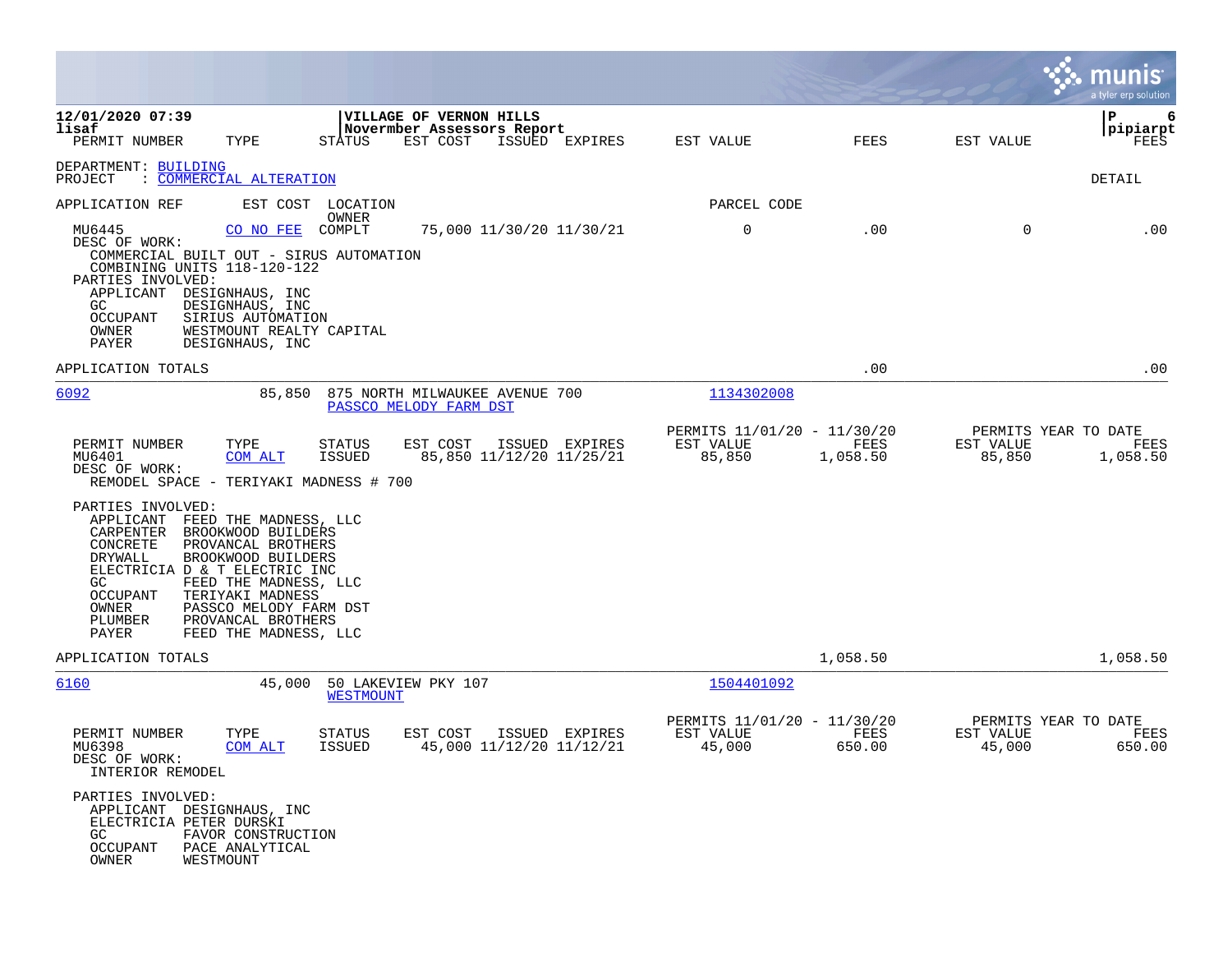|                                                                                                                                                                                                                                                                                                                                                |                                                                                      |                                                    |                    | munis<br>a tyler erp solution                                 |
|------------------------------------------------------------------------------------------------------------------------------------------------------------------------------------------------------------------------------------------------------------------------------------------------------------------------------------------------|--------------------------------------------------------------------------------------|----------------------------------------------------|--------------------|---------------------------------------------------------------|
| 12/01/2020 07:39<br>lisaf                                                                                                                                                                                                                                                                                                                      | <b>VILLAGE OF VERNON HILLS</b><br>Novermber Assessors Report                         |                                                    |                    | P<br> pipiarpt                                                |
| DEPARTMENT: BUILDING<br>PROJECT<br>: COMMERCIAL ALTERATION                                                                                                                                                                                                                                                                                     |                                                                                      |                                                    |                    | DETAIL                                                        |
| EST COST<br>APPLICATION REF<br>PLUMBER<br>PRO ONE<br>PAYER<br>FAVOR CONSTRUCTION                                                                                                                                                                                                                                                               | LOCATION<br><b>OWNER</b>                                                             | PARCEL CODE                                        |                    |                                                               |
| APPLICATION TOTALS                                                                                                                                                                                                                                                                                                                             |                                                                                      |                                                    | 650.00             | 650.00                                                        |
| 6263<br>77,500                                                                                                                                                                                                                                                                                                                                 | 700 NORTH MILWAUKEE AVENUE 116-A<br>KIMCO REALTY                                     | 1504201051                                         |                    |                                                               |
| TYPE<br>PERMIT NUMBER<br>MU6403<br><b>COM ALT</b><br>DESC OF WORK:<br>INTERIOR BUILDOUT - MILAN LASER HAIR REMOVAL                                                                                                                                                                                                                             | <b>STATUS</b><br>EST COST<br>ISSUED<br>EXPIRES<br>77,500 11/13/20 11/24/21<br>ISSUED | PERMITS 11/01/20 - 11/30/20<br>EST VALUE<br>77,500 | FEES<br>975.00     | PERMITS YEAR TO DATE<br>EST VALUE<br>FEES<br>77,500<br>975.00 |
| PARTIES INVOLVED:<br>APPLICANT<br>SCOTT GENERAL CONTRACTING<br>CARPENTER<br>SCOTT GENERAL CONTRACTING<br>ELECTRICIA VOLTAGE SYSTEMS<br>GC<br>SCOTT GENERAL CONTRACTING<br><b>HVAC</b><br>SECO REFRIGERATION<br>OCCUPANT<br>MILAN LASER HAIR REMOVAL<br>OWNER<br>KIMCO REALTY<br>PLUMBER<br>MANK PLUMBING<br>PAYER<br>SCOTT GENERAL CONTRACTING |                                                                                      |                                                    |                    |                                                               |
| APPLICATION TOTALS<br>PROJECT TOTALS                                                                                                                                                                                                                                                                                                           |                                                                                      | 208,350                                            | 975.00<br>2,683.50 | 975.00<br>2,683.50<br>208,350                                 |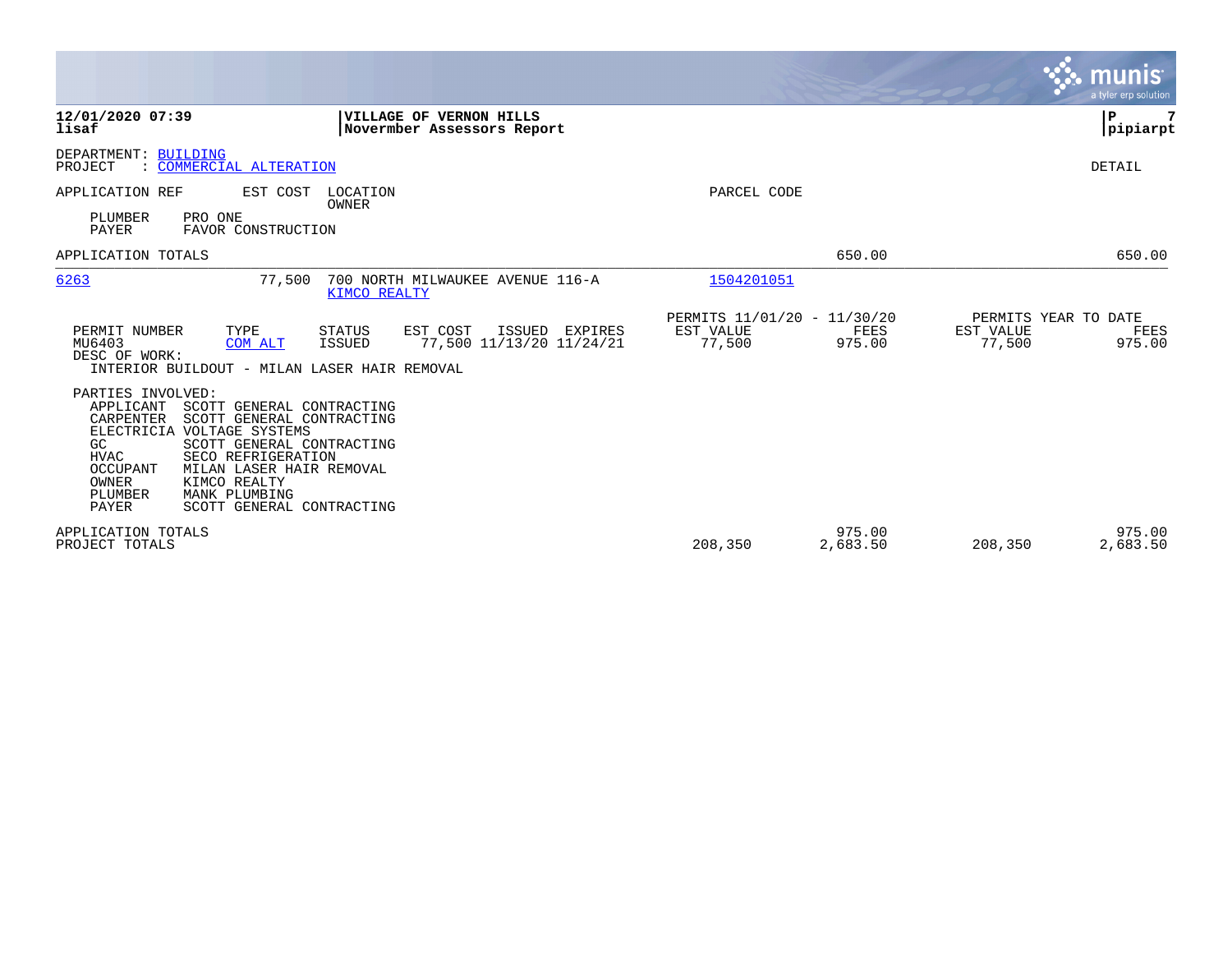|                                                                                         |                                                                                                                                                                                      |                   |                                                              |                        |                                                  |                                                | <b>munis</b><br>a tyler erp solution |
|-----------------------------------------------------------------------------------------|--------------------------------------------------------------------------------------------------------------------------------------------------------------------------------------|-------------------|--------------------------------------------------------------|------------------------|--------------------------------------------------|------------------------------------------------|--------------------------------------|
| 12/01/2020 07:39<br>lisaf                                                               |                                                                                                                                                                                      |                   | VILLAGE OF VERNON HILLS<br>Novermber Assessors Report        |                        |                                                  |                                                | ∣P<br> pipiarpt                      |
| DEPARTMENT: BUILDING<br>PROJECT                                                         | : COMMERCIAL NEW                                                                                                                                                                     |                   |                                                              |                        |                                                  |                                                | DETAIL                               |
| APPLICATION REF                                                                         | EST COST                                                                                                                                                                             | LOCATION<br>OWNER |                                                              | PARCEL CODE            |                                                  |                                                |                                      |
| 6046                                                                                    | 7,538,000                                                                                                                                                                            |                   | 640 DARLING DRIVE<br>CP LOGISTICS VERNON HILLS, LLC          | 1510300002             |                                                  |                                                |                                      |
| PERMIT NUMBER<br>MU6414<br>DESC OF WORK:                                                | TYPE<br><b>COM NEW</b><br>168,394 SQ FT BUILDING - C                                                                                                                                 | STATUS<br>ISSUED  | EST COST<br>ISSUED<br>EXPIRES<br>7,538,000 11/18/20 11/18/21 | EST VALUE<br>7,538,000 | PERMITS 11/01/20 - 11/30/20<br>FEES<br>77,243.94 | PERMITS YEAR TO DATE<br>EST VALUE<br>7,538,000 | FEES<br>77,243.94                    |
| PARTIES INVOLVED:<br>GC<br><b>HVAC</b><br>OCCUPANT<br>OWNER<br>PLUMBER<br><b>ROOFER</b> | ELECTRICIA ABCO ELECTRICAL CONSTRUCTION<br>ALSTON<br>MK INDUSTRIES, INC<br>SOUTHLAKE INDUSTRIAL CENTER<br>CP LOGISTICS VERNON HILLS, LLC<br>HAYES INDUSTRIES<br>ALL AMERICAN ROOFING |                   |                                                              |                        |                                                  |                                                |                                      |
| APPLICATION TOTALS<br>PROJECT TOTALS                                                    |                                                                                                                                                                                      |                   |                                                              | 7,538,000              | 77,243.94<br>77,243.94                           | 7,538,000                                      | 77,243.94<br>77,243.94               |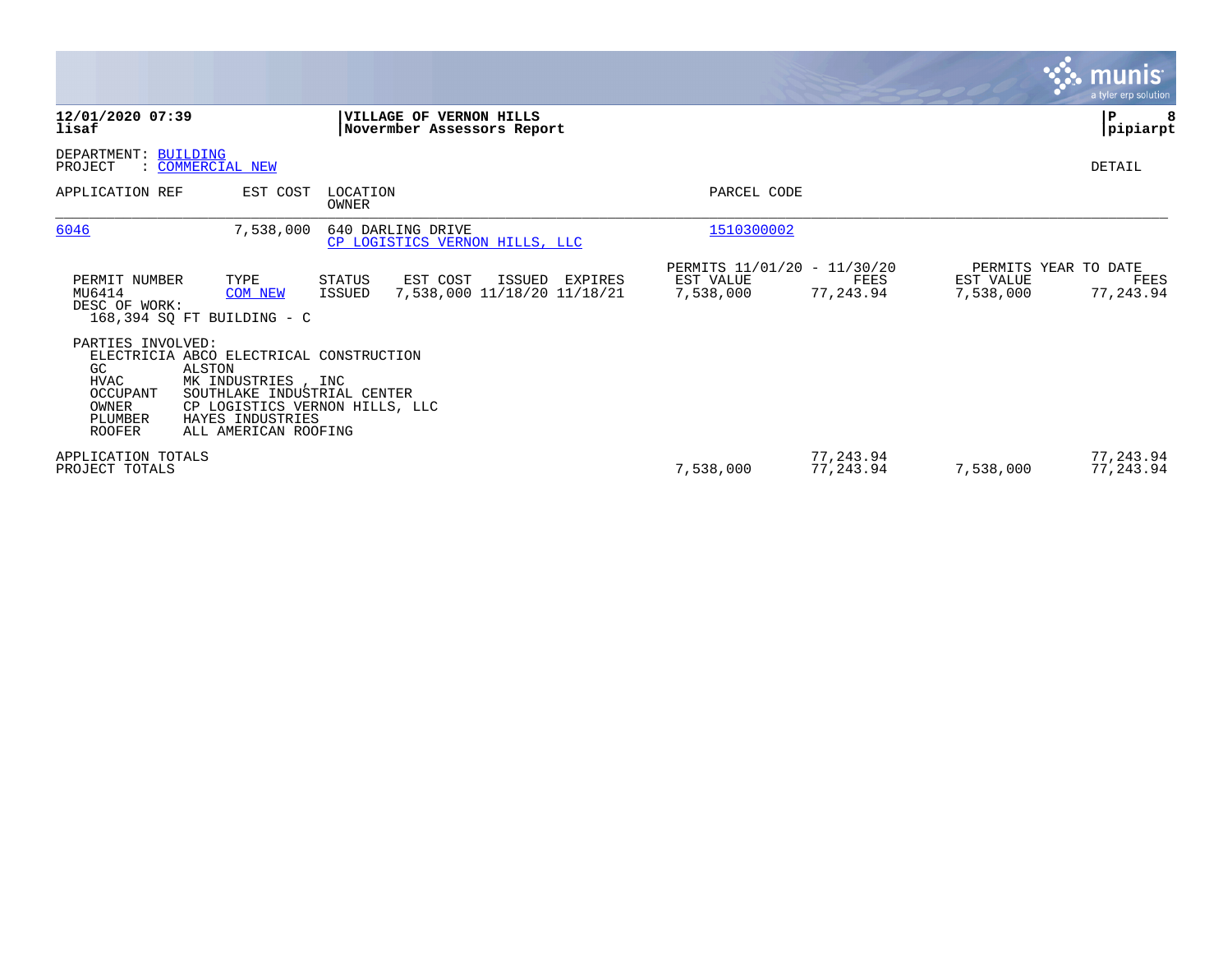|                                                                                       |                                                                              |                         |                                                              |         |                                               |                        |           | munis <sup>®</sup><br>a tyler erp solution |
|---------------------------------------------------------------------------------------|------------------------------------------------------------------------------|-------------------------|--------------------------------------------------------------|---------|-----------------------------------------------|------------------------|-----------|--------------------------------------------|
| 12/01/2020 07:39<br>lisaf                                                             |                                                                              |                         | <b>VILLAGE OF VERNON HILLS</b><br>Novermber Assessors Report |         |                                               |                        |           | ∣P<br> pipiarpt                            |
| DEPARTMENT: BUILDING<br>PROJECT<br>: DEMOLITION                                       |                                                                              |                         |                                                              |         |                                               |                        |           | DETAIL                                     |
| APPLICATION REF                                                                       | EST COST                                                                     | LOCATION<br>OWNER       |                                                              |         | PARCEL CODE                                   |                        |           |                                            |
| 5613                                                                                  | 3,998,759                                                                    | CENTENNIAL              | 2 HAWTHORN CENTER                                            |         | 1133401086                                    |                        |           |                                            |
| PERMIT NUMBER<br>MU6374<br>DESC OF WORK:<br>SEARS DEMOLITION                          | TYPE<br><b>DEMO</b>                                                          | <b>STATUS</b><br>ISSUED | EST COST<br>ISSUED<br>3,998,759 11/05/20 11/05/21            | EXPIRES | PERMITS 11/01/20 - 11/30/20<br>EST VALUE<br>0 | FEES<br>40,187.59      | EST VALUE | PERMITS YEAR TO DATE<br>FEES<br>40,187.59  |
| PARTIES INVOLVED:<br>ELECTRICIA HUEN ELECTRIC INC<br>GC.<br>OWNER<br>PLUMBER<br>PAYER | W.E. O'NEIL CONSTRUCTION<br>CENTENNIAL<br>HILL MECHANICAL CORP<br>CENTENNIAL |                         |                                                              |         |                                               |                        |           |                                            |
| APPLICATION TOTALS<br>PROJECT TOTALS                                                  |                                                                              |                         |                                                              |         | 0                                             | 40,187.59<br>40,187.59 |           | 40,187.59<br>40,187.59                     |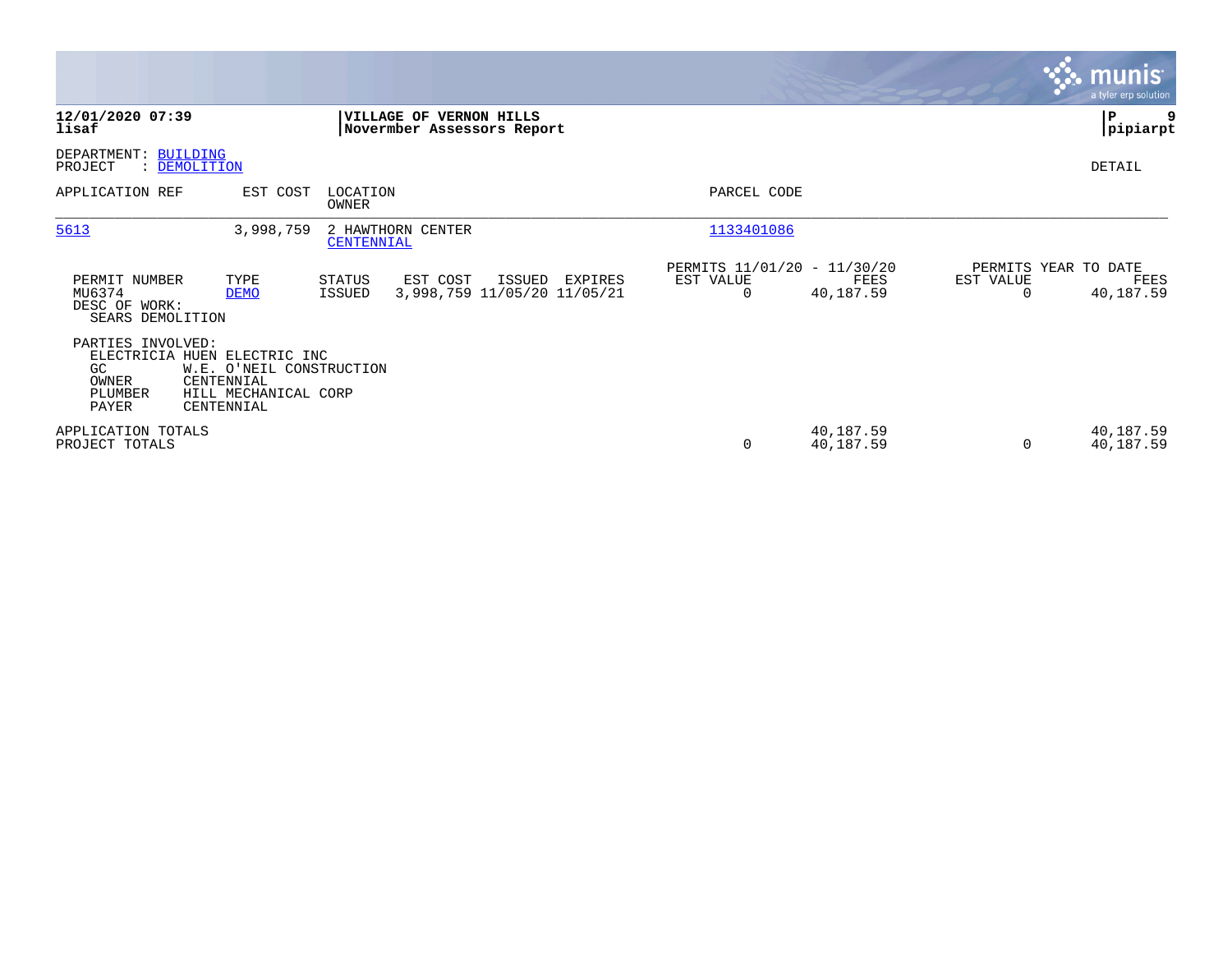|                                                                                |                                                                                                                                                                           |                                                                          | munis<br>a tyler erp solution                                     |
|--------------------------------------------------------------------------------|---------------------------------------------------------------------------------------------------------------------------------------------------------------------------|--------------------------------------------------------------------------|-------------------------------------------------------------------|
| 12/01/2020 07:39<br>lisaf                                                      | VILLAGE OF VERNON HILLS<br>Novermber Assessors Report                                                                                                                     |                                                                          | l P<br>10<br> pipiarpt                                            |
| DEPARTMENT: BUILDING<br>: AC/FURNACE<br>PROJECT                                |                                                                                                                                                                           |                                                                          | DETAIL                                                            |
| APPLICATION REF                                                                | EST COST<br>LOCATION<br>OWNER                                                                                                                                             | PARCEL CODE                                                              |                                                                   |
| 6313                                                                           | 3,211<br>27 WILDWOOD CT<br>PLACEHOLDER                                                                                                                                    | 1505423095                                                               |                                                                   |
| PERMIT NUMBER<br>MU6366<br>DESC OF WORK:<br>FURNACE                            | TYPE<br>EST COST<br>ISSUED EXPIRES<br><b>STATUS</b><br><b>ISSUED</b><br>3, 211 11/04/20 11/04/21<br><u>AC/FURN</u>                                                        | PERMITS 11/01/20 - 11/30/20<br>EST VALUE<br>FEES<br>$\mathbf 0$<br>50.00 | PERMITS YEAR TO DATE<br>EST VALUE<br>FEES<br>$\mathbf 0$<br>50.00 |
| PARTIES INVOLVED:<br>APPLICANT ARS OF ILLINOIS<br>GC<br>OWNER<br>PAYER         | ARS OF ILLINOIS<br>PLACEHOLDER<br>ARS OF ILLINOIS                                                                                                                         |                                                                          |                                                                   |
| APPLICATION TOTALS                                                             |                                                                                                                                                                           | 50.00                                                                    | 50.00                                                             |
| 6324                                                                           | 280 CORPORATE WOODS PARKWAY<br>13,381<br>LAFORCE INC                                                                                                                      | 1509401073                                                               |                                                                   |
| PERMIT NUMBER<br>MU6381<br>DESC OF WORK:<br>AC-ROOFTOP                         | TYPE<br>EST COST<br>ISSUED EXPIRES<br><b>STATUS</b><br>13,381 11/09/20 11/12/21<br><b>AC/FURN</b><br>COMPLT                                                               | PERMITS 11/01/20 - 11/30/20<br>EST VALUE<br>FEES<br>$\Omega$<br>133.81   | PERMITS YEAR TO DATE<br>EST VALUE<br>FEES<br>$\Omega$<br>133.81   |
| PARTIES INVOLVED:<br>GC<br><b>HVAC</b><br>OWNER<br>PAYER                       | APPLICANT ALLIED AIR CONDITIONING & HEATING<br>ALLIED AIR CONDITIONING & HEATING<br>ALLIED AIR CONDITIONING & HEATING<br>LAFORCE INC<br>ALLIED AIR CONDITIONING & HEATING |                                                                          |                                                                   |
| APPLICATION TOTALS                                                             |                                                                                                                                                                           | 133.81                                                                   | 133.81                                                            |
| 6344                                                                           | 1197 GEORGETOWN WAY<br>6,000<br><b>PLACEHOLDER</b>                                                                                                                        | 1515106028                                                               |                                                                   |
| PERMIT NUMBER<br>MU6393<br>DESC OF WORK:<br>AC/FURNACE                         | TYPE<br><b>STATUS</b><br>EST COST<br>ISSUED EXPIRES<br>6,000 11/11/20 11/11/21<br>AC/FURN<br><b>ISSUED</b>                                                                | PERMITS 11/01/20 - 11/30/20<br>EST VALUE<br>FEES<br>$\mathbf 0$<br>60.00 | PERMITS YEAR TO DATE<br>EST VALUE<br>FEES<br>$\mathbf 0$<br>60.00 |
| PARTIES INVOLVED:<br>APPLICANT ARS OF ILLINOIS<br>GC<br>HVAC<br>OWNER<br>PAYER | ARS OF ILLINOIS<br>ARS OF ILLINOIS<br>PLACEHOLDER<br>ARS OF ILLINOIS                                                                                                      |                                                                          |                                                                   |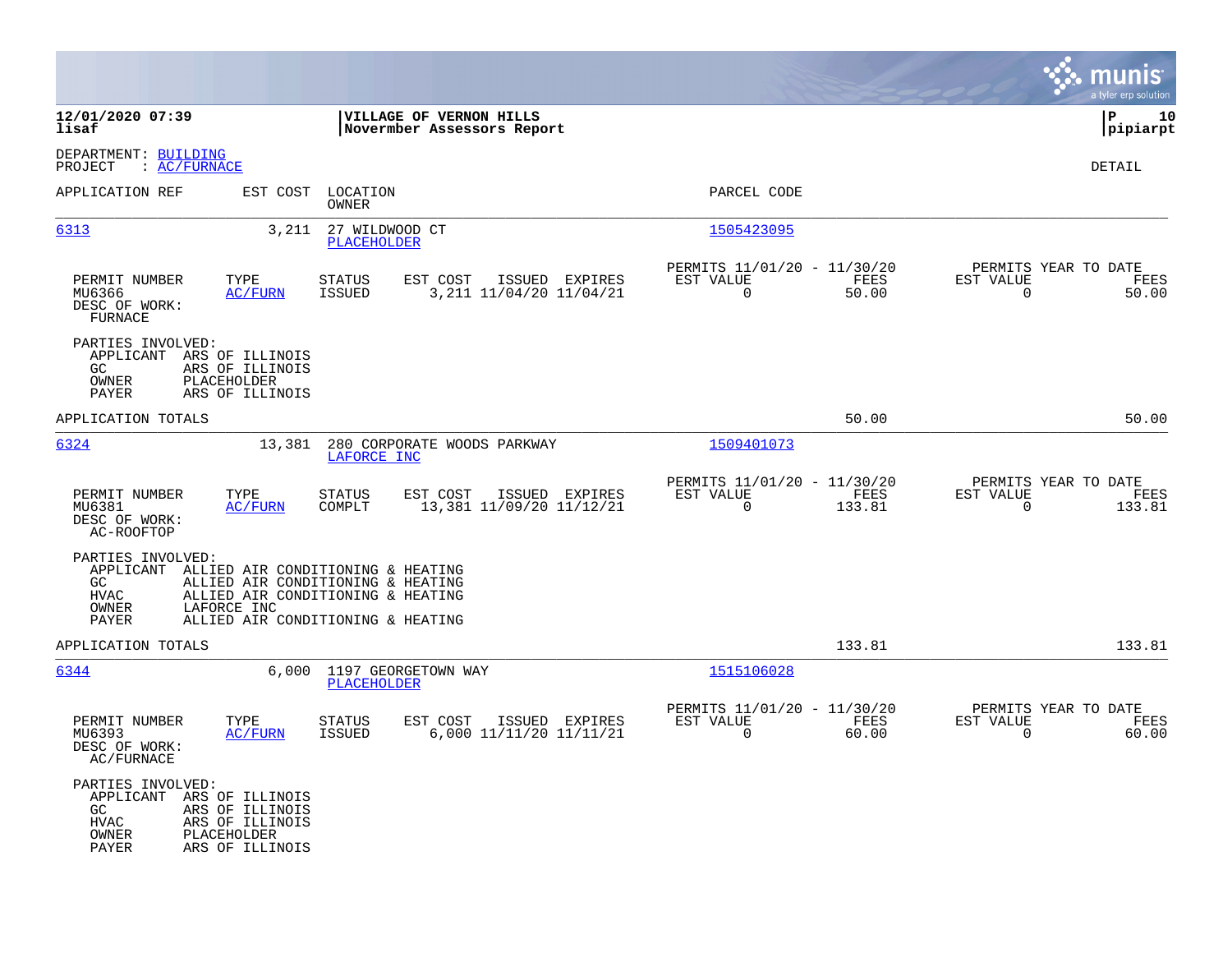|                                                                                                                                                                                                                    |                                                                       | a tyler erp solution                                           |
|--------------------------------------------------------------------------------------------------------------------------------------------------------------------------------------------------------------------|-----------------------------------------------------------------------|----------------------------------------------------------------|
| 12/01/2020 07:39<br>VILLAGE OF VERNON HILLS<br>lisaf<br>Novermber Assessors Report<br>APPLICATION TOTALS                                                                                                           | 60.00                                                                 | ΙP<br>11<br> pipiarpt<br>60.00                                 |
| DEPARTMENT: BUILDING<br>: AC/FURNACE<br>PROJECT                                                                                                                                                                    |                                                                       | DETAIL                                                         |
| APPLICATION REF<br>EST COST<br>LOCATION<br>OWNER                                                                                                                                                                   | PARCEL CODE                                                           |                                                                |
| 6385<br>119 SOUTH DEERPATH DR<br>3,850<br>PAUL A & SUSAN L SALIBA                                                                                                                                                  | 1508210006                                                            |                                                                |
| TYPE<br>EST COST<br>PERMIT NUMBER<br><b>STATUS</b><br>ISSUED EXPIRES<br>ISSUED<br>3,850 11/24/20 11/24/21<br>MU6437<br>AC/FURN<br>DESC OF WORK:<br>FURNACE                                                         | PERMITS 11/01/20 - 11/30/20<br>EST VALUE<br>FEES<br>$\Omega$<br>50.00 | PERMITS YEAR TO DATE<br>EST VALUE<br>FEES<br>$\Omega$<br>50.00 |
| PARTIES INVOLVED:<br>APPLICANT ABC PLUMBING, HEATING, COOLING, ELECTRIC<br>GC<br>ABC PLUMBING, HEATING, COOLING, ELECTRIC<br>OWNER<br>PAUL A & SUSAN L SALIBA<br>PAYER<br>ABC PLUMBING, HEATING, COOLING, ELECTRIC |                                                                       |                                                                |
| APPLICATION TOTALS                                                                                                                                                                                                 | 50.00                                                                 | 50.00                                                          |
| 6388<br>5,150 4 SOUTH STERLING HEIGHTS RD<br>MARK & EVIE ZOLT                                                                                                                                                      | 1507211013                                                            |                                                                |
| TYPE<br>EST COST<br>PERMIT NUMBER<br><b>STATUS</b><br>ISSUED EXPIRES<br>5,150 11/25/20 11/25/21<br>MU6440<br>ISSUED<br>AC/FURN<br>DESC OF WORK:<br>FURNACE                                                         | PERMITS 11/01/20 - 11/30/20<br>EST VALUE<br>FEES<br>$\Omega$<br>51.50 | PERMITS YEAR TO DATE<br>EST VALUE<br>FEES<br>$\Omega$<br>51.50 |
| PARTIES INVOLVED:<br>APPLICANT ABC PLUMBING, HEATING, COOLING, ELECTRIC<br>GC<br>ABC PLUMBING, HEATING, COOLING, ELECTRIC<br>OWNER<br>MARK & EVIE ZOLT<br>PAYER<br>ABC PLUMBING, HEATING, COOLING, ELECTRIC        |                                                                       |                                                                |
| APPLICATION TOTALS<br>PROJECT TOTALS                                                                                                                                                                               | 51.50<br>0<br>345.31                                                  | 51.50<br>345.31<br>$\Omega$                                    |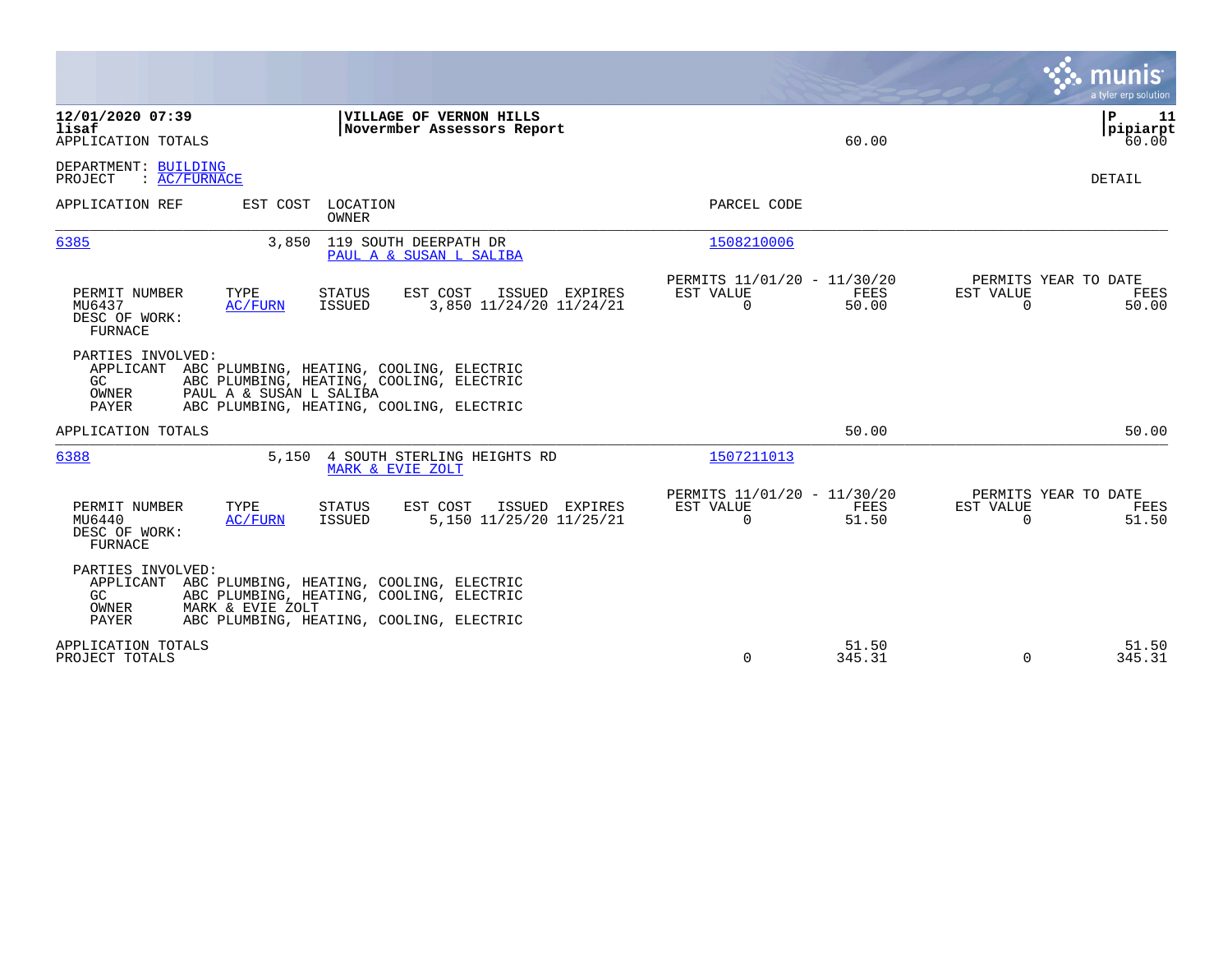|                                                                                                                              |                                                                                                              |                                                                          |                                                              |                       |                                                       | munis<br>a tyler erp solution |
|------------------------------------------------------------------------------------------------------------------------------|--------------------------------------------------------------------------------------------------------------|--------------------------------------------------------------------------|--------------------------------------------------------------|-----------------------|-------------------------------------------------------|-------------------------------|
| 12/01/2020 07:39<br>lisaf                                                                                                    |                                                                                                              | VILLAGE OF VERNON HILLS<br>Novermber Assessors Report                    |                                                              |                       |                                                       | 12<br>ΙP<br> pipiarpt         |
| DEPARTMENT: BUILDING<br>PROJECT                                                                                              | : NEW BUSINESS NO REMODEL                                                                                    |                                                                          |                                                              |                       |                                                       | DETAIL                        |
| APPLICATION REF                                                                                                              | EST COST LOCATION<br>OWNER                                                                                   |                                                                          | PARCEL CODE                                                  |                       |                                                       |                               |
| 6314                                                                                                                         | $\Omega$<br>1040 HAWTHORN CTR<br>CENTENNIAL                                                                  |                                                                          | 1133401086                                                   |                       |                                                       |                               |
| PERMIT NUMBER<br>MU6367<br>DESC OF WORK:<br>CO: POLARX ORNAMENTS<br>CART<br>PARTIES INVOLVED:<br>APPLICANT POLAR X ORNAMENTS | TYPE<br><b>STATUS</b><br>NO REMODEL ISSUED                                                                   | EST COST<br>ISSUED EXPIRES<br>$0$ 11/04/20 11/11/21                      | PERMITS 11/01/20 - 11/30/20<br>EST VALUE<br>$\overline{0}$   | FEES<br>100.00        | PERMITS YEAR TO DATE<br>EST VALUE<br>$\overline{0}$   | FEES<br>100.00                |
| GC.<br>OCCUPANT<br>OWNER<br>CENTENNIAL<br><b>PAYER</b><br>SKY HILL INC                                                       | POLAR X ORNAMENTS<br>POLAR X ORNAMENTS                                                                       |                                                                          |                                                              |                       |                                                       |                               |
| APPLICATION TOTALS                                                                                                           |                                                                                                              |                                                                          |                                                              | 100.00                |                                                       | 100.00                        |
| 6320                                                                                                                         | $\Omega$<br>FORCEY PROPERTIES INC                                                                            | 399 NORTH MILWAUKEE AVE                                                  | 1503300011                                                   |                       |                                                       |                               |
| PERMIT NUMBER<br>MU6373<br>DESC OF WORK:<br>CO: PENNY MUSTARD                                                                | TYPE<br>STATUS<br>NO REMODEL ISSUED                                                                          | ISSUED EXPIRES<br>EST COST<br>$0$ 11/05/20 11/10/21                      | PERMITS 11/01/20 - 11/30/20<br>EST VALUE<br>$\mathbf 0$      | FEES<br>150.00        | PERMITS YEAR TO DATE<br>EST VALUE<br>$\Omega$         | FEES<br>150.00                |
| PARTIES INVOLVED:<br>APPLICANT PENNY MUSTARD FURNISHINGS<br>GC.<br>OCCUPANT<br>OWNER<br>PAYER                                | PENNY MUSTARD FURNISHINGS<br>PENNY MUSTARD FURNISHINGS<br>FORCEY PROPERTIES INC<br>PENNY MUSTARD FURNISHINGS |                                                                          |                                                              |                       |                                                       |                               |
| APPLICATION TOTALS                                                                                                           |                                                                                                              |                                                                          |                                                              | 150.00                |                                                       | 150.00                        |
| 6325                                                                                                                         | 0 1348 SOUTH MILWAUKEE AVE<br>VOLE INC.                                                                      |                                                                          | 1515401023                                                   |                       |                                                       |                               |
| PERMIT NUMBER<br>MU6380<br>MU6427<br>DESC OF WORK:<br>CO: HOCKEY JERSEY OUTLET                                               | TYPE<br>STATUS<br>NO REMODEL COMPLT<br>CO NO FEE COMPLT                                                      | EST COST<br>ISSUED EXPIRES<br>0 11/09/20 11/20/21<br>0 11/20/20 11/20/21 | PERMITS 11/01/20 - 11/30/20<br>EST VALUE<br>0<br>$\mathbf 0$ | FEES<br>150.00<br>.00 | PERMITS YEAR TO DATE<br>EST VALUE<br>0<br>$\mathbf 0$ | FEES<br>150.00<br>.00         |
| PARTIES INVOLVED:<br>APPLICANT HOCKEY JERSEY OUTLET<br>GC<br><b>OCCUPANT</b><br>OWNER<br>VOLE INC.                           | HOCKEY JERSEY OUTLET<br>HOCKEY JERSEY OUTLET                                                                 |                                                                          |                                                              |                       |                                                       |                               |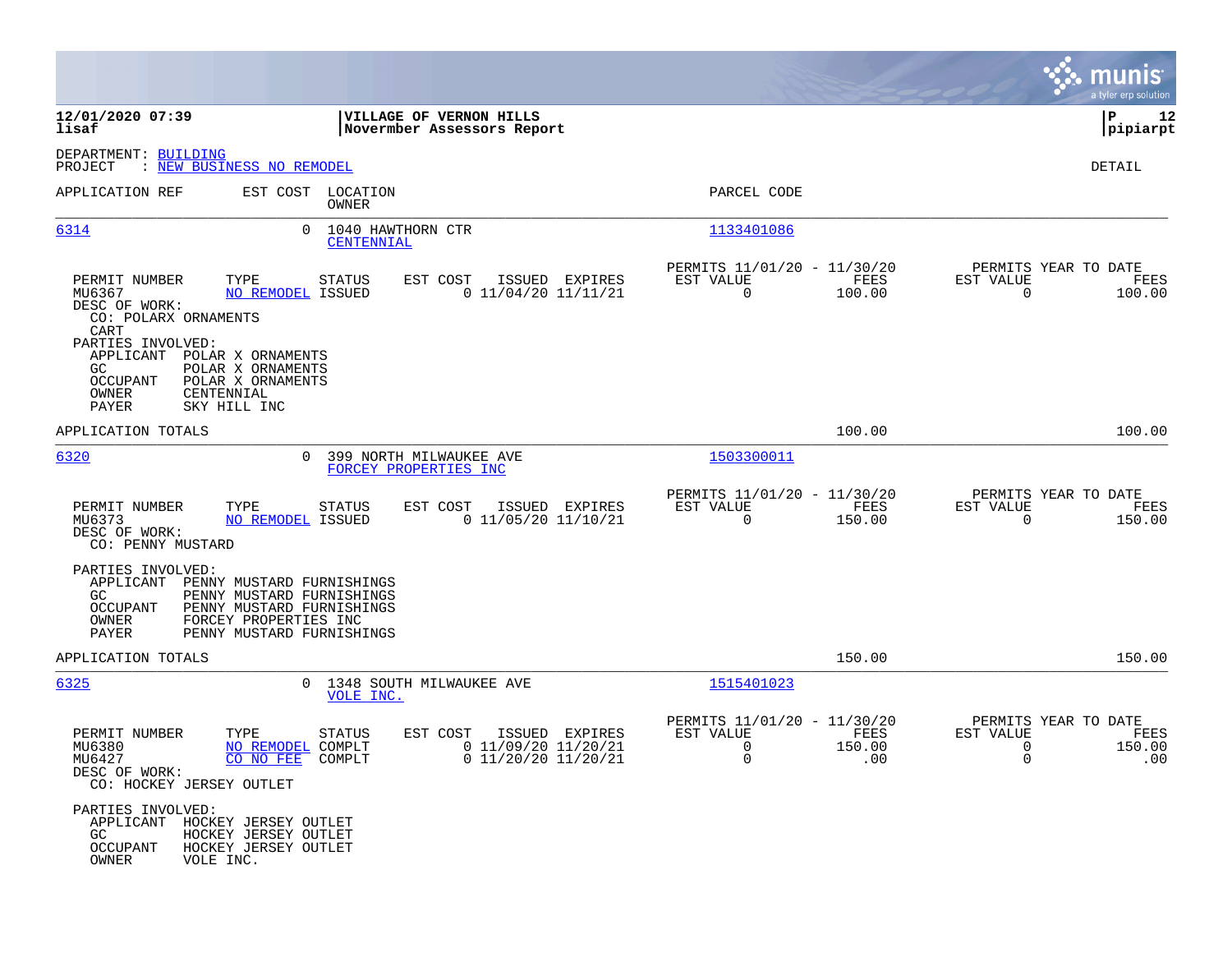|                                                                                                                                                                            |                                                                                     | munis<br>a tyler erp solution                      |
|----------------------------------------------------------------------------------------------------------------------------------------------------------------------------|-------------------------------------------------------------------------------------|----------------------------------------------------|
| 12/01/2020 07:39<br>VILLAGE OF VERNON HILLS<br>lisaf<br>Novermber Assessors Report                                                                                         |                                                                                     | ΙP<br>13<br> pipiarpt                              |
| DEPARTMENT: BUILDING<br>: NEW BUSINESS NO REMODEL<br>PROJECT                                                                                                               |                                                                                     | DETAIL                                             |
| APPLICATION REF<br>EST COST<br>LOCATION<br><b>OWNER</b>                                                                                                                    | PARCEL CODE                                                                         |                                                    |
| PAYER<br>HOCKEY JERSEY OUTLET                                                                                                                                              |                                                                                     |                                                    |
| APPLICATION TOTALS                                                                                                                                                         | 150.00                                                                              | 150.00                                             |
| 6357<br>445 EAST TOWNLINE RD A2<br>$\Omega$<br>MAMOM POWERS, JR                                                                                                            | 1504201008                                                                          |                                                    |
| PERMIT NUMBER<br>TYPE<br><b>STATUS</b><br>EST COST<br>ISSUED EXPIRES<br>$0$ 11/16/20 11/16/21<br>MU6407<br>NO REMODEL ISSUED<br>DESC OF WORK:<br>CO: SOGNARE HAIR BOUTIQUE | PERMITS 11/01/20 - 11/30/20<br>EST VALUE<br>FEES<br>EST VALUE<br>$\Omega$<br>150.00 | PERMITS YEAR TO DATE<br>FEES<br>$\Omega$<br>150.00 |
| PARTIES INVOLVED:<br>APPLICANT<br>SOGNARE HAIR BOUTIQUE<br>GC<br>SOGNARE HAIR BOUTIQUE<br>OWNER<br>MAMOM POWERS, JR<br>PAYER<br>SOGNARE HAIR BOUTIQUE                      |                                                                                     |                                                    |
| APPLICATION TOTALS                                                                                                                                                         | 150.00                                                                              | 150.00                                             |
| 6386<br>601 CORPORATE WOODS PARKWAY<br>$\Omega$<br>CORPORATE WOODS INVESTORS, LLC                                                                                          | 1509402010                                                                          |                                                    |
| PERMIT NUMBER<br>TYPE<br>EST COST<br><b>STATUS</b><br>ISSUED EXPIRES<br>$0$ 11/24/20 11/30/21<br>MU6438<br>NO REMODEL ISSUED<br>DESC OF WORK:<br>CO-HAND TO MIND           | PERMITS 11/01/20 - 11/30/20<br>FEES<br>EST VALUE<br>EST VALUE<br>$\Omega$<br>150.00 | PERMITS YEAR TO DATE<br>FEES<br>$\Omega$<br>150.00 |
| PARTIES INVOLVED:<br>APPLICANT<br>HAND 2 MIND<br>HAND 2 MIND<br>GC.<br>HAND 2 MIND<br>OCCUPANT<br>OWNER<br>CORPORATE WOODS INVESTORS, LLC<br>PAYER<br>HAND 2 MIND          |                                                                                     |                                                    |
| APPLICATION TOTALS<br>PROJECT TOTALS                                                                                                                                       | 150.00<br>$\mathbf 0$<br>700.00                                                     | 150.00<br>$\Omega$<br>700.00                       |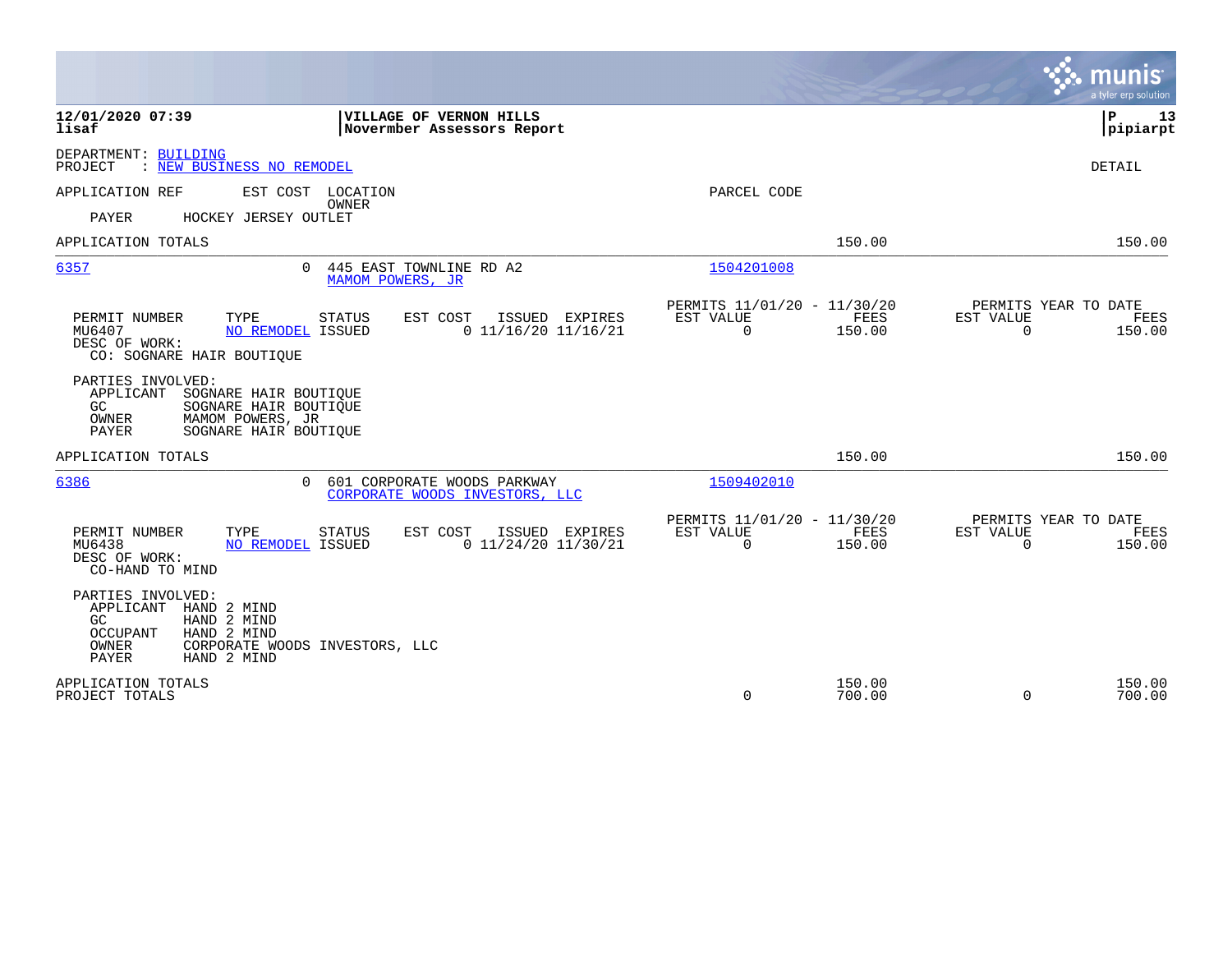|                                                                                                                                                                                                       |                                                                 | munis<br>a tyler erp solution                                   |
|-------------------------------------------------------------------------------------------------------------------------------------------------------------------------------------------------------|-----------------------------------------------------------------|-----------------------------------------------------------------|
| 12/01/2020 07:39<br>VILLAGE OF VERNON HILLS<br>lisaf<br>Novermber Assessors Report                                                                                                                    |                                                                 | P<br>14<br> pipiarpt                                            |
| DEPARTMENT: BUILDING<br>PROJECT<br>$\therefore$ DECK                                                                                                                                                  |                                                                 | DETAIL                                                          |
| APPLICATION REF<br>EST COST<br>LOCATION<br><b>OWNER</b>                                                                                                                                               | PARCEL CODE                                                     |                                                                 |
| 6123<br>10,000<br>1501 OAKMONT DR<br>ATUL & BUSHRA SINGH                                                                                                                                              | 1133122001                                                      |                                                                 |
| TYPE<br>EST COST<br>ISSUED EXPIRES<br>PERMIT NUMBER<br>STATUS<br>10,000 11/03/20 11/19/21<br>MU6360<br><b>DECK</b><br>ISSUED<br>DESC OF WORK:<br>DECK & SCREEN PORCH                                  | PERMITS 11/01/20 - 11/30/20<br>EST VALUE<br>FEES<br>0<br>100.00 | PERMITS YEAR TO DATE<br>EST VALUE<br>FEES<br>$\Omega$<br>100.00 |
| PARTIES INVOLVED:<br>APPLICANT<br>AFFORDABLE SCREEN & PATIO ENCLOSURES<br>GC<br>AFFORDABLE SCREEN & PATIO ENCLOSURES<br>ATUL & BUSHRA SINGH<br>OWNER<br>PAYER<br>AFFORDABLE SCREEN & PATIO ENCLOSURES |                                                                 |                                                                 |
| APPLICATION TOTALS                                                                                                                                                                                    | 100.00                                                          | 100.00                                                          |
| 6366<br>542 COUNCIL CIRCLE<br>25,900<br><b>PLACEHOLDER</b>                                                                                                                                            | 1133205037                                                      |                                                                 |
| EST COST<br>ISSUED<br>PERMIT NUMBER<br>TYPE<br><b>STATUS</b><br>EXPIRES<br>MU6447<br>ISSUED<br>25,900 11/30/20 11/30/21<br><b>DECK</b><br>DESC OF WORK:<br>DECK                                       | PERMITS 11/01/20 - 11/30/20<br>EST VALUE<br>FEES<br>0<br>259.00 | PERMITS YEAR TO DATE<br>EST VALUE<br>FEES<br>259.00<br>$\Omega$ |
| PARTIES INVOLVED:<br>APPLICANT<br>GEORGETOWN DECKS<br>GC<br>GEORGETOWN DECKS<br>OWNER<br>PLACEHOLDER<br><b>PAYER</b><br>GEORGETOWN DECKS                                                              |                                                                 |                                                                 |
| APPLICATION TOTALS<br>PROJECT TOTALS                                                                                                                                                                  | 259.00<br>0<br>359.00                                           | 259.00<br>359.00<br>$\Omega$                                    |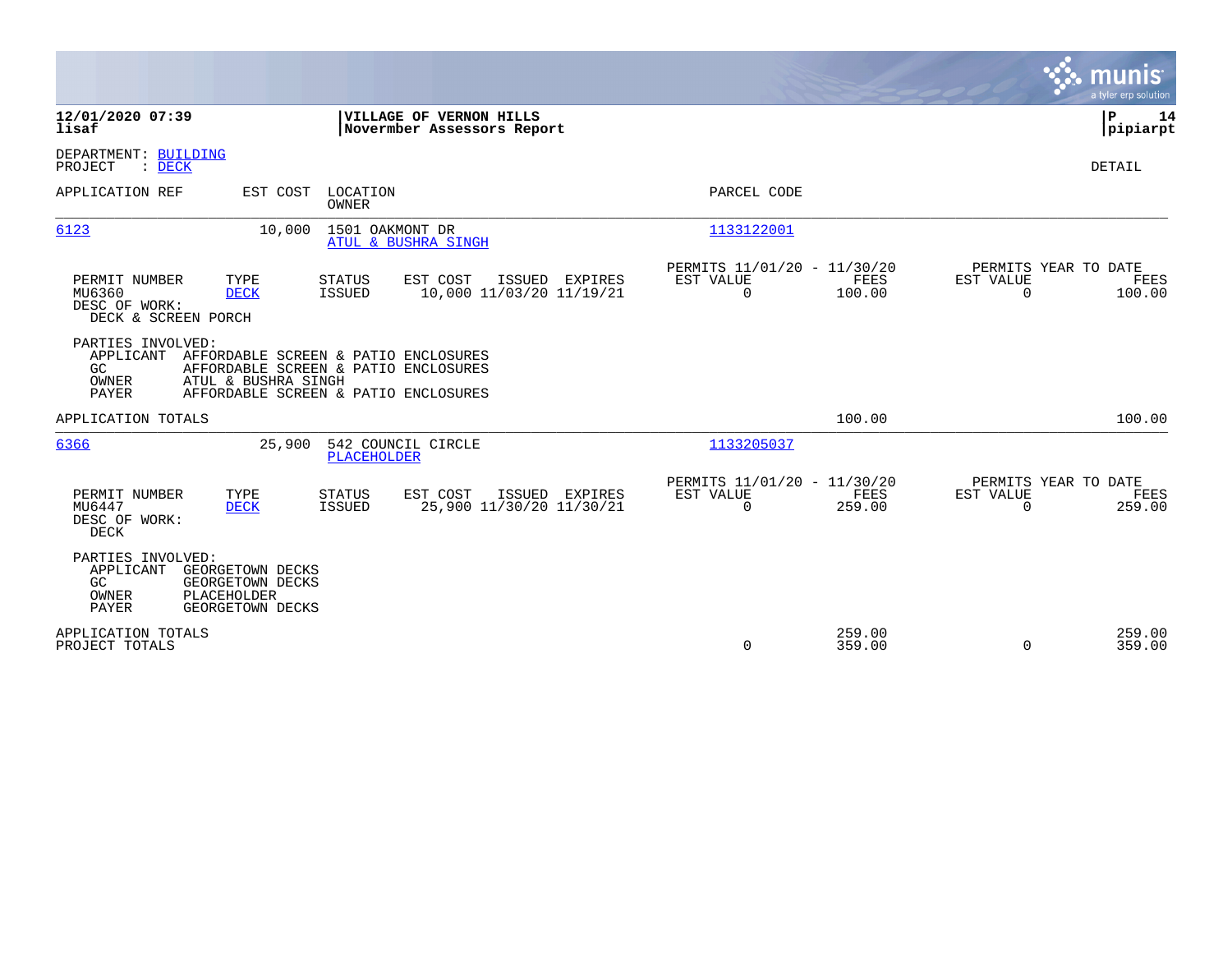|                                                               |                                                          |                             |                                                       |         |                                               |                |                       | munis<br>a tyler erp solution         |
|---------------------------------------------------------------|----------------------------------------------------------|-----------------------------|-------------------------------------------------------|---------|-----------------------------------------------|----------------|-----------------------|---------------------------------------|
| 12/01/2020 07:39<br>lisaf                                     |                                                          |                             | VILLAGE OF VERNON HILLS<br>Novermber Assessors Report |         |                                               |                |                       | 15<br>P<br> pipiarpt                  |
| DEPARTMENT: BUILDING<br>PROJECT                               | : DRIVEWAY                                               |                             |                                                       |         |                                               |                |                       | DETAIL                                |
| APPLICATION REF                                               | EST COST                                                 | LOCATION<br>OWNER           |                                                       |         | PARCEL CODE                                   |                |                       |                                       |
| 6268                                                          | 5,700                                                    | 124 HAMILTON PL<br>SUK C IM |                                                       |         | 1132201018                                    |                |                       |                                       |
| PERMIT NUMBER<br>MU6399<br>DESC OF WORK:<br>CONCRETE DRIVEWAY | TYPE<br><b>DRVWY</b>                                     | STATUS<br>ISSUED            | EST COST<br>ISSUED<br>5,700 11/12/20 11/12/21         | EXPIRES | PERMITS 11/01/20 - 11/30/20<br>EST VALUE<br>0 | FEES<br>57.00  | EST VALUE<br>$\Omega$ | PERMITS YEAR TO DATE<br>FEES<br>57.00 |
| PARTIES INVOLVED:<br>APPLICANT<br>GC<br>OWNER<br>PAYER        | TOTAL PAVING<br>TOTAL PAVING<br>SUK C IM<br>TOTAL PAVING |                             |                                                       |         |                                               |                |                       |                                       |
| APPLICATION TOTALS<br>PROJECT TOTALS                          |                                                          |                             |                                                       |         | 0                                             | 57.00<br>57.00 | $\Omega$              | 57.00<br>57.00                        |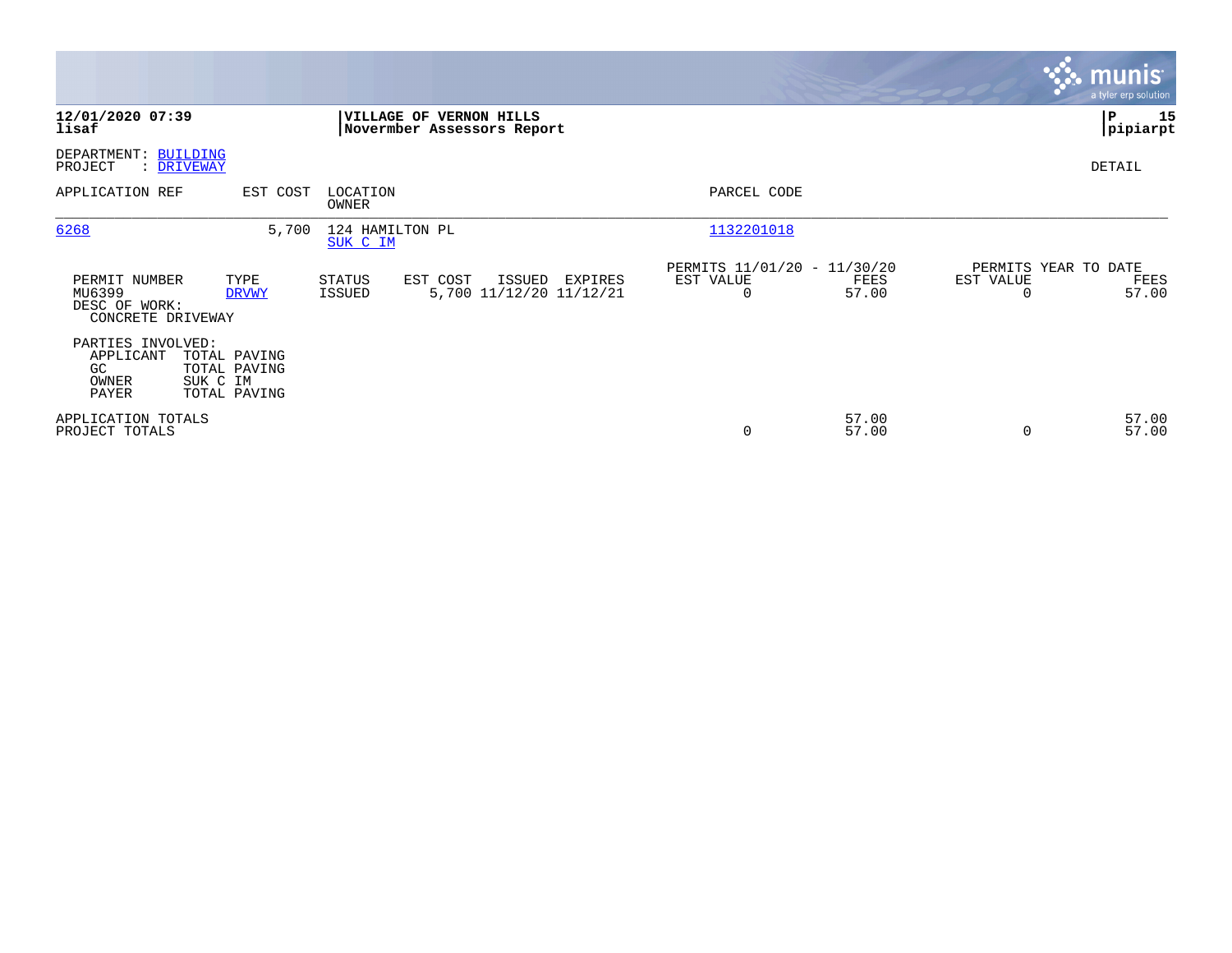|                                                                 |                                                                                                                       |                                       |                                                       |                                                         |               |                                                     | munis<br>a tyler erp solution |
|-----------------------------------------------------------------|-----------------------------------------------------------------------------------------------------------------------|---------------------------------------|-------------------------------------------------------|---------------------------------------------------------|---------------|-----------------------------------------------------|-------------------------------|
| 12/01/2020 07:39<br>lisaf                                       |                                                                                                                       |                                       | VILLAGE OF VERNON HILLS<br>Novermber Assessors Report |                                                         |               |                                                     | lР<br>16<br> pipiarpt         |
| DEPARTMENT: BUILDING<br>: FENCE<br>PROJECT                      |                                                                                                                       |                                       |                                                       |                                                         |               |                                                     | DETAIL                        |
| APPLICATION REF                                                 | EST COST                                                                                                              | LOCATION<br>OWNER                     |                                                       | PARCEL CODE                                             |               |                                                     |                               |
| 6269                                                            | 3,253                                                                                                                 |                                       | 31 WHITE BARN ROAD<br>ANTHONY B & MARY J CAPONE       | 1509109001                                              |               |                                                     |                               |
| PERMIT NUMBER<br>MU6357<br>DESC OF WORK:<br>FENCE               | TYPE<br><b>FENCE</b>                                                                                                  | <b>STATUS</b><br><b>ISSUED</b>        | EST COST<br>ISSUED EXPIRES<br>3,253 11/02/20 11/17/21 | PERMITS 11/01/20 - 11/30/20<br>EST VALUE<br>$\mathbf 0$ | FEES<br>50.00 | PERMITS YEAR TO DATE<br>EST VALUE<br>$\overline{0}$ | FEES<br>50.00                 |
| PARTIES INVOLVED:<br>APPLICANT<br>FENCE<br>GC<br>OWNER<br>PAYER | HARBRO CONSTRUCTION<br>HARBRO CONSTRUCTION<br>HARBRO CONSTRUCTION<br>ANTHONY B & MARY J CAPONE<br>HARBRO CONSTRUCTION |                                       |                                                       |                                                         |               |                                                     |                               |
| APPLICATION TOTALS                                              |                                                                                                                       |                                       |                                                       |                                                         | 50.00         |                                                     | 50.00                         |
| 6299                                                            | 2,000                                                                                                                 | 71 MONTEREY DR<br><b>RUBEN SANTOS</b> |                                                       | 1508204019                                              |               |                                                     |                               |
| PERMIT NUMBER<br>MU6359<br>DESC OF WORK:<br>FENCE               | TYPE<br><b>FENCE</b>                                                                                                  | <b>STATUS</b><br><b>ISSUED</b>        | EST COST<br>ISSUED EXPIRES<br>2,000 11/03/20 11/06/21 | PERMITS 11/01/20 - 11/30/20<br>EST VALUE<br>$\mathbf 0$ | FEES<br>50.00 | PERMITS YEAR TO DATE<br>EST VALUE<br>$\mathbf 0$    | FEES<br>50.00                 |
| PARTIES INVOLVED:<br>APPLICANT<br>FENCE<br>GC<br>OWNER<br>PAYER | RUBEN SANTOS<br>TEXAS FENCE<br>RUBEN SANTOS<br>RUBEN SANTOS<br>RUBEN SANTOS                                           |                                       |                                                       |                                                         |               |                                                     |                               |
| APPLICATION TOTALS                                              |                                                                                                                       |                                       |                                                       |                                                         | 50.00         |                                                     | 50.00                         |
| 6310                                                            |                                                                                                                       | 6,500 6 KESWICK LN                    | SAMUEL & BECKY DER-YEGHIAYAN                          | 1504303068                                              |               |                                                     |                               |
| PERMIT NUMBER<br>MU6390<br>DESC OF WORK:<br>FENCE REPLACEMENT   | TYPE<br><b>FENCE</b>                                                                                                  | <b>STATUS</b><br><b>ISSUED</b>        | EST COST<br>ISSUED EXPIRES<br>6,500 11/11/20 11/11/21 | PERMITS 11/01/20 - 11/30/20<br>EST VALUE<br>0           | FEES<br>65.00 | PERMITS YEAR TO DATE<br>EST VALUE<br>0              | FEES<br>65.00                 |
| PARTIES INVOLVED:<br>APPLICANT<br>GC<br>OWNER<br>PAYER          | GOLDEN FENCE INC<br>GOLDEN FENCE INC<br>SAMUEL & BECKY DER-YEGHIAYAN<br>SAMUEL & BECKY DER-YEGHIAYAN                  |                                       |                                                       |                                                         |               |                                                     |                               |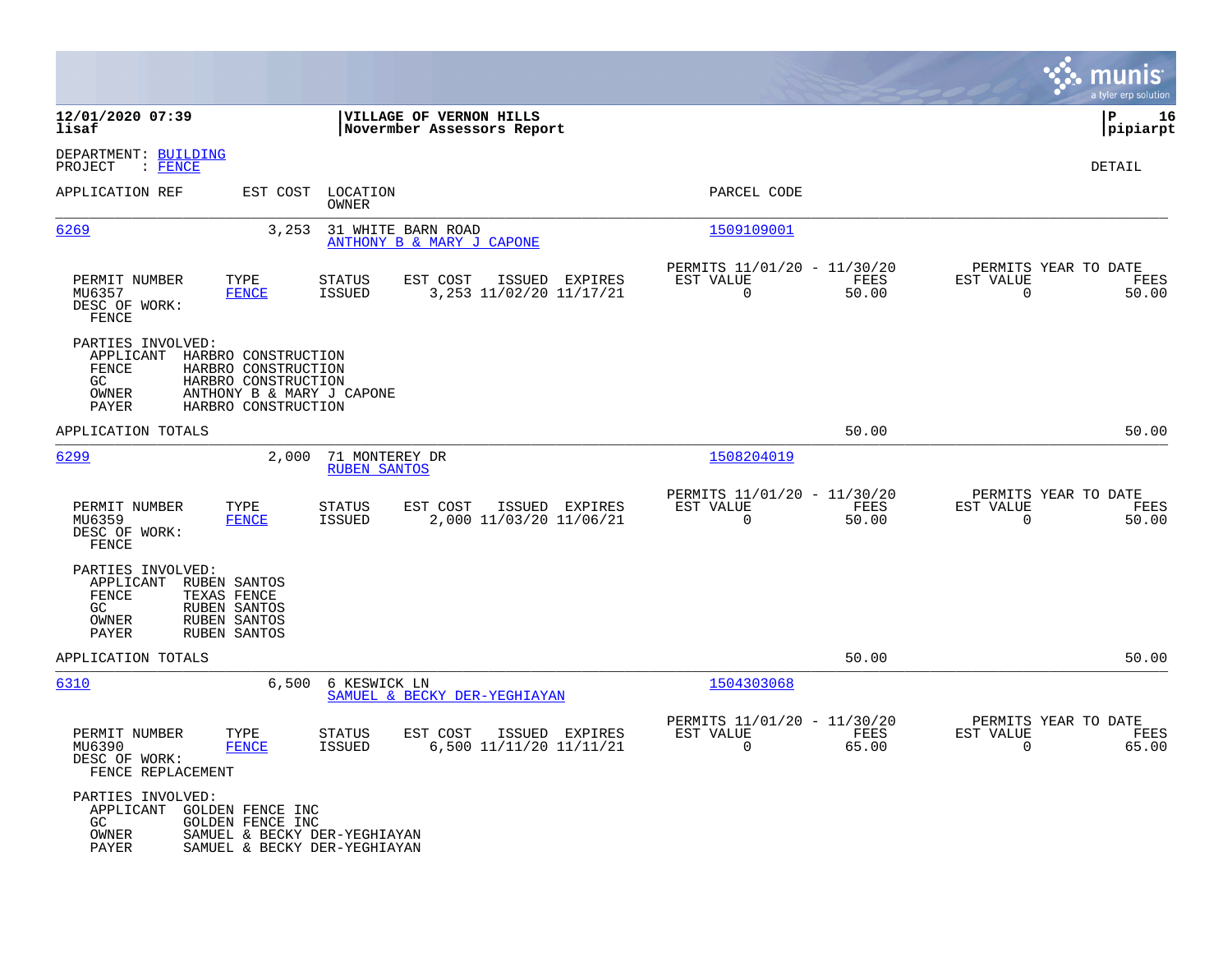|                                                                        |                                                                                                                                                 |                                                 |                                                       |                |                                                         |               |                                             | munis<br>a tyler erp solution   |
|------------------------------------------------------------------------|-------------------------------------------------------------------------------------------------------------------------------------------------|-------------------------------------------------|-------------------------------------------------------|----------------|---------------------------------------------------------|---------------|---------------------------------------------|---------------------------------|
| 12/01/2020 07:39<br>lisaf<br>APPLICATION TOTALS                        |                                                                                                                                                 |                                                 | VILLAGE OF VERNON HILLS<br>Novermber Assessors Report |                |                                                         | 65.00         |                                             | l P<br>17<br> pipiarpt<br>65.00 |
| DEPARTMENT: BUILDING<br>PROJECT<br>: FENCE                             |                                                                                                                                                 |                                                 |                                                       |                |                                                         |               |                                             | DETAIL                          |
| APPLICATION REF                                                        |                                                                                                                                                 | EST COST LOCATION<br>OWNER                      |                                                       |                | PARCEL CODE                                             |               |                                             |                                 |
| 6345                                                                   | 4,600                                                                                                                                           | 8 KESWICK LN<br>ROBERT JASZKOWSKI               |                                                       |                | 1504303069                                              |               |                                             |                                 |
| PERMIT NUMBER<br>MU6413<br>DESC OF WORK:<br>FENCE                      | TYPE<br>FENCE                                                                                                                                   | STATUS<br>ISSUED                                | EST COST<br>4,600 11/18/20 11/24/21                   | ISSUED EXPIRES | PERMITS 11/01/20 - 11/30/20<br>EST VALUE<br>$\mathbf 0$ | FEES<br>50.00 | PERMITS YEAR TO DATE<br>EST VALUE<br>0      | FEES<br>50.00                   |
| PARTIES INVOLVED:<br>APPLICANT<br>FENCE<br>GC.<br>OWNER<br>PAYER       | ROBERT JASZKOWSKI<br>GOLDEN FENCE INC<br>GOLDEN FENCE INC<br>ROBERT JASZKOWSKI<br>ROBERT JASZKOWSKI                                             |                                                 |                                                       |                |                                                         |               |                                             |                                 |
| APPLICATION TOTALS                                                     |                                                                                                                                                 |                                                 |                                                       |                |                                                         | 50.00         |                                             | 50.00                           |
| 6370                                                                   | 3,000                                                                                                                                           | 110 DICKINSON CT<br><b>ANNE WAGNER</b>          |                                                       |                | 1132201025                                              |               |                                             |                                 |
| PERMIT NUMBER<br>MU6446<br>DESC OF WORK:<br>FENCE                      | TYPE<br><b>FENCE</b>                                                                                                                            | <b>STATUS</b><br><b>ISSUED</b>                  | EST COST<br>3,000 11/30/20 11/30/21                   | ISSUED EXPIRES | PERMITS 11/01/20 - 11/30/20<br>EST VALUE<br>0           | FEES<br>50.00 | PERMITS YEAR TO DATE<br>EST VALUE<br>0      | FEES<br>50.00                   |
| PARTIES INVOLVED:<br>APPLICANT<br>FENCE<br>GC.<br>OWNER<br>PAYER       | MASTERBILT FENCE AND SUPPLIES<br>MASTERBILT FENCE AND SUPPLIES<br>MASTERBILT FENCE AND SUPPLIES<br>ANNE WAGNER<br>MASTERBILT FENCE AND SUPPLIES |                                                 |                                                       |                |                                                         |               |                                             |                                 |
| APPLICATION TOTALS                                                     |                                                                                                                                                 |                                                 |                                                       |                |                                                         | 50.00         |                                             | 50.00                           |
| 6380                                                                   |                                                                                                                                                 | 3,350 1103 MARLOWE PL<br><b>LAUREN GONZALES</b> |                                                       |                | 1132402004                                              |               |                                             |                                 |
| PERMIT NUMBER<br>MU6439<br>DESC OF WORK:<br>FENCE                      | TYPE<br><b>FENCE</b>                                                                                                                            | <b>STATUS</b><br>ISSUED                         | EST COST<br>3,350 11/24/20 11/30/21                   | ISSUED EXPIRES | PERMITS 11/01/20 - 11/30/20<br>EST VALUE<br>U           | FEES<br>50.00 | PERMITS YEAR TO DATE<br>EST VALUE<br>$\cup$ | FEES<br>50.00                   |
| PARTIES INVOLVED:<br>APPLICANT LAUREN GONZALES<br>FENCE<br>GC<br>OWNER | TORRES FENCE<br>TORRES FENCE<br>LAUREN GONZALES                                                                                                 |                                                 |                                                       |                |                                                         |               |                                             |                                 |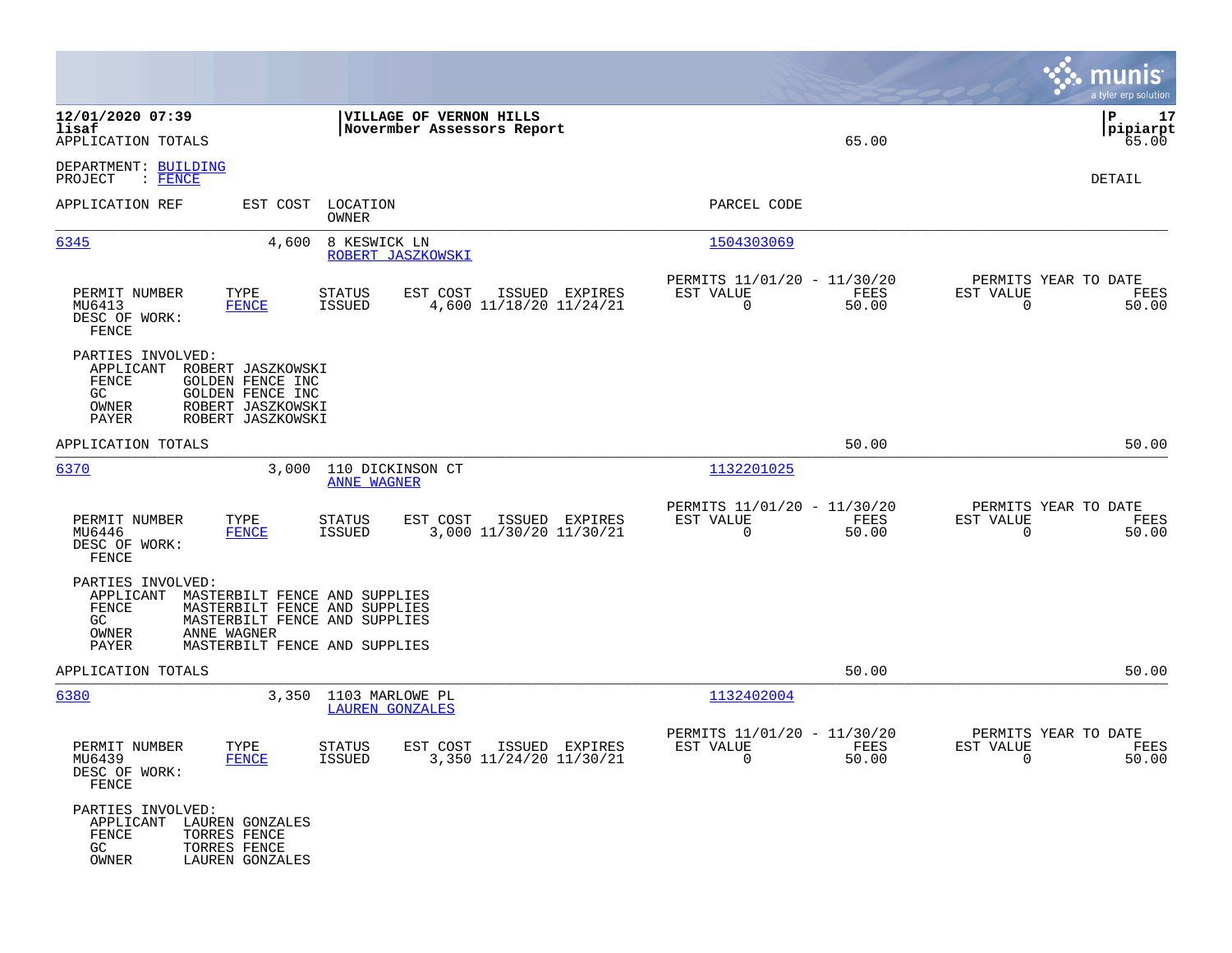|                                                                                                                                                                                        |                                                                                                      |                 | munis <sup>.</sup><br>a tyler erp solution         |
|----------------------------------------------------------------------------------------------------------------------------------------------------------------------------------------|------------------------------------------------------------------------------------------------------|-----------------|----------------------------------------------------|
| 12/01/2020 07:39<br>VILLAGE OF VERNON HILLS<br>lisaf<br>Novermber Assessors Report                                                                                                     |                                                                                                      |                 | ${\bf P}$<br>18<br> pipiarpt                       |
| DEPARTMENT: BUILDING<br>PROJECT<br>: FENCE                                                                                                                                             |                                                                                                      |                 | DETAIL                                             |
| APPLICATION REF<br>EST COST<br>LOCATION<br>OWNER                                                                                                                                       | PARCEL CODE                                                                                          |                 |                                                    |
| PAYER<br>LAUREN GONZALES                                                                                                                                                               |                                                                                                      |                 |                                                    |
| APPLICATION TOTALS                                                                                                                                                                     |                                                                                                      | 50.00           | 50.00                                              |
| 6384<br>4,400<br>1 ALTOONA CT<br>DENISE R KAPLAN TRUSTEE                                                                                                                               | 1504306016                                                                                           |                 |                                                    |
| PERMIT NUMBER<br>TYPE<br><b>STATUS</b><br>EST COST<br>MU6443<br><b>FENCE</b><br><b>ISSUED</b><br>DESC OF WORK:<br>FENCE                                                                | PERMITS 11/01/20 - 11/30/20<br><b>ISSUED</b><br>EST VALUE<br>EXPIRES<br>4,400 11/25/20 11/25/21<br>0 | FEES<br>50.00   | PERMITS YEAR TO DATE<br>EST VALUE<br>FEES<br>50.00 |
| PARTIES INVOLVED:<br>APPLICANT<br>DENISE KAPLAN<br>FENCE<br>QUETZAL FENCE COMPANY<br>OUETZAL FENCE COMPANY<br>GC.<br>OWNER<br>DENISE R KAPLAN TRUSTEE<br><b>PAYER</b><br>DENISE KAPLAN |                                                                                                      |                 |                                                    |
| APPLICATION TOTALS<br>PROJECT TOTALS                                                                                                                                                   | $\mathbf 0$                                                                                          | 50.00<br>365.00 | 50.00<br>365.00<br>$\Omega$                        |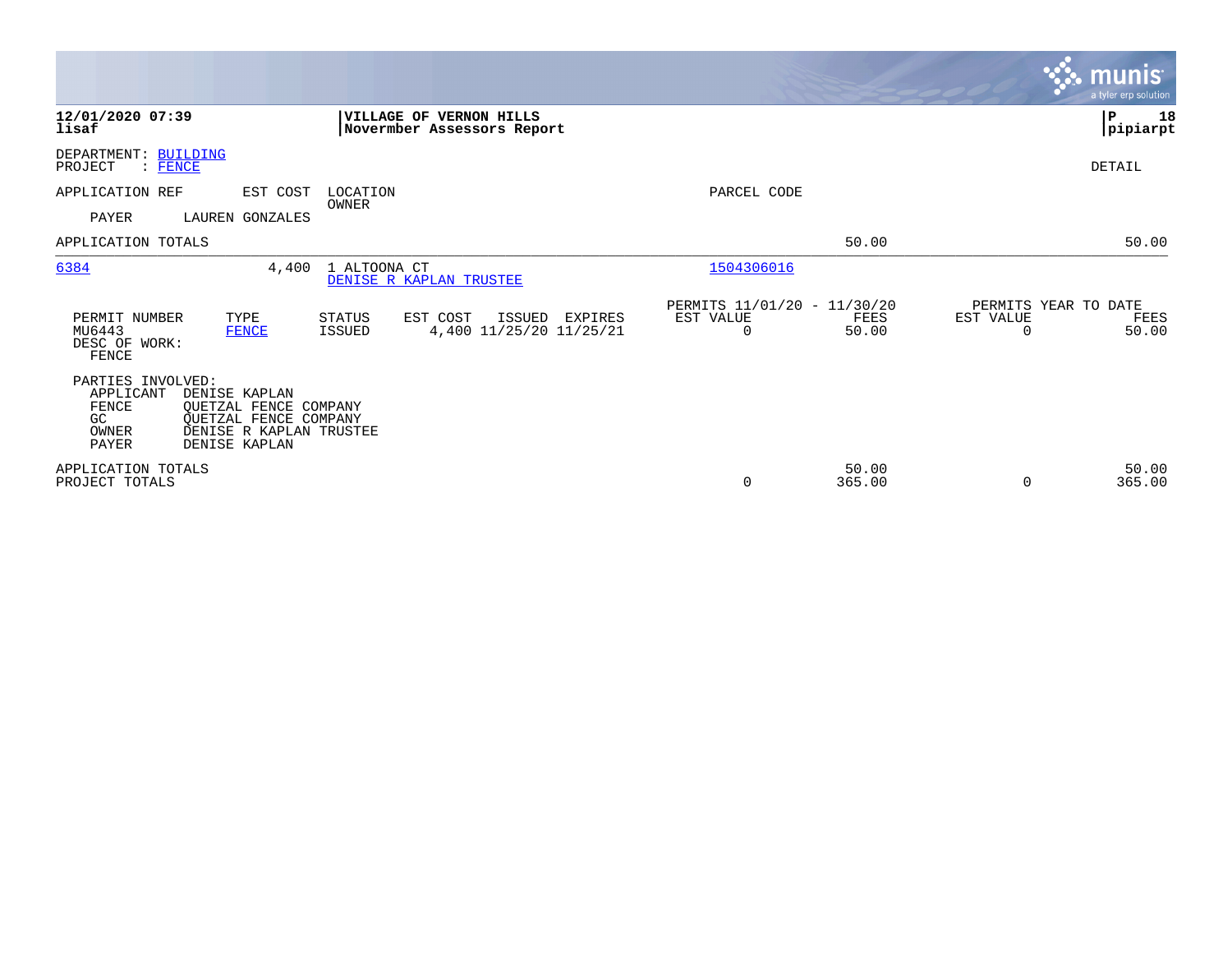|                                                                                                                                                                                                                                                                     |                                                                                                                         | munis<br>a tyler erp solution |
|---------------------------------------------------------------------------------------------------------------------------------------------------------------------------------------------------------------------------------------------------------------------|-------------------------------------------------------------------------------------------------------------------------|-------------------------------|
| 12/01/2020 07:39<br>VILLAGE OF VERNON HILLS<br>lisaf<br>Novermber Assessors Report                                                                                                                                                                                  |                                                                                                                         | P<br>19<br> pipiarpt          |
| DEPARTMENT: BUILDING<br>: FIRE ALARM<br>PROJECT                                                                                                                                                                                                                     |                                                                                                                         | DETAIL                        |
| LOCATION<br>APPLICATION REF<br>EST COST<br>OWNER                                                                                                                                                                                                                    | PARCEL CODE                                                                                                             |                               |
| 6329<br>2,850<br>100 NORTH FAIRWAY DRIVE 118<br>WESTMOUNT REALTY CAPITAL                                                                                                                                                                                            | 1504303179                                                                                                              |                               |
| PERMIT NUMBER<br>TYPE<br>EST COST<br>ISSUED EXPIRES<br>STATUS<br>FIRE ALARM ISSUED<br>2,850 11/16/20 11/16/21<br>MU6405<br>DESC OF WORK:<br>FIRE ALARM                                                                                                              | PERMITS 11/01/20 - 11/30/20<br>PERMITS YEAR TO DATE<br>EST VALUE<br>FEES<br>EST VALUE<br>$\Omega$<br>305.00<br>$\Omega$ | FEES<br>305.00                |
| PARTIES INVOLVED:<br><b>ALARM</b><br>WORLD SECURITY & CONTROL iNC<br>WORLD SECURITY & CONTROL INC<br>APPLICANT<br>WORLD SECURITY & CONTROL INC<br>GC.<br><b>OCCUPANT</b><br>WESTMOUNT<br>OWNER<br>WESTMOUNT REALTY CAPITAL<br>PAYER<br>WORLD SECURITY & CONTROL INC |                                                                                                                         |                               |
| APPLICATION TOTALS                                                                                                                                                                                                                                                  | 305.00                                                                                                                  | 305.00                        |
| 6360<br>2,000<br>50 LAKEVIEW PKY 107<br><b>WESTMOUNT</b>                                                                                                                                                                                                            | 1504401092                                                                                                              |                               |
| EST COST<br>PERMIT NUMBER<br>TYPE<br><b>STATUS</b><br>ISSUED EXPIRES<br>2,000 11/30/20 11/30/21<br>MU6449<br>FIRE ALARM ISSUED<br>DESC OF WORK:<br>FIRE ALARM                                                                                                       | PERMITS 11/01/20 - 11/30/20<br>PERMITS YEAR TO DATE<br>EST VALUE<br>FEES<br>EST VALUE<br>$\Omega$<br>310.00<br>$\Omega$ | FEES<br>310.00                |
| PARTIES INVOLVED:<br>ALARM<br>DETECTION SYSTEMS<br>APPLICANT<br>DETECTION SYSTEMS<br>GC<br>DETECTION SYSTEMS<br>OWNER<br>WESTMOUNT<br>OWNER<br>WESTMOUNT<br>PAYER<br>DETECTION SYSTEMS                                                                              |                                                                                                                         |                               |
| APPLICATION TOTALS<br>PROJECT TOTALS                                                                                                                                                                                                                                | 310.00<br>$\mathbf 0$<br>615.00<br>$\mathbf 0$                                                                          | 310.00<br>615.00              |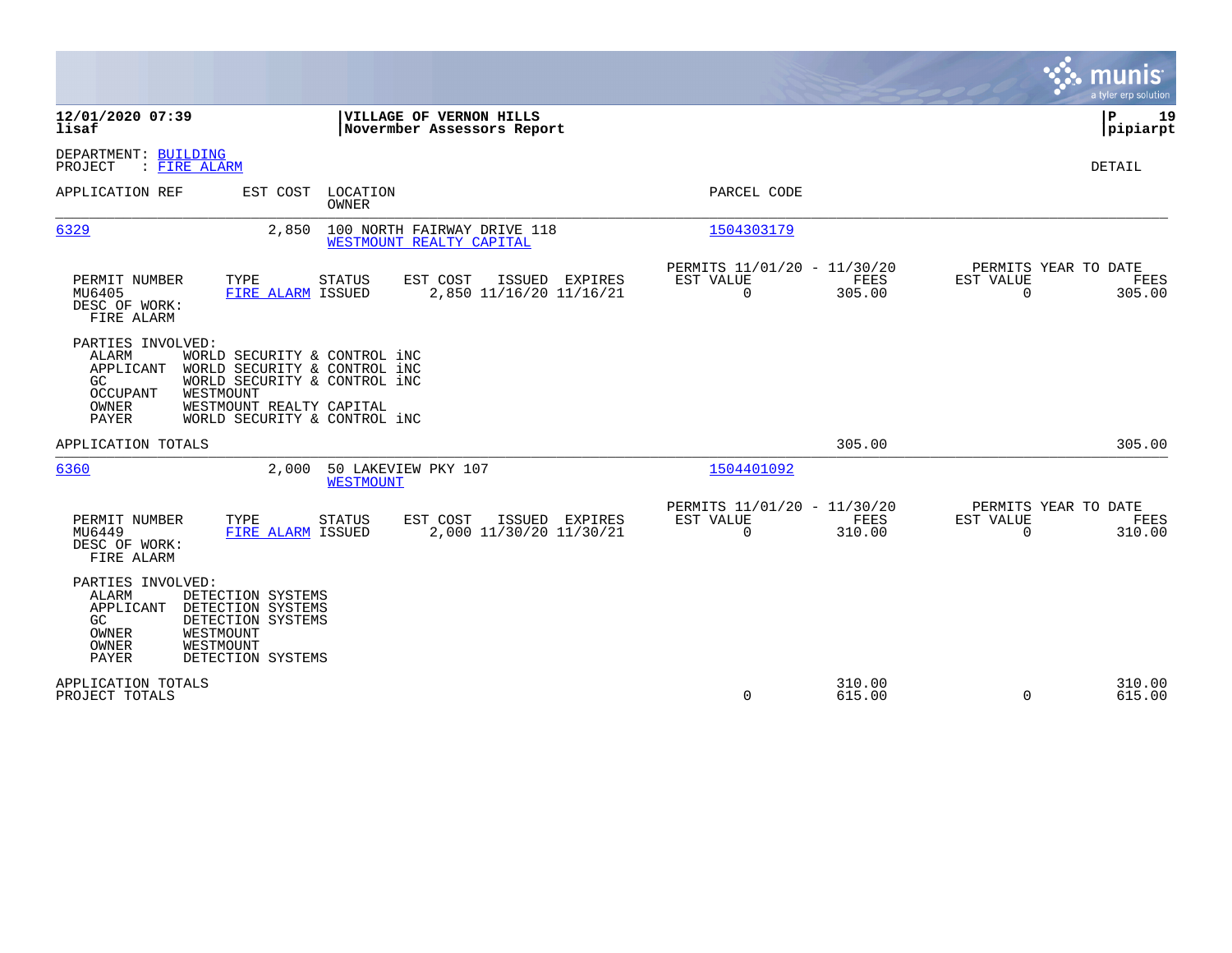|                                                                                                                                                                                |                                                                                    |                                                                             | munis<br>a tyler erp solution                                         |
|--------------------------------------------------------------------------------------------------------------------------------------------------------------------------------|------------------------------------------------------------------------------------|-----------------------------------------------------------------------------|-----------------------------------------------------------------------|
| 12/01/2020 07:39<br>lisaf                                                                                                                                                      | VILLAGE OF VERNON HILLS<br>Novermber Assessors Report                              |                                                                             | ΙP<br>20<br> pipiarpt                                                 |
| DEPARTMENT: BUILDING<br>PROJECT<br>: <u>FIRE SPRINKLER</u>                                                                                                                     |                                                                                    |                                                                             | DETAIL                                                                |
| APPLICATION REF                                                                                                                                                                | EST COST<br>LOCATION<br>OWNER                                                      | PARCEL CODE                                                                 |                                                                       |
| 6017                                                                                                                                                                           | 12,500<br>424 WOODLAND CHASE LANE<br>PLACEHOLDER                                   | 1516104033                                                                  |                                                                       |
| TYPE<br>PERMIT NUMBER<br>MU6418<br>FIRE SPR<br>DESC OF WORK:<br>FIRE SPRIKLERS                                                                                                 | EST COST<br>ISSUED EXPIRES<br>STATUS<br>ISSUED<br>12,500 11/18/20 11/23/21         | PERMITS 11/01/20 - 11/30/20<br>EST VALUE<br>FEES<br>$\mathbf 0$<br>650.00   | PERMITS YEAR TO DATE<br>EST VALUE<br>FEES<br>$\overline{0}$<br>650.00 |
| PARTIES INVOLVED:<br>APPLICANT NOVA FIRE PROTECTION<br>FIRE SPRIN NOVA FIRE PROTECTION<br>GC.<br>NOVA FIRE PROTECTION<br>OWNER<br>PLACEHOLDER<br>NOVA FIRE PROTECTION<br>PAYER |                                                                                    |                                                                             |                                                                       |
| APPLICATION TOTALS                                                                                                                                                             |                                                                                    | 650.00                                                                      | 650.00                                                                |
| 6134                                                                                                                                                                           | 248,950<br>640 DARLING DRIVE<br>CP LOGISTICS VERNON HILLS, LLC                     | 1510300002                                                                  |                                                                       |
| PERMIT NUMBER<br>TYPE<br>MU6394<br>FIRE SPR<br>DESC OF WORK:<br>FIRE SPRINKLER - C                                                                                             | EST COST<br>ISSUED EXPIRES<br>STATUS<br>ISSUED<br>248,950 11/11/20 11/11/21        | PERMITS 11/01/20 - 11/30/20<br>EST VALUE<br>FEES<br>$\mathbf 0$<br>6,102.65 | PERMITS YEAR TO DATE<br>EST VALUE<br>FEES<br>$\mathbf 0$<br>6,102.65  |
| PARTIES INVOLVED:<br>APPLICANT<br>SHAMBAUGH & SON<br>FIRE SPRIN SHAMBAUGH & SON<br>ALSTON<br>GC.<br>OCCUPANT<br>OWNER<br>PAYER<br>SHAMBAUGH & SON                              | SOUTH LAKE INDUSTRIAL CENTER<br>CP LOGISTICS VERNON HILLS, LLC                     |                                                                             |                                                                       |
| APPLICATION TOTALS                                                                                                                                                             |                                                                                    | 6,102.65                                                                    | 6,102.65                                                              |
| 6179                                                                                                                                                                           | 700 DARLING DRIVE<br>514,750<br>CP LOGISTICS VERNON HILLS, LLC                     | 1510300002                                                                  |                                                                       |
| TYPE<br>PERMIT NUMBER<br>FIRE SPR<br>MU6395<br>DESC OF WORK:<br>FIRE SPRINKLER - D                                                                                             | <b>STATUS</b><br>EST COST<br>ISSUED EXPIRES<br>514,750 11/11/20 11/11/21<br>ISSUED | PERMITS 11/01/20 - 11/30/20<br>EST VALUE<br>FEES<br>10,746.85<br>0          | PERMITS YEAR TO DATE<br>EST VALUE<br>FEES<br>$\mathbf 0$<br>10,746.85 |
| PARTIES INVOLVED:<br>APPLICANT SHAMBAUGH & SON<br>FIRE SPRIN SHAMBAUGH & SON<br>GC<br>ALSTON<br>OCCUPANT                                                                       | SOUTH LAKE INDUSTRIAL CENTER                                                       |                                                                             |                                                                       |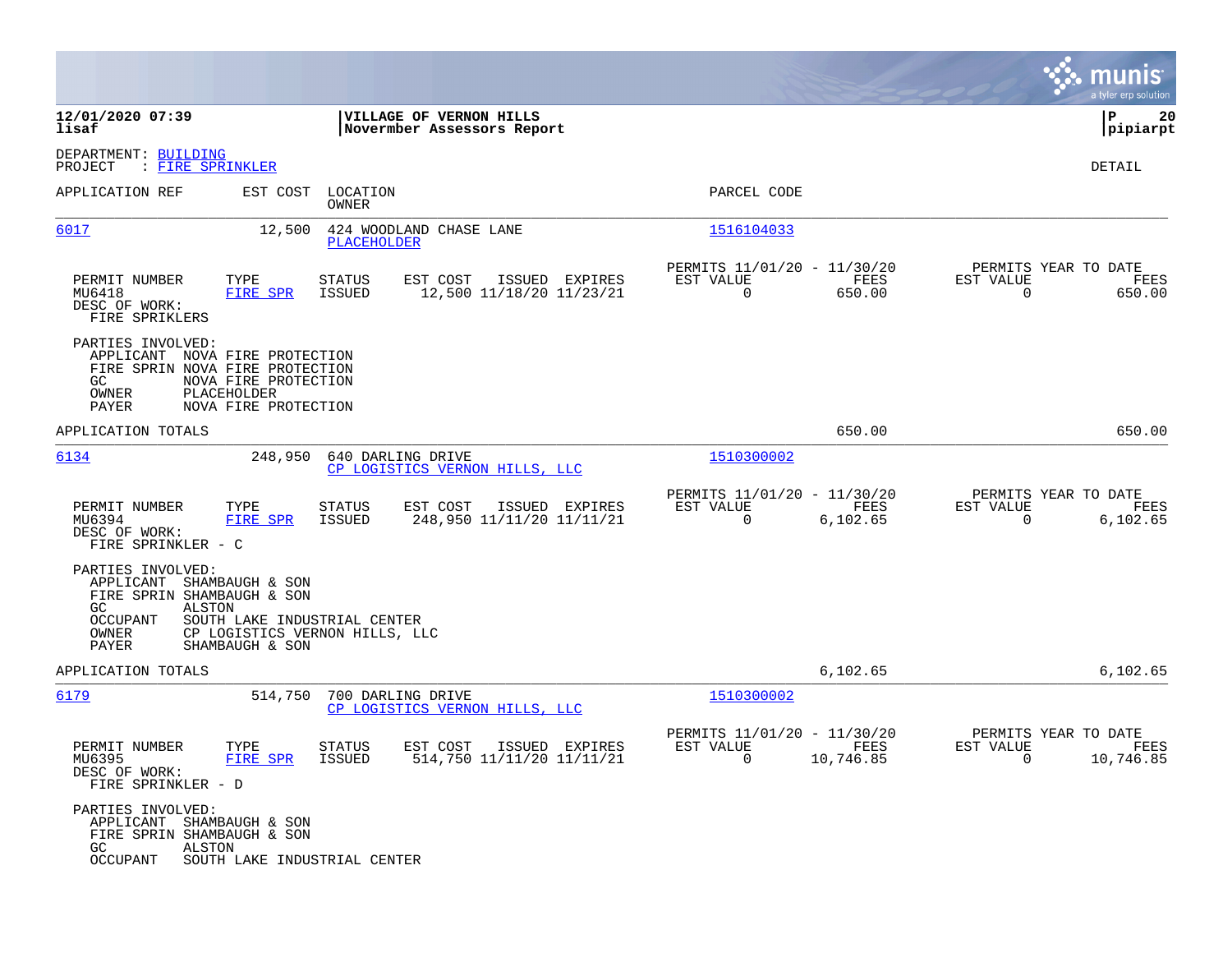|                                                                                                                                                                                                                                                                                  |                                                                        | munis<br>a tyler erp solution                                   |
|----------------------------------------------------------------------------------------------------------------------------------------------------------------------------------------------------------------------------------------------------------------------------------|------------------------------------------------------------------------|-----------------------------------------------------------------|
| 12/01/2020 07:39<br>VILLAGE OF VERNON HILLS<br>lisaf<br>Novermber Assessors Report                                                                                                                                                                                               |                                                                        | l P<br>21<br> pipiarpt                                          |
| DEPARTMENT: BUILDING<br>: FIRE SPRINKLER<br>PROJECT                                                                                                                                                                                                                              |                                                                        | <b>DETAIL</b>                                                   |
| APPLICATION REF<br>EST COST LOCATION<br>OWNER                                                                                                                                                                                                                                    | PARCEL CODE                                                            |                                                                 |
| OWNER<br>CP LOGISTICS VERNON HILLS, LLC<br>PAYER<br>SHAMBAUGH & SON                                                                                                                                                                                                              |                                                                        |                                                                 |
| APPLICATION TOTALS                                                                                                                                                                                                                                                               | 10,746.85                                                              | 10,746.85                                                       |
| 6276<br>2,900<br>100 NORTH FAIRWAY DRIVE 118<br>WESTMOUNT REALTY CAPITAL                                                                                                                                                                                                         | 1504303179                                                             |                                                                 |
| PERMIT NUMBER<br>TYPE<br><b>STATUS</b><br>EST COST<br>ISSUED EXPIRES<br>MU6392<br>FIRE SPR<br>COMPLT<br>2,900 11/11/20 11/30/21<br>DESC OF WORK:<br>FIRE SPRINKLER                                                                                                               | PERMITS 11/01/20 - 11/30/20<br>EST VALUE<br>FEES<br>$\Omega$<br>311.00 | PERMITS YEAR TO DATE<br>EST VALUE<br>FEES<br>$\Omega$<br>311.00 |
| PARTIES INVOLVED:<br>APPLICANT METROLPOLITAN FIRE PROTECTION INC<br>FIRE SPRIN METROLPOLITAN FIRE PROTECTION INC<br>METROLPOLITAN FIRE PROTECTION INC<br>GC.<br>OCCUPANT<br>SIRIUS AUTOMATION<br>OWNER<br>WESTMOUNT REALTY CAPITAL<br>PAYER<br>METROLPOLITAN FIRE PROTECTION INC |                                                                        |                                                                 |
| APPLICATION TOTALS                                                                                                                                                                                                                                                               | 311.00                                                                 | 311.00                                                          |
| 6281<br>13,550 1326 GARDEN VIEW DRIVE<br><b>PLACEHOLDER</b>                                                                                                                                                                                                                      | 1133205062                                                             |                                                                 |
| TYPE<br>EST COST<br>PERMIT NUMBER<br><b>STATUS</b><br>ISSUED EXPIRES<br>MU6385<br><b>FIRE SPR</b><br><b>ISSUED</b><br>13,550 11/10/20 11/10/21<br>DESC OF WORK:<br>FIRE SPRINKLER                                                                                                | PERMITS 11/01/20 - 11/30/20<br>EST VALUE<br>FEES<br>$\Omega$<br>335.00 | PERMITS YEAR TO DATE<br>EST VALUE<br>FEES<br>$\Omega$<br>335.00 |
| PARTIES INVOLVED:<br>APPLICANT NOVA FIRE PROTECTION<br>FIRE SPRIN NOVA FIRE PROTECTION<br>GC<br>NOVA FIRE PROTECTION<br>OWNER<br>PLACEHOLDER<br>PAYER<br>NOVA FIRE PROTECTION                                                                                                    |                                                                        |                                                                 |
| APPLICATION TOTALS                                                                                                                                                                                                                                                               | 335.00                                                                 | 335.00                                                          |
| 6282<br>13,500<br>639 MARSHALL STREET<br><b>PLACEHOLDER</b>                                                                                                                                                                                                                      | 1133215003                                                             |                                                                 |
| PERMIT NUMBER<br>TYPE<br><b>STATUS</b><br>EST COST<br>ISSUED EXPIRES<br>MU6428<br>FIRE SPR<br>ISSUED<br>13,500 11/23/20 11/23/21<br>DESC OF WORK:<br>FIRE SPRINKLER                                                                                                              | PERMITS 11/01/20 - 11/30/20<br>EST VALUE<br>FEES<br>$\Omega$<br>335.00 | PERMITS YEAR TO DATE<br>EST VALUE<br>FEES<br>335.00<br>$\Omega$ |

PARTIES INVOLVED: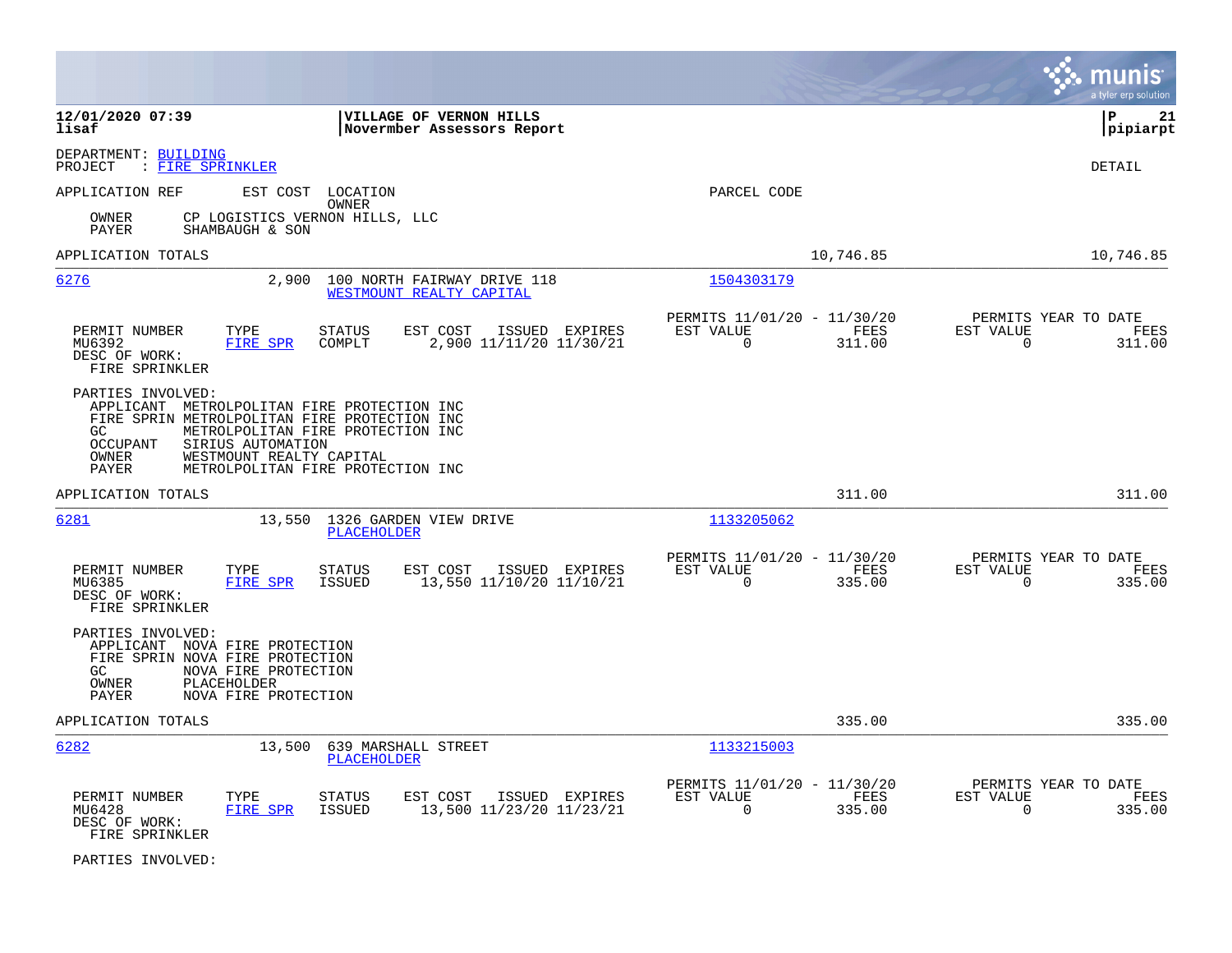|                                                                                                                                                                                                                                                | munis<br>a tyler erp solution                                                                                               |
|------------------------------------------------------------------------------------------------------------------------------------------------------------------------------------------------------------------------------------------------|-----------------------------------------------------------------------------------------------------------------------------|
| 12/01/2020 07:39<br><b>VILLAGE OF VERNON HILLS</b><br>lisaf<br>Novermber Assessors Report                                                                                                                                                      | l P<br>22<br> pipiarpt                                                                                                      |
| DEPARTMENT: BUILDING<br>: FIRE SPRINKLER<br>PROJECT                                                                                                                                                                                            | DETAIL                                                                                                                      |
| APPLICATION REF<br>EST COST<br>LOCATION<br><b>OWNER</b>                                                                                                                                                                                        | PARCEL CODE                                                                                                                 |
| APPLICANT NOVA FIRE PROTECTION<br>FIRE SPRIN NOVA FIRE PROTECTION<br>NOVA FIRE PROTECTION<br>GC.<br>OWNER<br>PLACEHOLDER<br>PAYER<br>NOVA FIRE PROTECTION                                                                                      |                                                                                                                             |
| APPLICATION TOTALS                                                                                                                                                                                                                             | 335.00<br>335.00                                                                                                            |
| 6297<br>3,630<br>863 NORTH MILWAUKEE AVENUE 700<br>PASSCO MELODY FARM DST                                                                                                                                                                      | 1134302008                                                                                                                  |
| PERMIT NUMBER<br>TYPE<br><b>STATUS</b><br>EST COST<br>ISSUED EXPIRES                                                                                                                                                                           | PERMITS 11/01/20 - 11/30/20<br>PERMITS YEAR TO DATE<br>EST VALUE<br>FEES<br>EST VALUE<br>FEES                               |
| <b>ISSUED</b><br>3,630 11/09/20 11/09/21<br>MU6379<br><b>FIRE SPR</b><br>DESC OF WORK:<br>FIRE SPRINKLER                                                                                                                                       | $\mathbf 0$<br>$\Omega$<br>305.00<br>305.00                                                                                 |
| PARTIES INVOLVED:<br>APPLICANT ABSOLUTE FIRE PROTECTION<br>FIRE SPRIN ABSOLUTE FIRE PROTECTION<br>GC<br>ABSOLUTE FIRE PROTECTION<br>MADISON REED COLOR BAR<br>OCCUPANT<br>OWNER<br>PASSCO MELODY FARM DST<br>PAYER<br>ABSOLUTE FIRE PROTECTION |                                                                                                                             |
| APPLICATION TOTALS                                                                                                                                                                                                                             | 305.00<br>305.00                                                                                                            |
| 6327<br>4,095<br>700 NORTH MILWAUKEE AVENUE 116-A<br><b>KIMCO REALTY</b>                                                                                                                                                                       | 1504201051                                                                                                                  |
| PERMIT NUMBER<br>TYPE<br><b>STATUS</b><br>EST COST<br>ISSUED EXPIRES                                                                                                                                                                           | PERMITS 11/01/20 - 11/30/20<br>PERMITS YEAR TO DATE<br>EST VALUE<br>FEES<br>EST VALUE<br>FEES                               |
| 4,095 11/17/20 11/17/21<br><b>FIRE SPR</b><br><b>ISSUED</b><br>MU6410<br>DESC OF WORK:<br>FIRE SPRINKLERS                                                                                                                                      | $\mathbf 0$<br>320.00<br>$\mathbf 0$<br>320.00                                                                              |
| PARTIES INVOLVED:<br>APPLICANT C & E FIRE PROTECTION<br>FIRE SPRIN C & E FIRE PROTECTION<br>GC<br>C & E FIRE PROTECTION<br><b>OCCUPANT</b><br>MILAN LASER HAIR REMOVAL<br>OWNER<br>KIMCO REALTY<br>PAYER<br>C & E FIRE PROTECTION              |                                                                                                                             |
| APPLICATION TOTALS                                                                                                                                                                                                                             | 320.00<br>320.00                                                                                                            |
| 6361<br>175 EAST HAWTHORN PKY 100<br>3,100<br>JEROME H MEYER & CO                                                                                                                                                                              | 1133303003                                                                                                                  |
| PERMIT NUMBER<br>TYPE<br>EST COST<br>ISSUED EXPIRES<br><b>STATUS</b><br>MU6434<br>FIRE SPR<br><b>ISSUED</b><br>3,100 11/24/20 11/24/21                                                                                                         | PERMITS 11/01/20 - 11/30/20<br>PERMITS YEAR TO DATE<br>EST VALUE<br>FEES<br>EST VALUE<br>FEES<br>0<br>335.00<br>0<br>335.00 |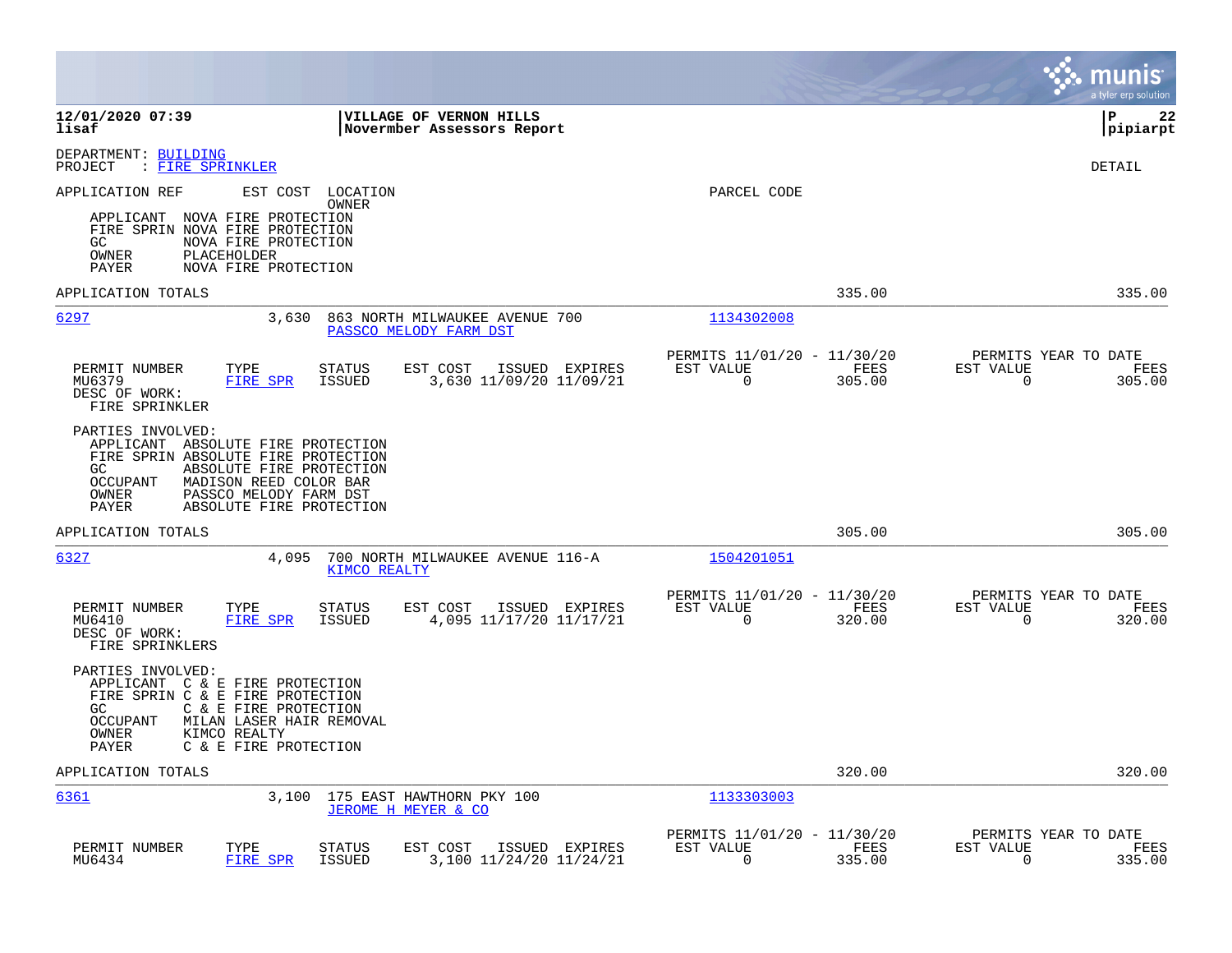|                                                                                                                                                                                                                            |                                                       |             |                     |   | <b>munis</b><br>a tyler erp solution |
|----------------------------------------------------------------------------------------------------------------------------------------------------------------------------------------------------------------------------|-------------------------------------------------------|-------------|---------------------|---|--------------------------------------|
| 12/01/2020 07:39<br>lisaf                                                                                                                                                                                                  | VILLAGE OF VERNON HILLS<br>Novermber Assessors Report |             |                     |   | 23<br>P<br> pipiarpt                 |
| DEPARTMENT: BUILDING<br>PROJECT<br>: FIRE SPRINKLER                                                                                                                                                                        |                                                       |             |                     |   | DETAIL                               |
| APPLICATION REF<br>EST COST<br>DESC OF WORK:<br>FIRE SPRINKLER<br>PARTIES INVOLVED:<br>APPLICANT<br>C & E FIRE PROTECTION<br>FIRE SPRIN C & E FIRE PROTECTION<br>GC.<br>C & E FIRE PROTECTION<br>OCCUPANT<br>REPUBLIC BANK | LOCATION<br>OWNER                                     | PARCEL CODE |                     |   |                                      |
| OWNER<br>JEROME H MEYER & CO<br>C & E FIRE PROTECTION<br>PAYER<br>APPLICATION TOTALS<br>PROJECT TOTALS                                                                                                                     |                                                       | 0           | 335.00<br>19,440.50 | 0 | 335.00<br>19,440.50                  |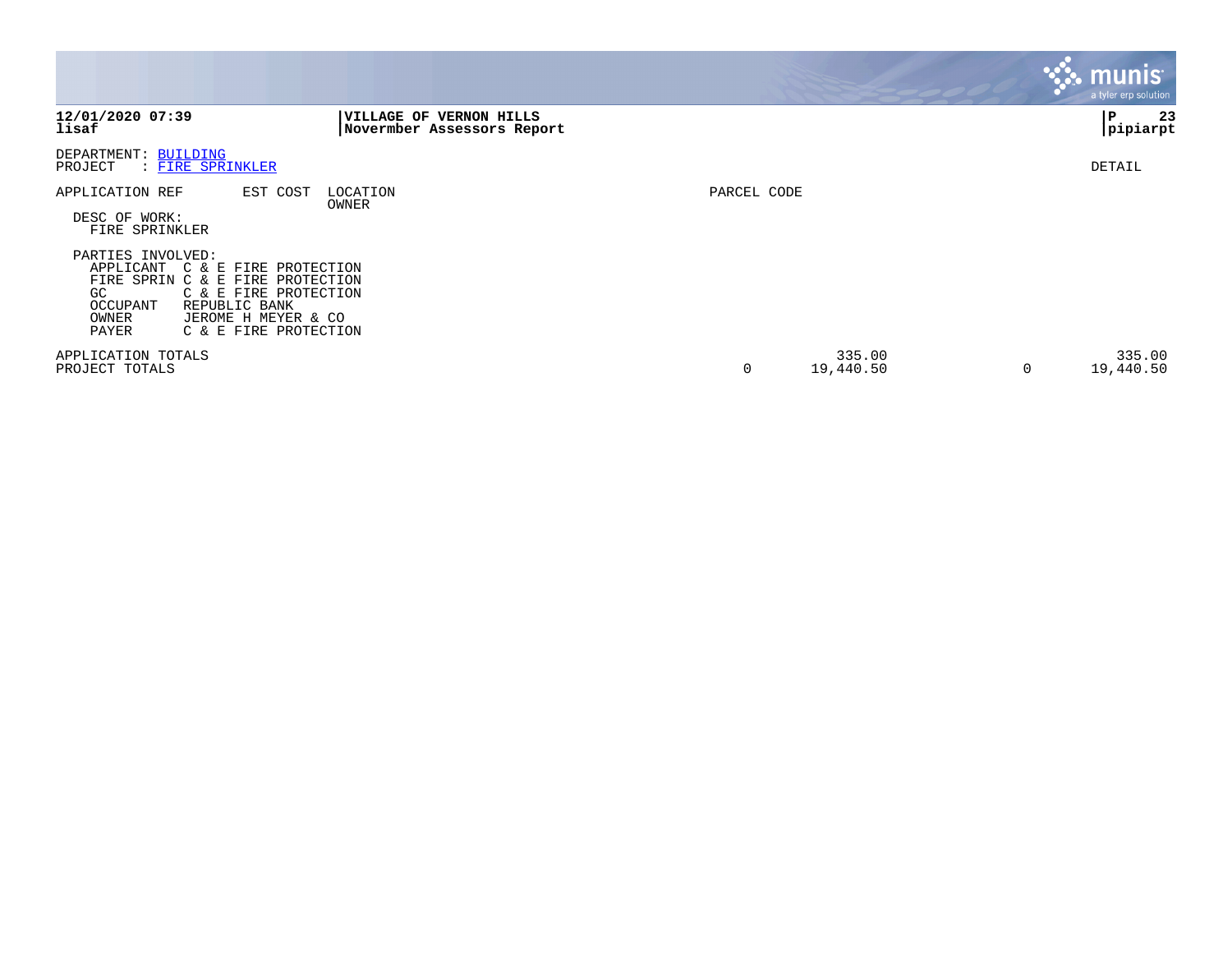|                                                                    |                                                                                                                      |                                                                                  | <b>munis</b><br>a tyler erp solution                           |
|--------------------------------------------------------------------|----------------------------------------------------------------------------------------------------------------------|----------------------------------------------------------------------------------|----------------------------------------------------------------|
| 12/01/2020 07:39<br>lisaf                                          | VILLAGE OF VERNON HILLS<br>Novermber Assessors Report                                                                |                                                                                  | 24<br>P<br> pipiarpt                                           |
| DEPARTMENT: BUILDING<br>PROJECT                                    | : LAWN SPRINKLER                                                                                                     |                                                                                  | DETAIL                                                         |
| APPLICATION REF                                                    | EST COST<br>LOCATION<br>OWNER                                                                                        | PARCEL CODE                                                                      |                                                                |
| 6362                                                               | 6,259<br>525 COUNCIL CIRCLE<br><b>JEFF KUNKEL</b>                                                                    | 1133213013                                                                       |                                                                |
| PERMIT NUMBER<br>MU6420<br>DESC OF WORK:<br>IRRIGATION             | TYPE<br>STATUS<br>EST COST<br>ISSUED<br><b>LAWN IRRIG ISSUED</b><br>6,259 11/19/20 11/19/21                          | PERMITS 11/01/20 - 11/30/20<br>EST VALUE<br>EXPIRES<br>FEES<br>$\Omega$<br>62.59 | PERMITS YEAR TO DATE<br>EST VALUE<br>FEES<br>62.59<br>$\Omega$ |
| PARTIES INVOLVED:<br>APPLICANT<br>GC.<br>OWNER<br>PLUMBER<br>PAYER | BREEZY HILL NURSERY<br>BREEZY HILL NURSERY<br>JEFF KUNKEL<br>PROFESSIONAL INSPECTION SVCS INC<br>BREEZY HILL NURSERY |                                                                                  |                                                                |
| APPLICATION TOTALS<br>PROJECT TOTALS                               |                                                                                                                      | 62.59<br>0<br>62.59                                                              | 62.59<br>62.59<br>$\Omega$                                     |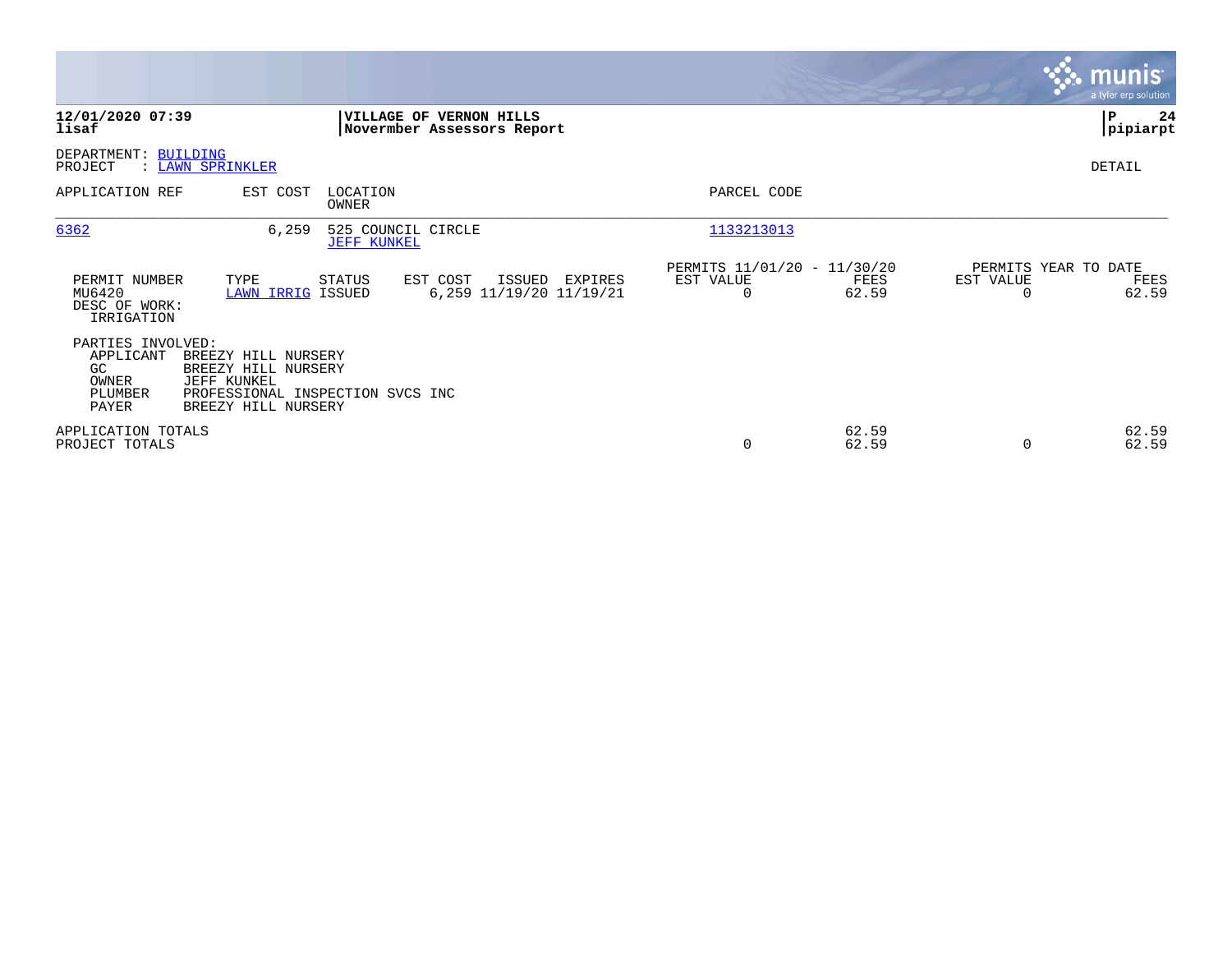|                                                                                                                                                                                                                    |                                                                          | munis<br>a tyler erp solution                                     |
|--------------------------------------------------------------------------------------------------------------------------------------------------------------------------------------------------------------------|--------------------------------------------------------------------------|-------------------------------------------------------------------|
| 12/01/2020 07:39<br>VILLAGE OF VERNON HILLS<br>lisaf<br>Novermber Assessors Report                                                                                                                                 |                                                                          | ΙP<br>25<br> pipiarpt                                             |
| DEPARTMENT: BUILDING<br>: MISC COMMERCIAL<br>PROJECT                                                                                                                                                               |                                                                          | <b>DETAIL</b>                                                     |
| APPLICATION REF<br>EST COST<br>LOCATION<br>OWNER                                                                                                                                                                   | PARCEL CODE                                                              |                                                                   |
| 380 NORTH FAIRWAY DR<br>6234<br>7,018<br>199 LLC ATTN RICHARD WOLDENBERG                                                                                                                                           | 1504303109                                                               |                                                                   |
| PERMIT NUMBER<br>TYPE<br>STATUS<br>EST COST<br>ISSUED EXPIRES<br>MU6386<br>ISSUED<br>7,018 11/10/20 11/12/21<br>MISC COMM<br>DESC OF WORK:<br>REPLACE CONCRETE STAIRCASE                                           | PERMITS 11/01/20 - 11/30/20<br>EST VALUE<br>FEES<br>75.00<br>$\mathbf 0$ | PERMITS YEAR TO DATE<br>EST VALUE<br>FEES<br>75.00<br>$\mathbf 0$ |
| PARTIES INVOLVED:<br>APPLICANT<br>MCNELLY SERVICES INC<br>MCNELLY SERVICES INC<br>GC.<br><b>OCCUPANT</b><br>LEARNING RESOURCES<br>199 LLC ATTN RICHARD WOLDENBERG<br>OWNER<br><b>PAYER</b><br>MCNELLY SERVICES INC |                                                                          |                                                                   |
| APPLICATION TOTALS                                                                                                                                                                                                 | 75.00                                                                    | 75.00                                                             |
| 6295<br>7,500<br>500 NORTH GREENVIEW CT<br>RICHARD M WOLDENBERG                                                                                                                                                    | 1504401098                                                               |                                                                   |
| EST COST<br>PERMIT NUMBER<br>TYPE<br>STATUS<br>ISSUED EXPIRES<br>MU6370<br>MISC COMM<br>ISSUED<br>7,500 11/05/20 11/05/21<br>DESC OF WORK:<br>MOUNT FANS - MISC ELECT                                              | PERMITS 11/01/20 - 11/30/20<br>EST VALUE<br>FEES<br>$\Omega$<br>75.00    | PERMITS YEAR TO DATE<br>EST VALUE<br>FEES<br>75.00<br>$\Omega$    |
| PARTIES INVOLVED:<br>APPLICANT K & N ELECTRIC, INC<br>ELECTRICIA K & N ELECTRIC, INC<br>GC<br>K & N ELECTRIC, INC<br>RICHARD M WOLDENBERG<br>OWNER<br>K & N ELECTRIC, INC<br>PAYER                                 |                                                                          |                                                                   |
| APPLICATION TOTALS<br>PROJECT TOTALS                                                                                                                                                                               | 75.00<br>$\mathbf 0$<br>150.00                                           | 75.00<br>150.00<br>$\mathbf 0$                                    |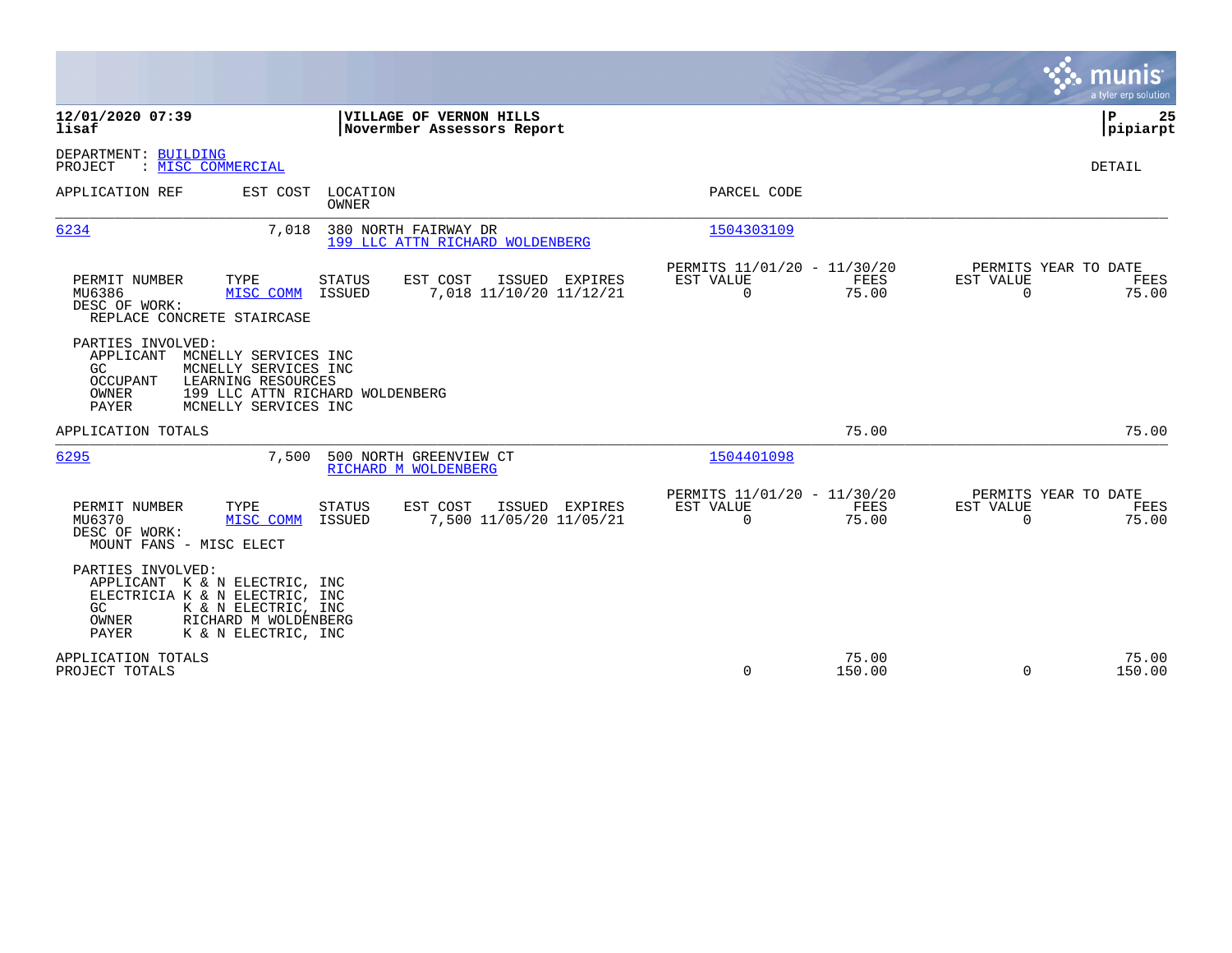|                                                                                                                                                                                                     |                                                                    |                                                                            | <b>munis</b><br>a tyler erp solution                            |
|-----------------------------------------------------------------------------------------------------------------------------------------------------------------------------------------------------|--------------------------------------------------------------------|----------------------------------------------------------------------------|-----------------------------------------------------------------|
| 12/01/2020 07:39<br>lisaf                                                                                                                                                                           | VILLAGE OF VERNON HILLS<br>Novermber Assessors Report              |                                                                            | 26<br>P<br> pipiarpt                                            |
| DEPARTMENT: BUILDING<br>: MISC ELECTRIC COMM<br>PROJECT                                                                                                                                             |                                                                    |                                                                            | DETAIL                                                          |
| APPLICATION REF                                                                                                                                                                                     | EST COST<br>LOCATION<br>OWNER                                      | PARCEL CODE                                                                |                                                                 |
| 6296                                                                                                                                                                                                | 25,000<br>450 BUNKER COURT 200<br>EAST BUNKER COURT, L.L.C.        | 1504202149                                                                 |                                                                 |
| PERMIT NUMBER<br>TYPE<br>MU6362<br>MISC ELEC<br>DESC OF WORK:<br>SERVICE CHANGE 400 AMPS                                                                                                            | EST COST<br>ISSUED<br>STATUS<br>ISSUED<br>25,000 11/03/20 11/03/21 | PERMITS 11/01/20 - 11/30/20<br>EXPIRES<br>EST VALUE<br>FEES<br>250.00<br>0 | PERMITS YEAR TO DATE<br>EST VALUE<br>FEES<br>250.00<br>$\Omega$ |
| PARTIES INVOLVED:<br>APPLICANT<br>GEARY ELECTRIC INC<br>ELECTRICIA GEARY ELECTRIC INC<br>GC<br>GEARY ELECTRIC INC<br>VAN VLISSINGEN & CO<br>OCCUPANT<br>OWNER<br>GEARY ELECTRIC INC<br><b>PAYER</b> | EAST BUNKER COURT, L.L.C.                                          |                                                                            |                                                                 |
| APPLICATION TOTALS<br>PROJECT TOTALS                                                                                                                                                                |                                                                    | 250.00<br>250.00<br>$\mathbf 0$                                            | 250.00<br>250.00<br>$\Omega$                                    |

**Contract**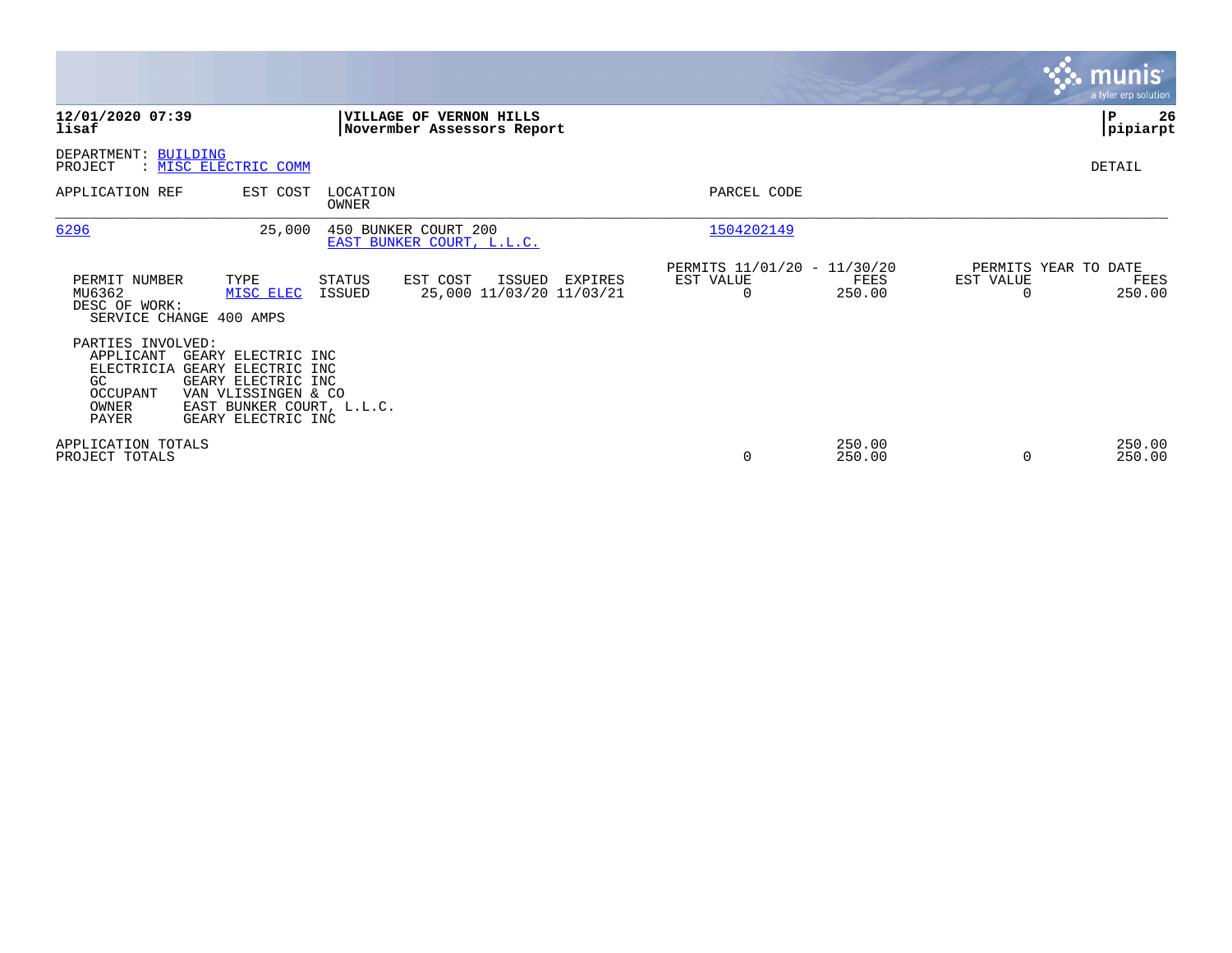|                                                                                                                                                                                           |                                                                                                | munis<br>a tyler erp solution          |
|-------------------------------------------------------------------------------------------------------------------------------------------------------------------------------------------|------------------------------------------------------------------------------------------------|----------------------------------------|
| 12/01/2020 07:39<br>VILLAGE OF VERNON HILLS<br>lisaf<br>Novermber Assessors Report                                                                                                        |                                                                                                | P<br>27<br> pipiarpt                   |
| DEPARTMENT: BUILDING<br>: MIS ELEC RESIDENTIAL<br>PROJECT                                                                                                                                 |                                                                                                | DETAIL                                 |
| APPLICATION REF<br>EST COST LOCATION<br><b>OWNER</b>                                                                                                                                      | PARCEL CODE                                                                                    |                                        |
| 6243<br>985<br>326 NORTH FIORE PKY<br>MAYUR & JASMINE TALATI                                                                                                                              | 1506405009                                                                                     |                                        |
| PERMIT NUMBER<br>TYPE<br><b>STATUS</b><br>EST COST<br>ISSUED EXPIRES<br>985 11/03/20 11/12/21<br>MU6363<br>ELEC RES<br>COMPLT<br>DESC OF WORK:<br>ELECTRIC CAR CHARGER                    | PERMITS 11/01/20 - 11/30/20<br>EST VALUE<br>FEES<br>EST VALUE<br>$\Omega$<br>30.00<br>$\Omega$ | PERMITS YEAR TO DATE<br>FEES<br>30.00  |
| PARTIES INVOLVED:<br>APPLICANT KAPITAL ELECTRIC COMPANY<br>ELECTRICIA KAPITAL ELECTRIC COMPANY<br>OWNER<br>MAYUR & JASMINE TALATI<br><b>PAYER</b><br>KAPITAL ELECTRIC COMPANY             |                                                                                                |                                        |
| APPLICATION TOTALS                                                                                                                                                                        | 30.00                                                                                          | 30.00                                  |
| 6334<br>25,916<br>207 ANNAPOLIS DR<br>HUBBARD S & SHERRY CLIFTON                                                                                                                          | 1505410021                                                                                     |                                        |
| EST COST<br>PERMIT NUMBER<br>TYPE<br><b>STATUS</b><br>ISSUED EXPIRES<br>MU6432<br>25,916 11/23/20 11/23/21<br><b>ELEC RES</b><br>ISSUED<br>DESC OF WORK:<br>SOLAR PANELS                  | PERMITS 11/01/20 - 11/30/20<br>EST VALUE<br>FEES<br>EST VALUE<br>259.16<br>0<br>$\Omega$       | PERMITS YEAR TO DATE<br>FEES<br>259.16 |
| PARTIES INVOLVED:<br>APPLICANT<br>SUNRUN INSTALLATION SERVICES<br>ELECTRICIA SUNRUN INSTALLATION SERVICES<br>OWNER<br>HUBBARD S & SHERRY CLIFTON<br>PAYER<br>SUNRUN INSTALLATION SERVICES |                                                                                                |                                        |
| APPLICATION TOTALS<br>PROJECT TOTALS                                                                                                                                                      | 259.16<br>0<br>289.16<br>$\Omega$                                                              | 259.16<br>289.16                       |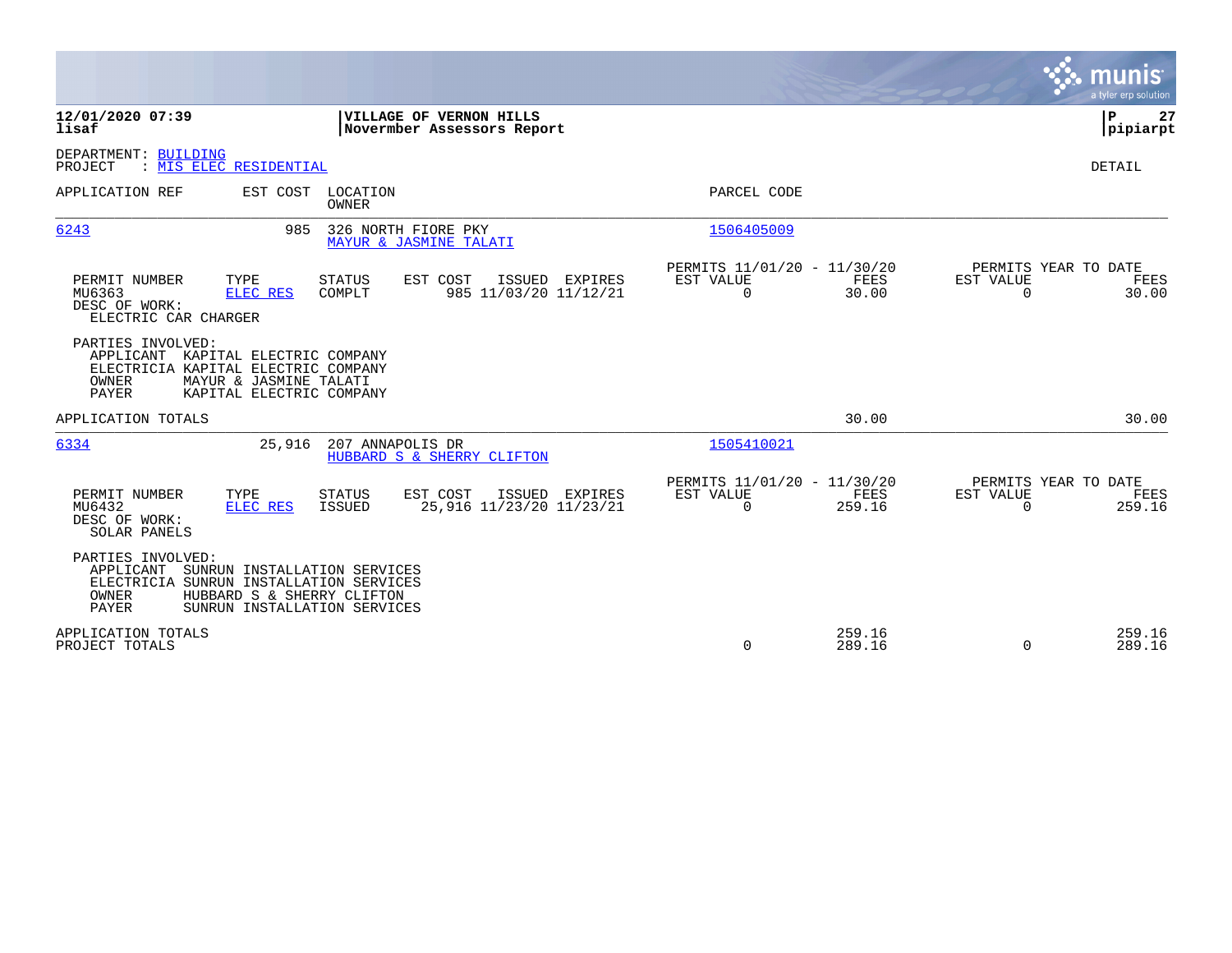|                                                                                                                       |                                                                                                          |                         |                                                        |                                                            |                |                                               | munis<br>a tyler erp solution |
|-----------------------------------------------------------------------------------------------------------------------|----------------------------------------------------------------------------------------------------------|-------------------------|--------------------------------------------------------|------------------------------------------------------------|----------------|-----------------------------------------------|-------------------------------|
| 12/01/2020 07:39<br>lisaf                                                                                             |                                                                                                          |                         | VILLAGE OF VERNON HILLS<br>Novermber Assessors Report  |                                                            |                |                                               | ΙP<br>28<br> pipiarpt         |
| DEPARTMENT: BUILDING<br>PROJECT                                                                                       | : MISC RESIDENTIAL                                                                                       |                         |                                                        |                                                            |                |                                               | DETAIL                        |
| APPLICATION REF                                                                                                       | EST COST                                                                                                 | LOCATION<br>OWNER       |                                                        | PARCEL CODE                                                |                |                                               |                               |
| 6159                                                                                                                  | 8,103                                                                                                    |                         | 2025 INVERNESS DR<br>ROBERT & CHRISTINE THOMAS COWAN   | 1129204022                                                 |                |                                               |                               |
| PERMIT NUMBER<br>MU6259<br>DESC OF WORK:<br>BACKUP GENERATOR                                                          | TYPE<br>MISC RES                                                                                         | <b>STATUS</b><br>ISSUED | EST COST<br>ISSUED EXPIRES<br>8,103 11/10/20 11/11/21  | PERMITS 11/01/20 - 11/30/20<br>EST VALUE<br>$\mathbf 0$    | FEES<br>81.00  | PERMITS YEAR TO DATE<br>EST VALUE<br>$\Omega$ | FEES<br>81.00                 |
| PARTIES INVOLVED:<br>APPLICANT ROBERT & CHRISTINE THOMAS COWAN<br>ELECTRICIA R GUYS ELECTRIC<br>GC.<br>OWNER<br>PAYER | R GUYS ELECTRIC<br>ROBERT & CHRISTINE THOMAS COWAN<br>ROBERT & CHRISTINE THOMAS COWAN                    |                         |                                                        |                                                            |                |                                               |                               |
| APPLICATION TOTALS                                                                                                    |                                                                                                          |                         |                                                        |                                                            | 81.00          |                                               | 81.00                         |
| 6326                                                                                                                  | 11,500                                                                                                   | 371S SYCAMORE ST        | ANANDARAJU H N & CHAYADEVI H A SETTY                   | 1132216004                                                 |                |                                               |                               |
| PERMIT NUMBER<br>MU6402<br>DESC OF WORK:<br>FRONT STOOP REPLACEMENT                                                   | TYPE<br>MISC RES                                                                                         | <b>STATUS</b><br>ISSUED | EST COST<br>ISSUED EXPIRES<br>11,500 11/13/20 11/23/21 | PERMITS 11/01/20 - 11/30/20<br>EST VALUE<br>$\overline{0}$ | FEES<br>115.00 | PERMITS YEAR TO DATE<br>EST VALUE<br>$\Omega$ | FEES<br>115.00                |
| PARTIES INVOLVED:<br>APPLICANT R & R LANDSCAPING<br>GC.<br>GC<br>OWNER<br>PAYER                                       | R & R LANDSCAPING<br>ABRAHAM REYNOSO-GUZMAN<br>ANANDARAJU H N & CHAYADEVI H A SETTY<br>R & R LANDSCAPING |                         |                                                        |                                                            |                |                                               |                               |
| APPLICATION TOTALS                                                                                                    |                                                                                                          |                         |                                                        |                                                            | 115.00         |                                               | 115.00                        |
| 6331                                                                                                                  | 20,000                                                                                                   |                         | 314 SUTCLIFFE CIR<br>ADAM D & NANCY S HARRIS           | 1508214014                                                 |                |                                               |                               |
| PERMIT NUMBER<br>MU6431<br>DESC OF WORK:<br>TWO BATHROOM REMODELS                                                     | TYPE<br>MISC RES                                                                                         | STATUS<br><b>ISSUED</b> | EST COST<br>ISSUED EXPIRES<br>20,000 11/23/20 11/23/21 | PERMITS 11/01/20 - 11/30/20<br>EST VALUE<br>0              | FEES<br>200.00 | PERMITS YEAR TO DATE<br>EST VALUE<br>0        | FEES<br>200.00                |
| PARTIES INVOLVED:<br>APPLICANT REGENCY HOME REMODELING<br>ELECTRICIA POWER SOURCE ELECTRIC<br>GC<br>OWNER<br>PLUMBER  | REGENCY HOME REMODELING<br>ADAM D & NANCY S HARRIS<br>SPEED PLUMBING                                     |                         |                                                        |                                                            |                |                                               |                               |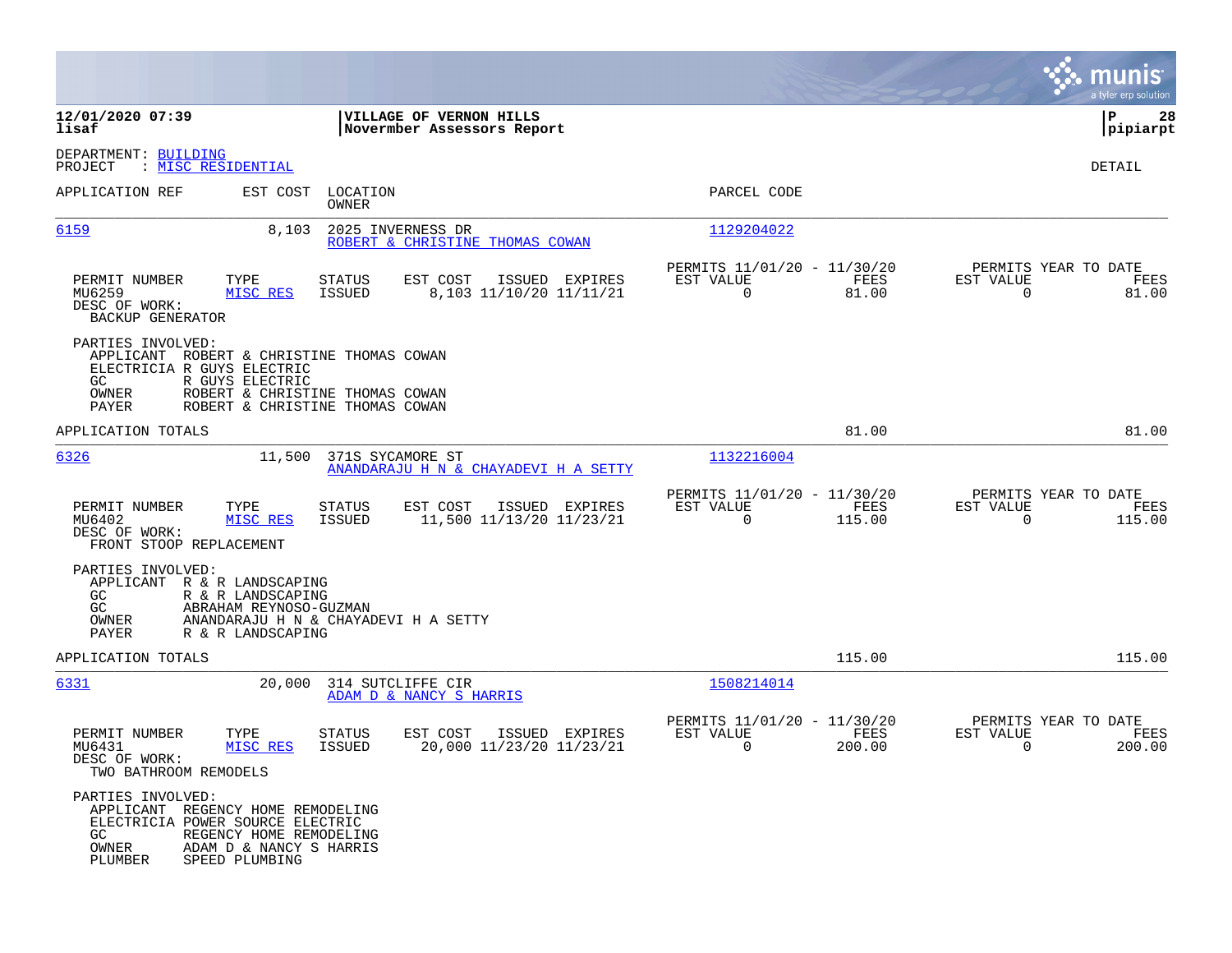|                                                                                                                                                                                                                                                                                                                                                                                                                                                                                                                                                                                   |                                                        |                                                         |                | munis<br>a tyler erp solution                                      |
|-----------------------------------------------------------------------------------------------------------------------------------------------------------------------------------------------------------------------------------------------------------------------------------------------------------------------------------------------------------------------------------------------------------------------------------------------------------------------------------------------------------------------------------------------------------------------------------|--------------------------------------------------------|---------------------------------------------------------|----------------|--------------------------------------------------------------------|
| 12/01/2020 07:39<br>lisaf                                                                                                                                                                                                                                                                                                                                                                                                                                                                                                                                                         | VILLAGE OF VERNON HILLS<br>Novermber Assessors Report  |                                                         |                | 29<br>l P<br> pipiarpt                                             |
| DEPARTMENT: BUILDING<br>PROJECT<br>: MISC RESIDENTIAL                                                                                                                                                                                                                                                                                                                                                                                                                                                                                                                             |                                                        |                                                         |                | DETAIL                                                             |
| EST COST LOCATION<br>APPLICATION REF<br>OWNER<br><b>PAYER</b><br>REGENCY HOME REMODELING                                                                                                                                                                                                                                                                                                                                                                                                                                                                                          |                                                        | PARCEL CODE                                             |                |                                                                    |
| APPLICATION TOTALS                                                                                                                                                                                                                                                                                                                                                                                                                                                                                                                                                                |                                                        |                                                         | 200.00         | 200.00                                                             |
| 6335<br>8,000                                                                                                                                                                                                                                                                                                                                                                                                                                                                                                                                                                     | 14 PARKSIDE CT 11<br><b>PLACEHOLDER</b>                | 1132205122                                              |                |                                                                    |
| TYPE<br><b>STATUS</b><br>PERMIT NUMBER<br>MISC RES<br><b>ISSUED</b><br>MU6411<br>DESC OF WORK:<br>BATH REMODEL                                                                                                                                                                                                                                                                                                                                                                                                                                                                    | EST COST<br>ISSUED EXPIRES<br>8,000 11/17/20 11/17/21  | PERMITS 11/01/20 - 11/30/20<br>EST VALUE<br>$\mathbf 0$ | FEES<br>80.00  | PERMITS YEAR TO DATE<br>EST VALUE<br>FEES<br>$\mathsf{O}$<br>80.00 |
| PARTIES INVOLVED:<br>APPLICANT<br>MODERN HOMES INC DBA MODERN REBATH<br>GC.<br>MODERN HOMES INC DBA MODERN REBATH<br>PLACEHOLDER<br>OWNER<br>PFEIFER PLUMBING<br>PLUMBER<br>PAYER<br>MODERN HOMES INC DBA MODERN REBATH                                                                                                                                                                                                                                                                                                                                                           |                                                        |                                                         |                |                                                                    |
| APPLICATION TOTALS                                                                                                                                                                                                                                                                                                                                                                                                                                                                                                                                                                |                                                        |                                                         | 80.00          | 80.00                                                              |
| 6343<br>26,500                                                                                                                                                                                                                                                                                                                                                                                                                                                                                                                                                                    | 424 WOODLAND CHASE LANE<br><b>PLACEHOLDER</b>          | 1516104033                                              |                |                                                                    |
| PERMIT NUMBER<br>TYPE<br><b>STATUS</b><br>MISC RES<br><b>ISSUED</b><br>MU6397<br>DESC OF WORK:<br><b>BASEMENT</b>                                                                                                                                                                                                                                                                                                                                                                                                                                                                 | EST COST<br>ISSUED EXPIRES<br>26,500 11/12/20 11/12/21 | PERMITS 11/01/20 - 11/30/20<br>EST VALUE<br>$\Omega$    | FEES<br>265.00 | PERMITS YEAR TO DATE<br>EST VALUE<br>FEES<br>265.00<br>$\Omega$    |
| PARTIES INVOLVED:<br>APPLICANT ICON BUILDING GROUP<br>CARPENTER DELTA CARPENTRY CONTRACTORS INC<br>CONCRETE<br>UPLAND CONCRETE<br>DECICCO PAINTING & DRYWALL<br>DRYWALL<br>ELECTRICIA INDEPENDENT ELECTRIC<br>EXCAVATOR KEVIN WALSH EXCAVATING INC<br>ICON BUILDING GROUP<br>GC<br>GC<br>WOODLAND CHASE PARTNERS, LLC<br>TEMPCO HEATING & AIR CONDTIONING COMPANY<br><b>HVAC</b><br>INSULATOR<br>ENERGY SMART INSULATION<br>LOW VOLTAG NORTHERN ILLINOIS CONSTRUCTION<br>OWNER<br>PLACEHOLDER<br>PLUMBER<br>BASSWOOD MECHANICAL LLC<br>KEVIN WALSH EXCAVATING INC<br><b>SEWER</b> |                                                        |                                                         |                |                                                                    |
| APPLICATION TOTALS                                                                                                                                                                                                                                                                                                                                                                                                                                                                                                                                                                |                                                        |                                                         | 265.00         | 265.00                                                             |
| 6359                                                                                                                                                                                                                                                                                                                                                                                                                                                                                                                                                                              | 9,534 1145 MUSEUM BLVD 615                             | 1133406003                                              |                |                                                                    |

[THE MIL TON APARTMENTS](http://vvh-munis1:55000/views/PassThru.aspx?-E=2N8eyc6LtZfG%2BhHImTqnmf1XWpMjjkm7r0qBRdqPr0c=&)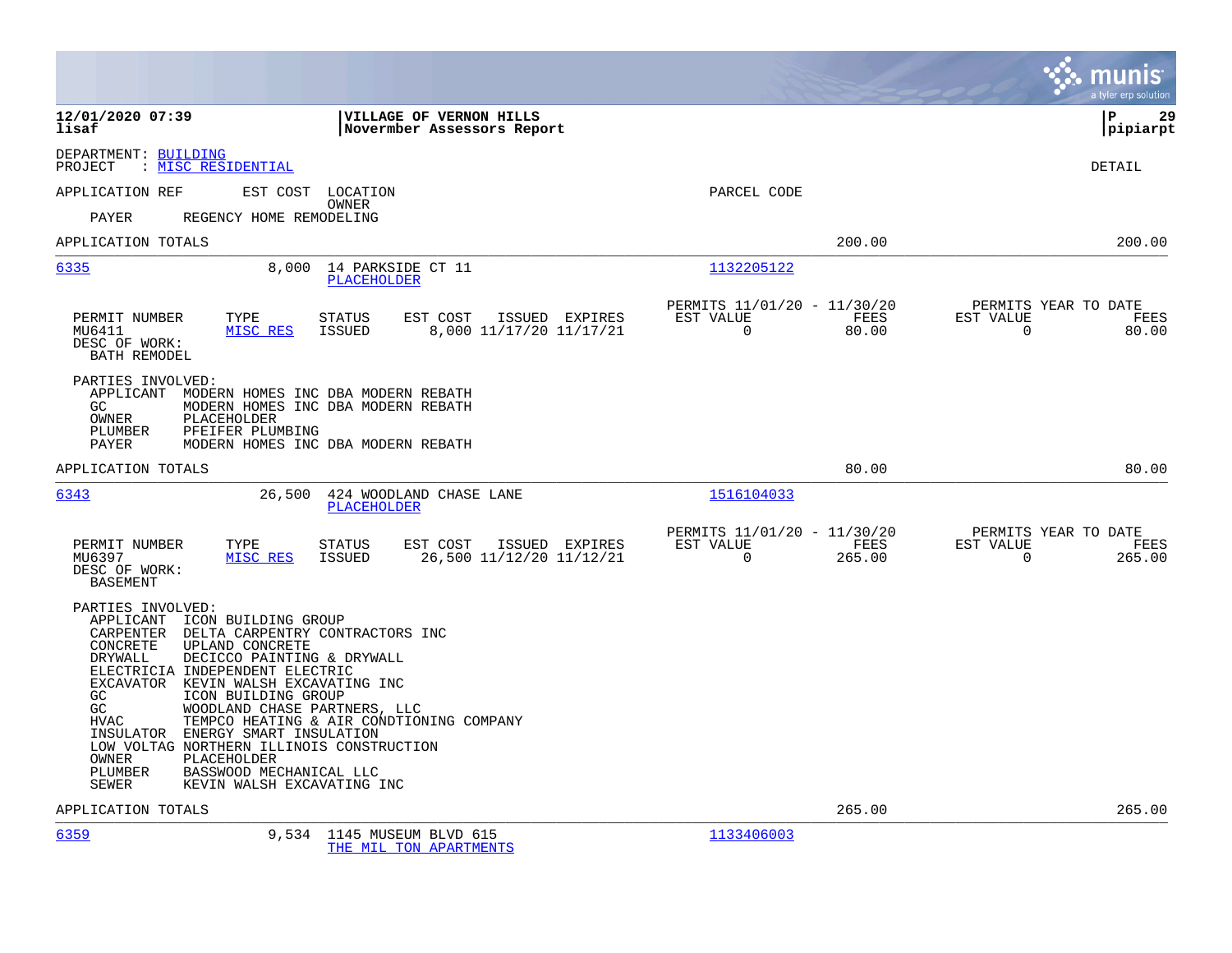|                                                                               |                                                                                                                                                            |                   |                                                              |        |                         |                             |                 |           | $\mathbf{X}$ . munist<br>a tyler erp solution |
|-------------------------------------------------------------------------------|------------------------------------------------------------------------------------------------------------------------------------------------------------|-------------------|--------------------------------------------------------------|--------|-------------------------|-----------------------------|-----------------|-----------|-----------------------------------------------|
| 12/01/2020 07:39<br>lisaf                                                     |                                                                                                                                                            |                   | <b>VILLAGE OF VERNON HILLS</b><br>Novermber Assessors Report |        |                         | PERMITS 11/01/20 - 11/30/20 |                 |           | 30<br>IΡ<br> pipiarpt<br>PERMITS YEAR TO DATE |
| PERMIT NUMBER                                                                 | TYPE                                                                                                                                                       | STATUS            | EST COST                                                     | ISSUED | EXPIRES                 | EST VALUE                   | FEES            | EST VALUE | FEES                                          |
| DEPARTMENT: BUILDING<br>PROJECT                                               | : MISC RESIDENTIAL                                                                                                                                         |                   |                                                              |        |                         |                             |                 |           | DETAIL                                        |
| APPLICATION REF                                                               | EST COST                                                                                                                                                   | LOCATION<br>OWNER |                                                              |        |                         | PARCEL CODE                 |                 |           |                                               |
| MU6444<br>DESC OF WORK:<br>INTERIOR REMODEL # 615                             | MISC RES                                                                                                                                                   | ISSUED            |                                                              |        | 9,534 11/25/20 11/25/21 | $\mathbf 0$                 | 95.25           | $\Omega$  | 95.25                                         |
| PARTIES INVOLVED:<br>APPLICANT<br>DRYWALL<br>GC.<br>OWNER<br>PLUMBER<br>PAYER | MARQUETTE MANAGEMENT<br>DOCI, INC<br>ELECTRICIA ALL ABOUT QUALITY ELECTRIC<br>DOCI, INC<br>THE MIL TON APARTMENTS<br>LOUIS ARREOLA<br>MAROUETTE MANAGEMENT |                   |                                                              |        |                         |                             |                 |           |                                               |
| APPLICATION TOTALS<br>PROJECT TOTALS                                          |                                                                                                                                                            |                   |                                                              |        |                         | 0                           | 95.25<br>836.25 | $\Omega$  | 95.25<br>836.25                               |

the contract of the contract of the contract of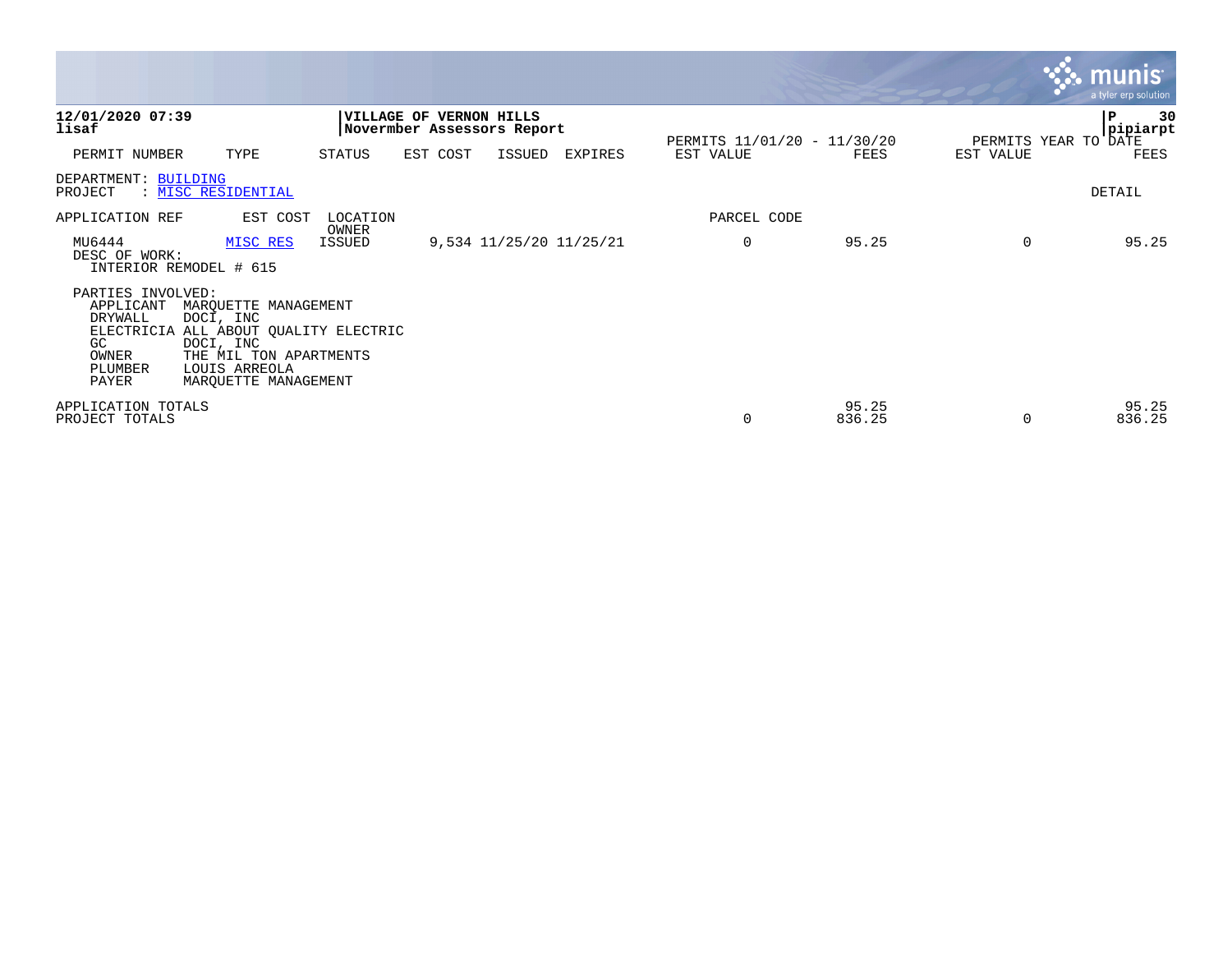|                                                                               |                                                            |                                            |                                                              |         |                                                      |                |           | <b>munis</b><br>a tyler erp solution  |
|-------------------------------------------------------------------------------|------------------------------------------------------------|--------------------------------------------|--------------------------------------------------------------|---------|------------------------------------------------------|----------------|-----------|---------------------------------------|
| 12/01/2020 07:39<br>lisaf                                                     |                                                            |                                            | <b>VILLAGE OF VERNON HILLS</b><br>Novermber Assessors Report |         |                                                      |                |           | P<br>31<br> pipiarpt                  |
| DEPARTMENT: BUILDING<br>PROJECT<br>: PARKING LOT                              |                                                            |                                            |                                                              |         |                                                      |                |           | DETAIL                                |
| APPLICATION REF                                                               | EST COST                                                   | LOCATION<br>OWNER                          |                                                              |         | PARCEL CODE                                          |                |           |                                       |
| 6305                                                                          | 7,200                                                      | 271 EVERGREEN DR<br>MR & MRS GEORGE KONTOS |                                                              |         | 1508200029                                           |                |           |                                       |
| PERMIT NUMBER<br>MU6371<br>DESC OF WORK:<br>ASPHALT REPAIR: 271-279 EVERGREEN | TYPE<br>PKG LOT                                            | STATUS<br>ISSUED                           | EST COST<br>ISSUED<br>7,200 11/05/20 11/06/21                | EXPIRES | PERMITS 11/01/20 - 11/30/20<br>EST VALUE<br>$\Omega$ | FEES<br>72.00  | EST VALUE | PERMITS YEAR TO DATE<br>FEES<br>72.00 |
| PARTIES INVOLVED:<br>APPLICANT<br>GC<br>OWNER<br>PAYER                        | PAVESTAR<br>PAVESTAR<br>MR & MRS GEORGE KONTOS<br>PAVESTAR |                                            |                                                              |         |                                                      |                |           |                                       |
| APPLICATION TOTALS<br>PROJECT TOTALS                                          |                                                            |                                            |                                                              |         | 0                                                    | 72.00<br>72.00 | $\Omega$  | 72.00<br>72.00                        |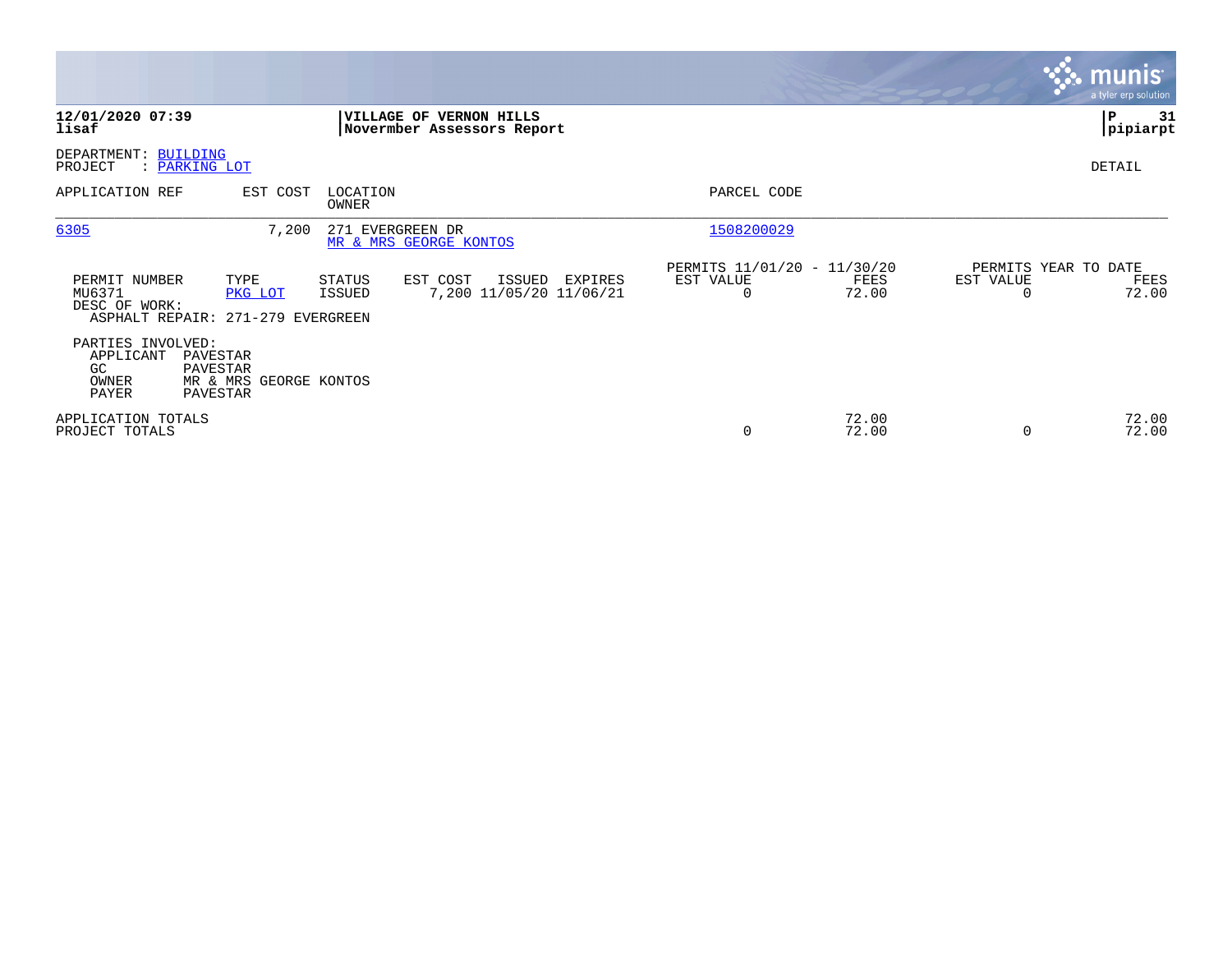|                                                                                                                                                                                   |                                                                          | munis<br>a tyler erp solution                                   |
|-----------------------------------------------------------------------------------------------------------------------------------------------------------------------------------|--------------------------------------------------------------------------|-----------------------------------------------------------------|
| 12/01/2020 07:39<br>VILLAGE OF VERNON HILLS<br>lisaf<br>Novermber Assessors Report                                                                                                |                                                                          | lР<br>32<br> pipiarpt                                           |
| DEPARTMENT: BUILDING<br>PROJECT<br>: PATIO                                                                                                                                        |                                                                          | DETAIL                                                          |
| APPLICATION REF<br>EST COST<br>LOCATION<br>OWNER                                                                                                                                  | PARCEL CODE                                                              |                                                                 |
| 4537<br>20,985<br>553 COUNCIL CIRCLE<br><b>QUILLE</b>                                                                                                                             | 1133213008                                                               |                                                                 |
| PERMIT NUMBER<br>TYPE<br>EST COST<br>ISSUED EXPIRES<br>STATUS<br>MU4601<br>PATIO<br><b>ISSUED</b><br>20,985 11/18/20 11/18/21<br>DESC OF WORK:<br>PATIO, STOOP, SEATWALL, COLUMNS | PERMITS 11/01/20 - 11/30/20<br>EST VALUE<br>FEES<br>0<br>209.85          | PERMITS YEAR TO DATE<br>EST VALUE<br>FEES<br>0<br>209.85        |
| PARTIES INVOLVED:<br>GC<br>PAUL'S LANDSCAPING<br>OWNER<br>OUILLE<br>PAUL'S LANDSCAPING<br>PAYER                                                                                   |                                                                          |                                                                 |
| APPLICATION TOTALS                                                                                                                                                                | 209.85                                                                   | 209.85                                                          |
| 6261<br>3,757<br>401 CAMARGO CT<br>SANTIAGO A & MICHELLE M CANDOCIA, JR                                                                                                           | 1132215001                                                               |                                                                 |
| PERMIT NUMBER<br>TYPE<br>ISSUED EXPIRES<br><b>STATUS</b><br>EST COST<br>3,757 11/03/20 11/13/21<br>MU6361<br><b>PATIO</b><br>COMPLT<br>DESC OF WORK:<br>PAVER PATIO               | PERMITS 11/01/20 - 11/30/20<br>EST VALUE<br>FEES<br>$\mathbf 0$<br>50.00 | PERMITS YEAR TO DATE<br>EST VALUE<br>FEES<br>$\Omega$<br>50.00  |
| PARTIES INVOLVED:<br>APPLICANT<br>CAMACHO LANDSCAPING<br>CAMACHO LANDSCAPING<br>GC.<br>OWNER<br>SANTIAGO A & MICHELLE M CANDOCIA, JR<br>CAMACHO LANDSCAPING<br>PAYER              |                                                                          |                                                                 |
| APPLICATION TOTALS                                                                                                                                                                | 50.00                                                                    | 50.00                                                           |
| 6307<br>17,874 117 SUSSEX CIR<br><b>CRAIG EINHORN</b>                                                                                                                             | 1508410003                                                               |                                                                 |
| PERMIT NUMBER<br>EST COST<br>ISSUED EXPIRES<br>TYPE<br>STATUS<br>MU6383<br>PATIO<br>COMPLT<br>17,874 11/09/20 11/19/21<br>DESC OF WORK:<br>PAVER PATIO                            | PERMITS 11/01/20 - 11/30/20<br>EST VALUE<br>FEES<br>$\Omega$<br>178.74   | PERMITS YEAR TO DATE<br>EST VALUE<br>FEES<br>$\Omega$<br>178.74 |
| PARTIES INVOLVED:<br>APPLICANT<br>FINAL PHASE GROUP<br>FINAL PHASE GROUP<br>GC<br>OWNER<br>CRAIG EINHORN<br>PAYER<br>FINAL PHASE GROUP                                            |                                                                          |                                                                 |
| APPLICATION TOTALS<br>PROJECT TOTALS                                                                                                                                              | 178.74<br>$\mathbf 0$<br>438.59                                          | 178.74<br>0<br>438.59                                           |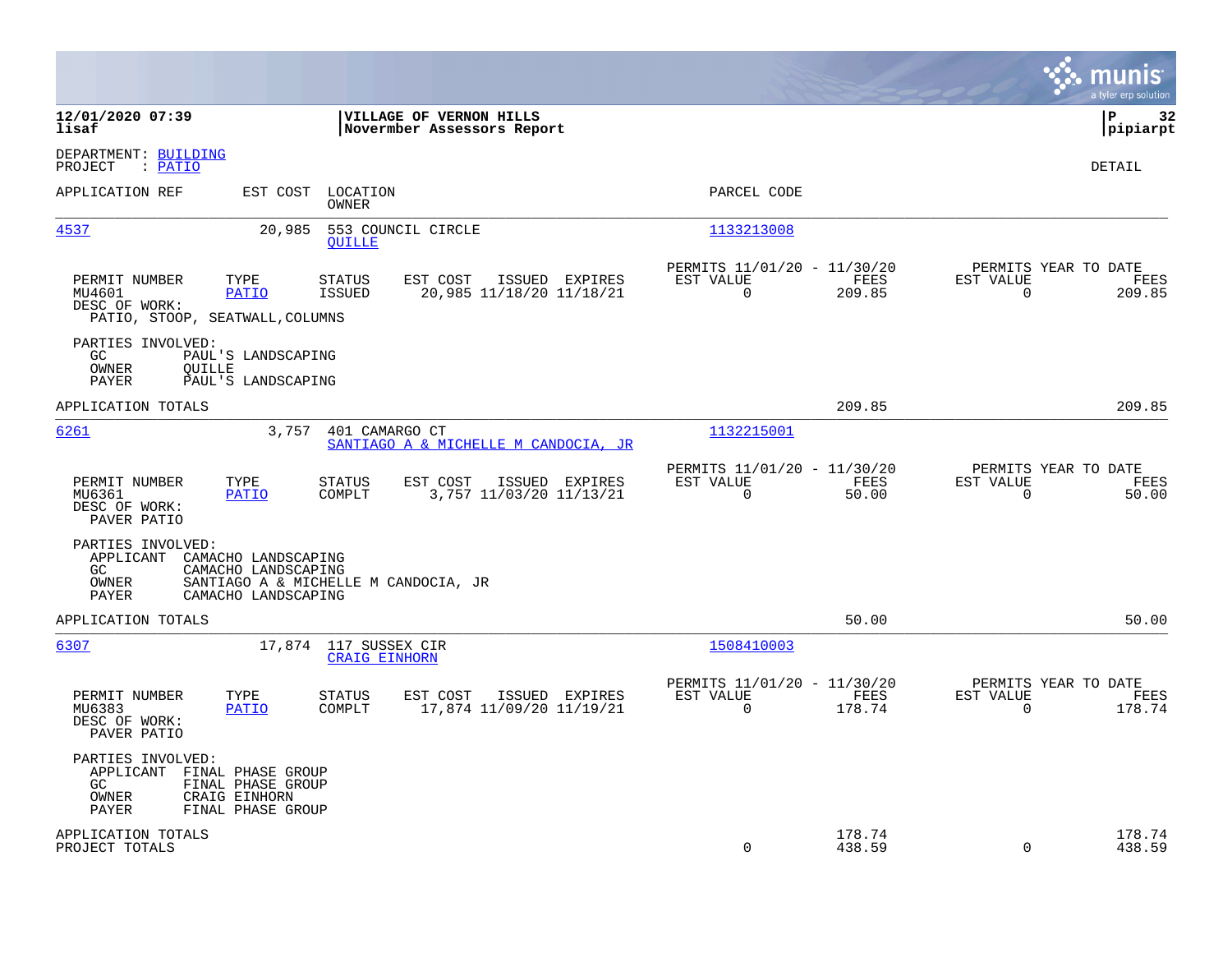|                                                                                                                                                    |                                                                                                                       |                                   |                                                           |                                                      |                       |                                               | munis<br>a tyler erp solution |
|----------------------------------------------------------------------------------------------------------------------------------------------------|-----------------------------------------------------------------------------------------------------------------------|-----------------------------------|-----------------------------------------------------------|------------------------------------------------------|-----------------------|-----------------------------------------------|-------------------------------|
| 12/01/2020 07:39<br>lisaf                                                                                                                          |                                                                                                                       |                                   | VILLAGE OF VERNON HILLS<br>Novermber Assessors Report     |                                                      |                       |                                               | P<br>33<br> pipiarpt          |
| DEPARTMENT: BUILDING<br>PROJECT<br>: SIDEWALK                                                                                                      |                                                                                                                       |                                   |                                                           |                                                      |                       |                                               | DETAIL                        |
| APPLICATION REF                                                                                                                                    |                                                                                                                       | EST COST LOCATION<br><b>OWNER</b> |                                                           | PARCEL CODE                                          |                       |                                               |                               |
| 6185                                                                                                                                               | 31,000                                                                                                                |                                   | 587 CENTRAL PARK PL<br>MICHAEL & VANESSA SCHENK           | 1509314003                                           |                       |                                               |                               |
| PERMIT NUMBER<br>MU6382<br>DESC OF WORK:<br>FRONT PORCH, SIDEWALK & STOOP<br>LANDSCAPING<br>PARTIES INVOLVED:<br>APPLICANT<br>GC<br>OWNER<br>PAYER | TYPE<br><b>SIDEWALK</b><br>EARTH DEVELOPMENTS<br>EARTH DEVELOPMENTS<br>MICHAEL & VANESSA SCHENK<br>EARTH DEVELOPMENTS | <b>STATUS</b><br>ISSUED           | EST COST<br>ISSUED EXPIRES<br>31,000 11/09/20 11/09/21    | PERMITS 11/01/20 - 11/30/20<br>EST VALUE<br>$\Omega$ | <b>FEES</b><br>310.00 | PERMITS YEAR TO DATE<br>EST VALUE<br>$\Omega$ | FEES<br>310.00                |
| APPLICATION TOTALS                                                                                                                                 |                                                                                                                       |                                   |                                                           |                                                      | 310.00                |                                               | 310.00                        |
| 6312                                                                                                                                               | 19,000                                                                                                                | PLACEHOLDER                       | 529 COUNCIL CIRCLE                                        | 1133213011                                           |                       |                                               |                               |
| PERMIT NUMBER<br>MU6421<br>DESC OF WORK:<br>FRONT BRICK PAVER SIDEWALK                                                                             | TYPE<br><b>SIDEWALK</b>                                                                                               | <b>STATUS</b><br>ISSUED           | EST COST<br>ISSUED<br>EXPIRES<br>19,000 11/19/20 11/19/21 | PERMITS 11/01/20 - 11/30/20<br>EST VALUE<br>$\Omega$ | <b>FEES</b><br>190.00 | PERMITS YEAR TO DATE<br>EST VALUE<br>$\Omega$ | FEES<br>190.00                |
| PARTIES INVOLVED:<br>APPLICANT<br>GC<br>OWNER<br>PAYER                                                                                             | BREEZY HILL NURSERY<br>BREEZY HILL NURSERY<br>PLACEHOLDER<br>BREEZY HILL NURSERY                                      |                                   |                                                           |                                                      |                       |                                               |                               |
| APPLICATION TOTALS<br>PROJECT TOTALS                                                                                                               |                                                                                                                       |                                   |                                                           | 0                                                    | 190.00<br>500.00      | $\Omega$                                      | 190.00<br>500.00              |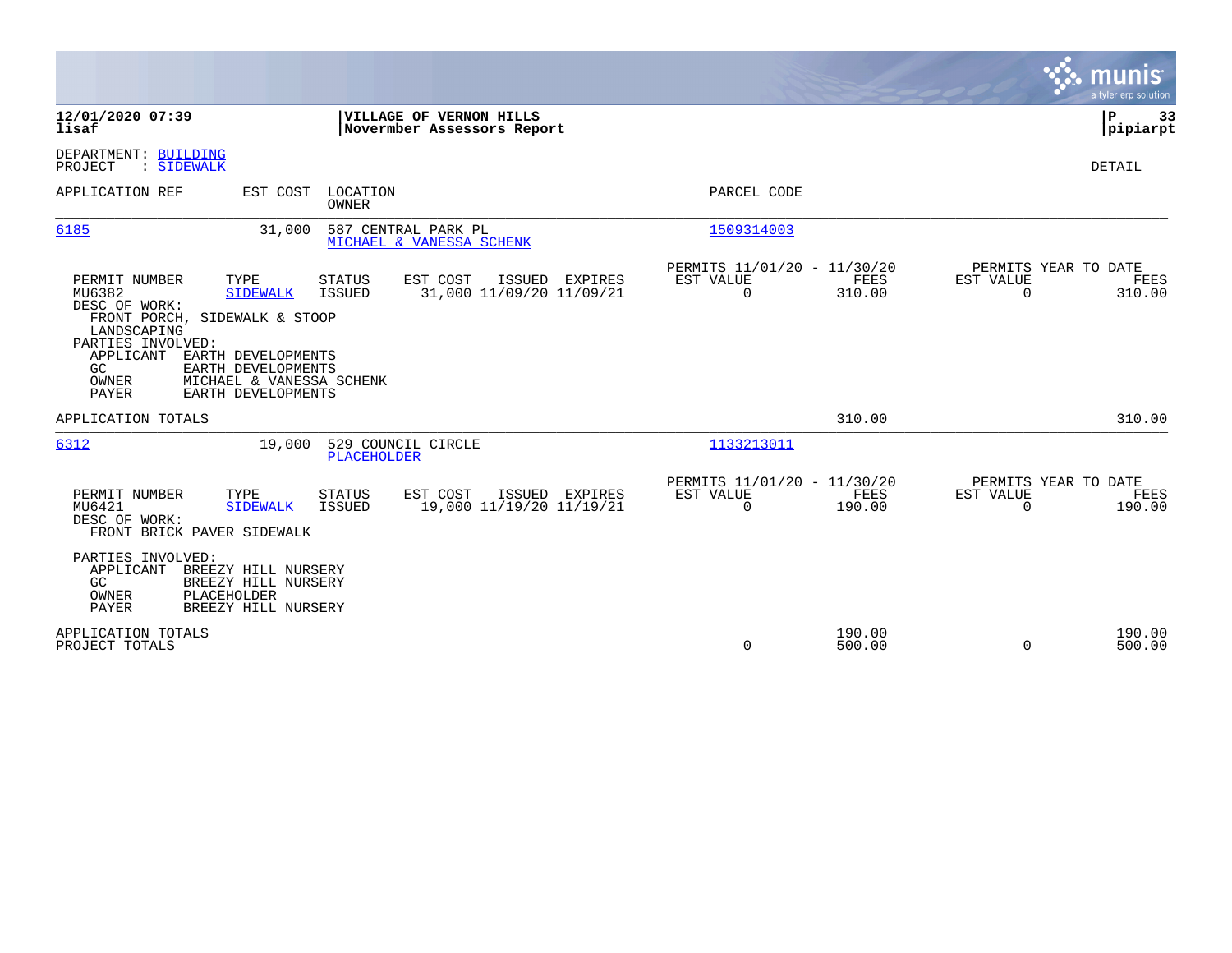|                                                                                     |                                                                                                                                     |                                                        |                                                                           | munis<br>a tyler erp solution                                      |
|-------------------------------------------------------------------------------------|-------------------------------------------------------------------------------------------------------------------------------------|--------------------------------------------------------|---------------------------------------------------------------------------|--------------------------------------------------------------------|
| 12/01/2020 07:39<br>lisaf                                                           |                                                                                                                                     | VILLAGE OF VERNON HILLS<br>Novermber Assessors Report  |                                                                           | P<br>34<br> pipiarpt                                               |
| DEPARTMENT: BUILDING<br>PROJECT<br>: <u>REROOF</u>                                  |                                                                                                                                     |                                                        |                                                                           | DETAIL                                                             |
| APPLICATION REF                                                                     | EST COST<br>LOCATION<br>OWNER                                                                                                       |                                                        | PARCEL CODE                                                               |                                                                    |
| 6309                                                                                | 16,478<br>SCOTT L BRYSON                                                                                                            | 2192 BEAVER CREEK DR                                   | 1129201095                                                                |                                                                    |
| PERMIT NUMBER<br>MU6364<br>DESC OF WORK:<br>REROOF                                  | TYPE<br><b>STATUS</b><br><b>REROOF</b><br>COMPLT                                                                                    | EST COST<br>ISSUED EXPIRES<br>16,478 11/03/20 11/12/21 | PERMITS 11/01/20 - 11/30/20<br>EST VALUE<br>FEES<br>$\mathbf 0$<br>164.78 | PERMITS YEAR TO DATE<br>EST VALUE<br>FEES<br>$\Omega$<br>164.78    |
| PARTIES INVOLVED:<br>GC.<br>OWNER<br>PAYER<br>ROOFER                                | APPLICANT AFH CONSTRUCTION INC<br>AFH CONSTRUCTION INC<br>SCOTT L BRYSON<br>AFH CONSTRUCTION INC<br>AFH CONSTRUCTION INC            |                                                        |                                                                           |                                                                    |
| APPLICATION TOTALS                                                                  |                                                                                                                                     |                                                        | 164.78                                                                    | 164.78                                                             |
| 6315                                                                                | 14,715                                                                                                                              | 1592 HAIG POINT LN<br>SANG D & KYUNG S KONG            | 1128304002                                                                |                                                                    |
| PERMIT NUMBER<br>MU6368<br>DESC OF WORK:<br>REROOF                                  | TYPE<br>STATUS<br><b>REROOF</b><br>COMPLT                                                                                           | EST COST<br>ISSUED EXPIRES<br>14,715 11/04/20 11/30/21 | PERMITS 11/01/20 - 11/30/20<br>EST VALUE<br>FEES<br>0<br>147.15           | PERMITS YEAR TO DATE<br>EST VALUE<br>FEES<br>$\mathbf 0$<br>147.15 |
| PARTIES INVOLVED:<br>GC.<br>OWNER<br>PAYER<br>ROOFER                                | APPLICANT ACE HOME CONSTRUCTION<br>ACE HOME CONSTRUCTION<br>SANG D & KYUNG S KONG<br>ACE HOME CONSTRUCTION<br>ACE HOME CONSTRUCTION |                                                        |                                                                           |                                                                    |
| APPLICATION TOTALS                                                                  |                                                                                                                                     |                                                        | 147.15                                                                    | 147.15                                                             |
| 6316                                                                                | 18,011<br>2254 SARAZEN DR                                                                                                           | JEFFREY & CYNTHIA GEIER                                | 1129201047                                                                |                                                                    |
| PERMIT NUMBER<br>MU6369<br>DESC OF WORK:<br><b>REROOF</b>                           | TYPE<br><b>STATUS</b><br><b>REROOF</b><br>COMPLT                                                                                    | EST COST<br>ISSUED EXPIRES<br>18,011 11/04/20 11/18/21 | PERMITS 11/01/20 - 11/30/20<br>EST VALUE<br>FEES<br>0<br>180.11           | PERMITS YEAR TO DATE<br>EST VALUE<br>FEES<br>180.11<br>0           |
| PARTIES INVOLVED:<br>APPLICANT WESTSKY INC<br>GC<br>OWNER<br>PAYER<br><b>ROOFER</b> | WESTSKY INC<br>JEFFREY & CYNTHIA GEIER<br>WESTSKY INC<br>WESTSKY INC                                                                |                                                        |                                                                           |                                                                    |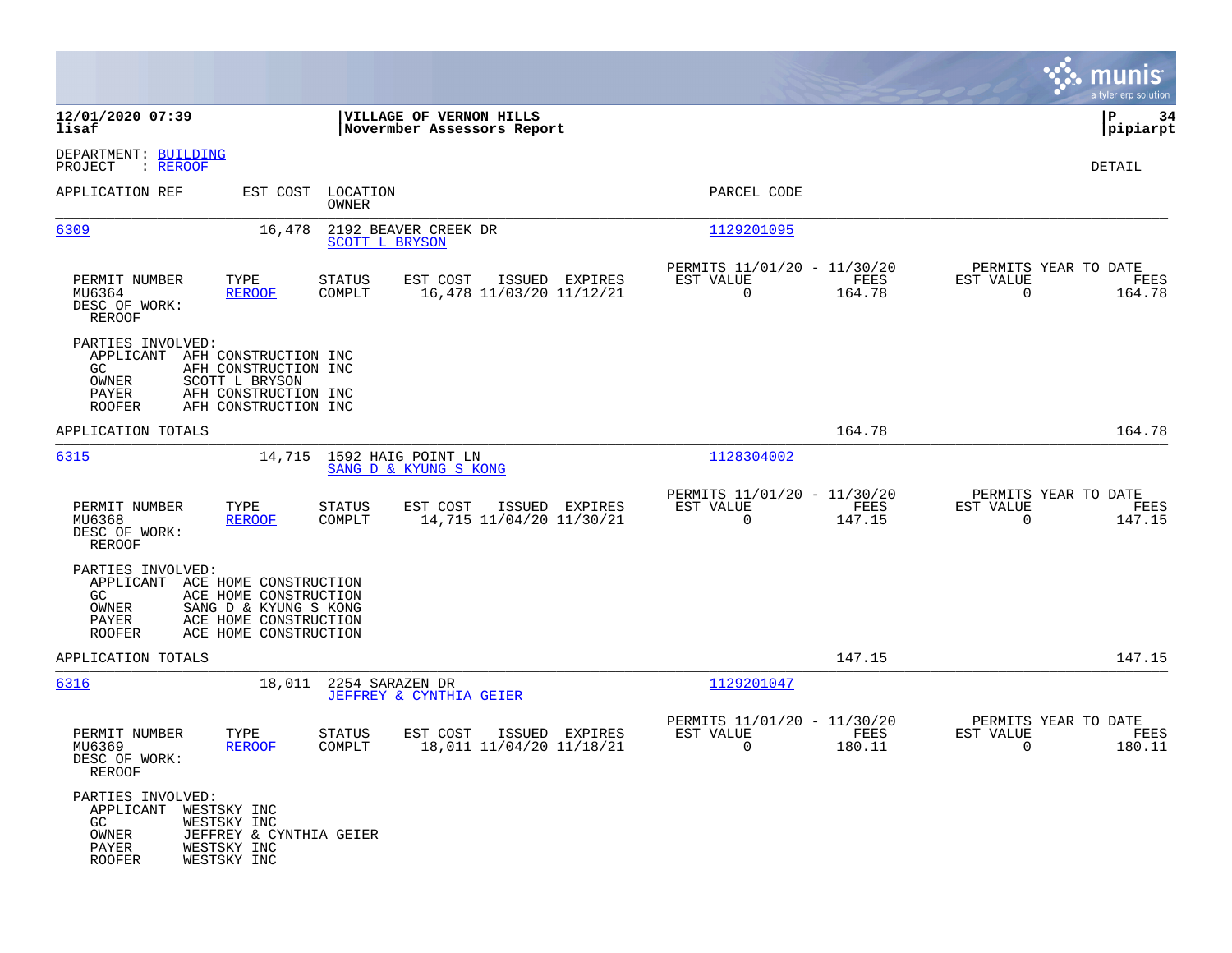|                                                                                                                                                                                                                                    | munis<br>a tyler erp solution                                                                                                                            |
|------------------------------------------------------------------------------------------------------------------------------------------------------------------------------------------------------------------------------------|----------------------------------------------------------------------------------------------------------------------------------------------------------|
| 12/01/2020 07:39<br>VILLAGE OF VERNON HILLS<br>lisaf<br>Novermber Assessors Report                                                                                                                                                 | ΙP<br>35<br> pipiarpt                                                                                                                                    |
| DEPARTMENT: BUILDING<br>: REROOF<br>PROJECT                                                                                                                                                                                        | DETAIL                                                                                                                                                   |
| APPLICATION REF<br>EST COST<br>LOCATION<br>OWNER                                                                                                                                                                                   | PARCEL CODE                                                                                                                                              |
| APPLICATION TOTALS                                                                                                                                                                                                                 | 180.11<br>180.11                                                                                                                                         |
| 6346<br>21,634<br>52 WARSON CT<br>GEORGE C & RONNIE C KOKKINES, TRUSTEES                                                                                                                                                           | 1128108036                                                                                                                                               |
| PERMIT NUMBER<br>TYPE<br>STATUS<br>EST COST<br>MU6396<br>21,634 11/12/20 11/12/21<br><b>REROOF</b><br>ISSUED<br>DESC OF WORK:<br>ASPHALT ARCHITECTURAL SHINGLE ROOF                                                                | PERMITS 11/01/20 - 11/30/20<br>PERMITS YEAR TO DATE<br>FEES<br>ISSUED EXPIRES<br>EST VALUE<br>EST VALUE<br>FEES<br>216.33<br>$\mathbf 0$<br>0<br>216.33  |
| PARTIES INVOLVED:<br>APPLICANT<br>WESTSKY INC<br>WESTSKY INC<br>GC.<br>OWNER<br>GEORGE C & RONNIE C KOKKINES, TRUSTEES<br>PAYER<br>WESTSKY INC<br>WESTSKY INC<br><b>ROOFER</b>                                                     |                                                                                                                                                          |
| APPLICATION TOTALS                                                                                                                                                                                                                 | 216.33<br>216.33                                                                                                                                         |
| 6353<br>7,163<br>334 CHERRY VALLEY RD<br>ESPECTACION VILLARREAL                                                                                                                                                                    | 1508110020                                                                                                                                               |
| EST COST<br>PERMIT NUMBER<br>TYPE<br>STATUS<br>ISSUED<br>7,163 11/16/20 11/16/21<br>MU6404<br><b>REROOF</b><br><b>ISSUED</b><br>DESC OF WORK:<br>REROOF                                                                            | PERMITS 11/01/20 - 11/30/20<br>PERMITS YEAR TO DATE<br>EST VALUE<br>EST VALUE<br>EXPIRES<br>FEES<br>FEES<br>$\mathbf 0$<br>$\mathbf 0$<br>71.63<br>71.63 |
| PARTIES INVOLVED:<br>APPLICANT<br>KMK RESIDENTIAL RESTORATIONS<br>GC.<br>KMK RESIDENTIAL RESTORATIONS<br>OWNER<br>ESPECTACION VILLARREAL<br>PAYER<br>KMK RESIDENTIAL RESTORATIONS<br><b>ROOFER</b><br>KMK RESIDENTIAL RESTORATIONS |                                                                                                                                                          |
| APPLICATION TOTALS                                                                                                                                                                                                                 | 71.63<br>71.63                                                                                                                                           |
| 6355<br>41,200<br>515 TORREY PINES WAY<br><b>MARK PETERSON</b>                                                                                                                                                                     | 1132104008                                                                                                                                               |
| PERMIT NUMBER<br>TYPE<br>STATUS<br>EST COST<br>MU6406<br><b>REROOF</b><br>COMPLT<br>41,200 11/23/20 11/30/21<br>DESC OF WORK:<br>REROOF-CEDAR SHAKE                                                                                | PERMITS 11/01/20 - 11/30/20<br>PERMITS YEAR TO DATE<br>ISSUED EXPIRES<br>EST VALUE<br>FEES<br>EST VALUE<br>FEES<br>412.00<br>412.00<br>0<br>$\Omega$     |
| PARTIES INVOLVED:<br>APPLICANT<br>HERION ROOFING INC<br>APPLICANT<br>HERION ROOFING INC<br>GC<br>HERION ROOFING INC                                                                                                                |                                                                                                                                                          |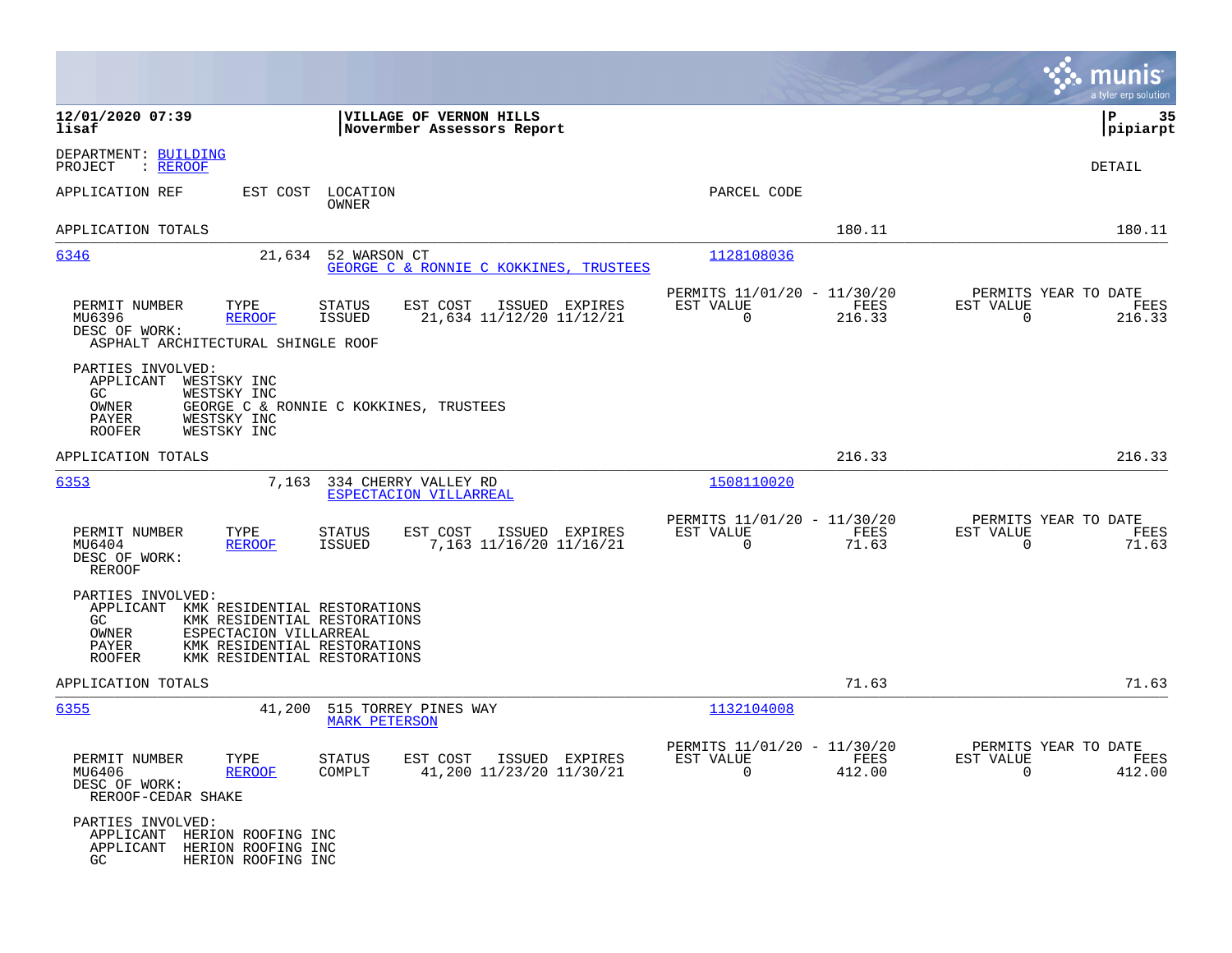|                                                                                                                                                                                                                                                       |                                                                                    |                                                                                  | a tyler erp solution                                                 |
|-------------------------------------------------------------------------------------------------------------------------------------------------------------------------------------------------------------------------------------------------------|------------------------------------------------------------------------------------|----------------------------------------------------------------------------------|----------------------------------------------------------------------|
| 12/01/2020 07:39<br>lisaf                                                                                                                                                                                                                             | VILLAGE OF VERNON HILLS<br>Novermber Assessors Report                              |                                                                                  | lР<br>36<br> pipiarpt                                                |
| DEPARTMENT: BUILDING<br>: REROOF<br>PROJECT                                                                                                                                                                                                           |                                                                                    |                                                                                  | DETAIL                                                               |
| APPLICATION REF                                                                                                                                                                                                                                       | EST COST LOCATION<br>OWNER                                                         | PARCEL CODE                                                                      |                                                                      |
| MARK PETERSON<br>OWNER<br>PAYER<br>HERION ROOFING INC                                                                                                                                                                                                 |                                                                                    |                                                                                  |                                                                      |
| APPLICATION TOTALS                                                                                                                                                                                                                                    |                                                                                    | 412.00                                                                           | 412.00                                                               |
| 6369<br>24,256                                                                                                                                                                                                                                        | 2189 BEAVER CREEK DR<br><b>YILDIZ JANEK</b>                                        | 1129210005                                                                       |                                                                      |
| PERMIT NUMBER<br>TYPE<br>MU6415<br><b>REROOF</b><br>DESC OF WORK:<br><b>REROOF</b>                                                                                                                                                                    | <b>STATUS</b><br>EST COST<br>ISSUED EXPIRES<br>ISSUED<br>24, 256 11/18/20 11/18/21 | PERMITS 11/01/20 - 11/30/20<br>EST VALUE<br><b>FEES</b><br>$\mathbf 0$<br>242.56 | PERMITS YEAR TO DATE<br>EST VALUE<br>FEES<br>0<br>242.56             |
| PARTIES INVOLVED:<br>APPLICANT AFH CONSTRUCTION INC<br>GC.<br>AFH CONSTRUCTION INC<br>OWNER<br>YILDIZ JANEK<br>AFH CONSTRUCTION INC<br>PAYER<br><b>ROOFER</b><br>AFH CONSTRUCTION INC                                                                 |                                                                                    |                                                                                  |                                                                      |
| APPLICATION TOTALS                                                                                                                                                                                                                                    |                                                                                    | 242.56                                                                           | 242.56                                                               |
| 6379<br>139,885                                                                                                                                                                                                                                       | 880 CORPORATE WOODS PARKWAY<br>I DON'T NO LLC                                      | 1510302049                                                                       |                                                                      |
| PERMIT NUMBER<br>TYPE<br>MU6426<br><b>REROOF</b><br>DESC OF WORK:<br>ROOF                                                                                                                                                                             | <b>STATUS</b><br>EST COST<br>ISSUED EXPIRES<br>139,885 11/20/20 11/20/21<br>ISSUED | PERMITS 11/01/20 - 11/30/20<br>EST VALUE<br>FEES<br>$\mathbf 0$<br>1,398.85      | PERMITS YEAR TO DATE<br>EST VALUE<br>FEES<br>1,398.85<br>$\mathbf 0$ |
| PARTIES INVOLVED:<br>APPLICANT DONALY ROOFING & CONSTRUCTION<br>DONALY ROOFING & CONSTRUCTION<br>GC.<br>OCCUPANT<br>KIDCO, INC<br>I DON'T NO LLC<br>OWNER<br>DONALY ROOFING & CONSTRUCTION<br>PAYER<br><b>ROOFER</b><br>DONALY ROOFING & CONSTRUCTION |                                                                                    |                                                                                  |                                                                      |
| APPLICATION TOTALS                                                                                                                                                                                                                                    |                                                                                    | 1,398.85                                                                         | 1,398.85                                                             |
| 6383<br>14,378                                                                                                                                                                                                                                        | 483 SYCAMORE ST<br>MOHAMMAD ABOU-NAYEF                                             | 1132108004                                                                       |                                                                      |
| PERMIT NUMBER<br>TYPE<br>MU6430<br><b>REROOF</b><br>DESC OF WORK:<br>REROOF                                                                                                                                                                           | <b>STATUS</b><br>EST COST<br>ISSUED EXPIRES<br>14,378 11/23/20 11/23/21<br>ISSUED  | PERMITS 11/01/20 - 11/30/20<br>EST VALUE<br>FEES<br>$\Omega$<br>143.78           | PERMITS YEAR TO DATE<br>EST VALUE<br>FEES<br>$\Omega$<br>143.78      |

PARTIES INVOLVED: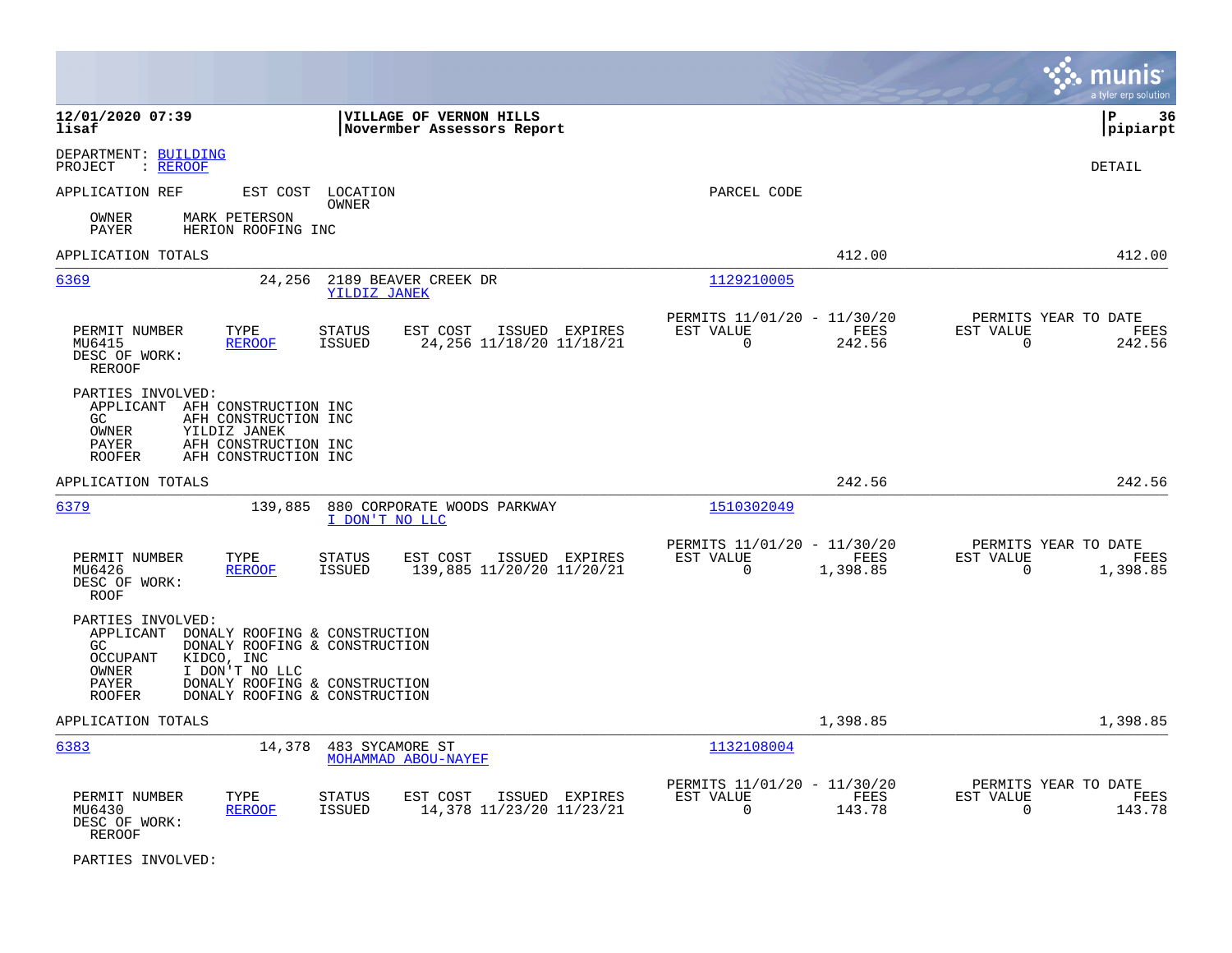|                                                                                                                                                                                                                       |                                                                            |                                                      |                    |                                               | munis <sup>.</sup><br>a tyler erp solution |
|-----------------------------------------------------------------------------------------------------------------------------------------------------------------------------------------------------------------------|----------------------------------------------------------------------------|------------------------------------------------------|--------------------|-----------------------------------------------|--------------------------------------------|
| 12/01/2020 07:39<br>lisaf                                                                                                                                                                                             | VILLAGE OF VERNON HILLS<br>Novermber Assessors Report                      |                                                      |                    |                                               | l P<br>37<br> pipiarpt                     |
| DEPARTMENT: BUILDING<br>PROJECT<br>: REROOF                                                                                                                                                                           |                                                                            |                                                      |                    |                                               | DETAIL                                     |
| APPLICATION REF<br>EST COST<br>WESTSKY INC<br>APPLICANT<br>GC<br>WESTSKY INC<br>OWNER<br>MOHAMMAD ABOU-NAYEF<br>PAYER<br>WESTSKY INC<br>WESTSKY INC<br><b>ROOFER</b>                                                  | LOCATION<br>OWNER                                                          | PARCEL CODE                                          |                    |                                               |                                            |
| APPLICATION TOTALS                                                                                                                                                                                                    |                                                                            |                                                      | 143.78             |                                               | 143.78                                     |
| 6394<br>18,000                                                                                                                                                                                                        | 2188 BEAVER CREEK DR<br>ERIC C & CYNTHIA A BURROWS                         | 1129201094                                           |                    |                                               |                                            |
| PERMIT NUMBER<br>TYPE<br>MU6452<br><b>REROOF</b><br>DESC OF WORK:<br><b>REROOF</b>                                                                                                                                    | STATUS<br>EST COST<br>ISSUED EXPIRES<br>18,000 11/30/20 11/30/21<br>ISSUED | PERMITS 11/01/20 - 11/30/20<br>EST VALUE<br>$\Omega$ | FEES<br>180.00     | PERMITS YEAR TO DATE<br>EST VALUE<br>$\Omega$ | FEES<br>180.00                             |
| PARTIES INVOLVED:<br>APPLICANT<br>BETTER HOME CONSTRUCTION<br>GC<br>BETTER HOME CONSTRUCTION<br>OWNER<br>ERIC C & CYNTHIA A BURROWS<br>BETTER HOME CONSTRUCTION<br>PAYER<br><b>ROOFER</b><br>BETTER HOME CONSTRUCTION |                                                                            |                                                      |                    |                                               |                                            |
| APPLICATION TOTALS<br>PROJECT TOTALS                                                                                                                                                                                  |                                                                            | 0                                                    | 180.00<br>3,157.19 | 0                                             | 180.00<br>3,157.19                         |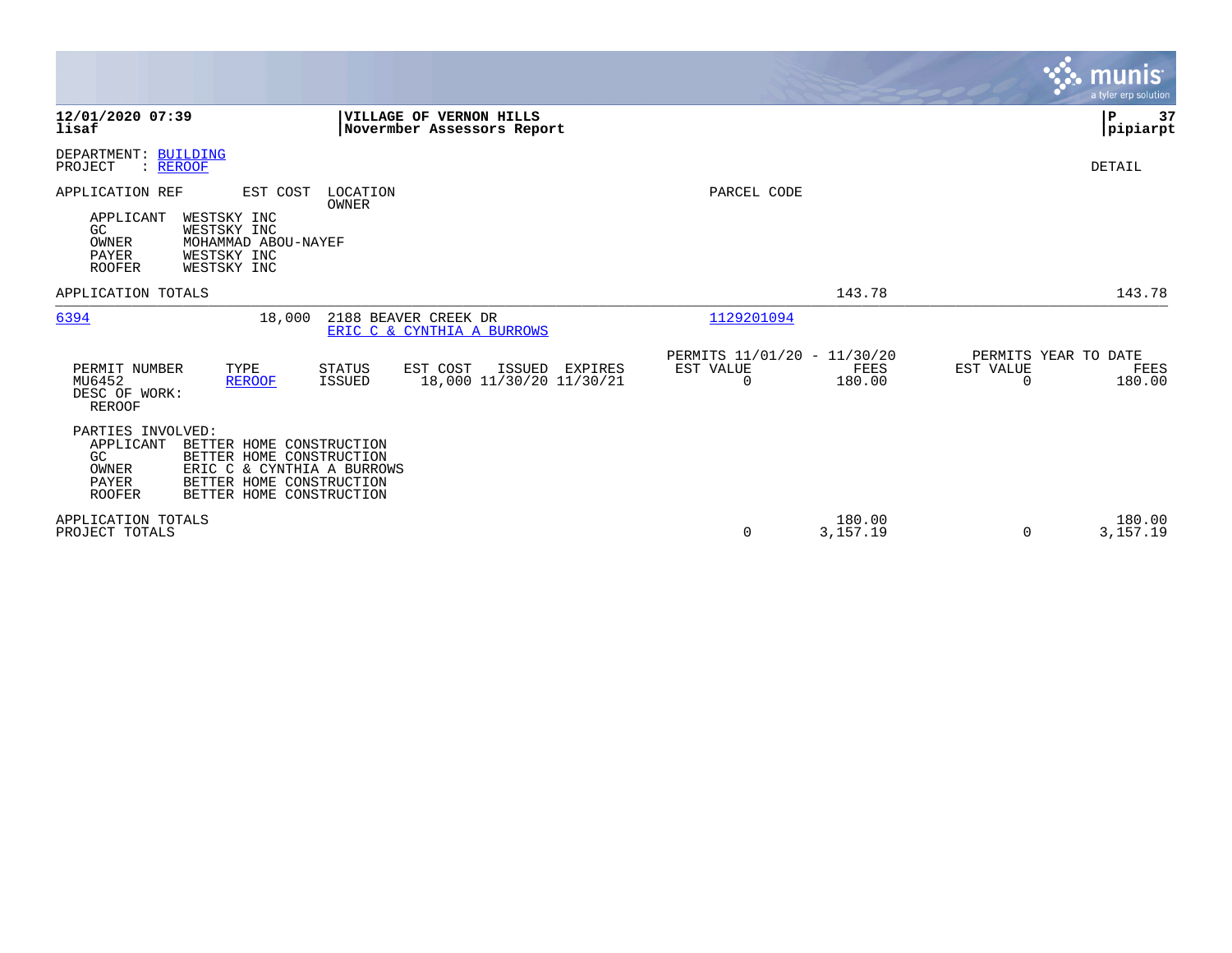|                                                                                                                                                                                          |                                                                   |                                                              |                                              | <b>munis</b><br>a tyler erp solution               |
|------------------------------------------------------------------------------------------------------------------------------------------------------------------------------------------|-------------------------------------------------------------------|--------------------------------------------------------------|----------------------------------------------|----------------------------------------------------|
| 12/01/2020 07:39<br>lisaf                                                                                                                                                                | VILLAGE OF VERNON HILLS<br>Novermber Assessors Report             |                                                              |                                              | 38<br>IΡ<br> pipiarpt                              |
| DEPARTMENT: BUILDING<br>: SECURITY SYSTEM<br>PROJECT                                                                                                                                     |                                                                   |                                                              |                                              | DETAIL                                             |
| APPLICATION REF<br>EST COST                                                                                                                                                              | LOCATION<br>OWNER                                                 | PARCEL CODE                                                  |                                              |                                                    |
| 6303                                                                                                                                                                                     | 1000 NORTH BUTTERFIELD RD 1007<br>320<br>CRAIG/STEVEN DEVELOPMENT | 1132300046                                                   |                                              |                                                    |
| PERMIT NUMBER<br>TYPE<br>MU6358<br>DESC OF WORK:<br>SECURITY SYSTEM                                                                                                                      | STATUS<br>EST COST<br><b>SEC SYSTEM ISSUED</b>                    | EST VALUE<br>ISSUED<br>EXPIRES<br>320 11/02/20 11/02/21<br>0 | PERMITS 11/01/20 - 11/30/20<br>FEES<br>75.00 | PERMITS YEAR TO DATE<br>EST VALUE<br>FEES<br>75.00 |
| PARTIES INVOLVED:<br>ALARM<br>THG PRODUCTIONS<br>THG PRODUCTIONS<br>APPLICANT<br>GC<br>THG PRODUCTIONS<br><b>OCCUPANT</b><br>THG PRODUCTIONS<br>OWNER<br><b>PAYER</b><br>THG PRODUCTIONS | CRAIG/STEVEN DEVELOPMENT                                          |                                                              |                                              |                                                    |
| APPLICATION TOTALS<br>PROJECT TOTALS                                                                                                                                                     |                                                                   | $\mathbf 0$                                                  | 75.00<br>75.00                               | 75.00<br>75.00                                     |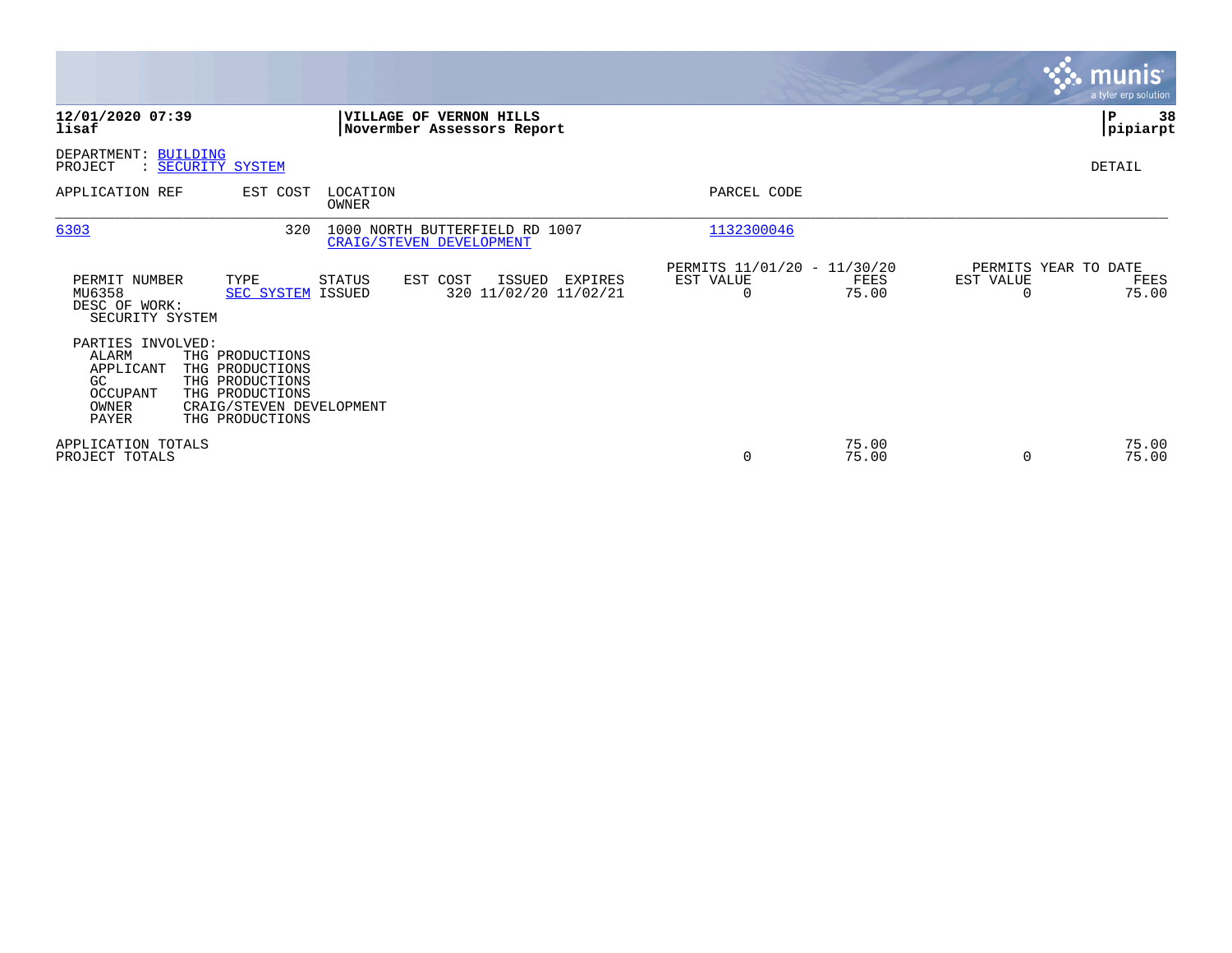|                                                                              |                                                                                                                                        |                                                       |                                                                          | munis<br>a tyler erp solution                                     |
|------------------------------------------------------------------------------|----------------------------------------------------------------------------------------------------------------------------------------|-------------------------------------------------------|--------------------------------------------------------------------------|-------------------------------------------------------------------|
| 12/01/2020 07:39<br>lisaf                                                    |                                                                                                                                        | VILLAGE OF VERNON HILLS<br>Novermber Assessors Report |                                                                          | P<br>39<br> pipiarpt                                              |
| DEPARTMENT: BUILDING<br>: SEWER REPAIR<br>PROJECT                            |                                                                                                                                        |                                                       |                                                                          | DETAIL                                                            |
| APPLICATION REF                                                              | LOCATION<br>EST COST<br>OWNER                                                                                                          |                                                       | PARCEL CODE                                                              |                                                                   |
| 6337                                                                         | 371 COLONIAL DR<br>4,625<br>PAUL A FRICKE                                                                                              |                                                       | 1128108061                                                               |                                                                   |
| PERMIT NUMBER<br>MU6389<br>DESC OF WORK:<br>EMERGENCY SEWER REPAIR           | TYPE<br>STATUS<br><b>SEWER REP</b><br>ISSUED                                                                                           | EST COST<br>ISSUED EXPIRES<br>4,625 11/11/20 11/23/21 | PERMITS 11/01/20 - 11/30/20<br>EST VALUE<br>FEES<br>$\mathbf 0$<br>50.00 | PERMITS YEAR TO DATE<br>EST VALUE<br>FEES<br>$\mathbf 0$<br>50.00 |
| PARTIES INVOLVED:<br>APPLICANT<br>GC.<br>OWNER<br>PLUMBER<br>PAYER           | FOUR SEASONS HOME SERVICE<br>FOUR SEASONS HOME SERVICE<br>PAUL A FRICKE<br>FOUR SEASONS HOME SERVICE<br>FOUR SEASONS HOME SERVICE      |                                                       |                                                                          |                                                                   |
| APPLICATION TOTALS                                                           |                                                                                                                                        |                                                       | 50.00                                                                    | 50.00                                                             |
| 6367                                                                         | 1103 MARLOWE PL<br>3,700<br><b>JOANN KALUA</b>                                                                                         |                                                       | 1132402004                                                               |                                                                   |
| PERMIT NUMBER<br>MU6412<br>DESC OF WORK:<br>SEWER REPAIR                     | TYPE<br>STATUS<br><b>SEWER REP</b><br>COMPLT                                                                                           | EST COST<br>ISSUED EXPIRES<br>3,700 11/18/20 11/18/21 | PERMITS 11/01/20 - 11/30/20<br>EST VALUE<br>FEES<br>$\mathbf 0$<br>50.00 | PERMITS YEAR TO DATE<br>EST VALUE<br>FEES<br>$\mathbf 0$<br>50.00 |
| PARTIES INVOLVED:<br>APPLICANT<br>GC.<br>OWNER<br>PLUMBER<br>PAYER           | EURO PLUMBING & SEWER INC<br>EURO PLUMBING & SEWER INC<br><b>JOANN KALUA</b><br>EURO PLUMBING & SEWER INC<br>EURO PLUMBING & SEWER INC |                                                       |                                                                          |                                                                   |
| APPLICATION TOTALS                                                           |                                                                                                                                        |                                                       | 50.00                                                                    | 50.00                                                             |
| 6381                                                                         | 7,000                                                                                                                                  | 1764 SAINT ANDREW DR<br>DEVIN M & LAURA L HEINZ       | 1129311015                                                               |                                                                   |
| PERMIT NUMBER<br>MU6429<br>DESC OF WORK:<br>SEWER REPAIR                     | TYPE<br><b>STATUS</b><br><b>SEWER REP</b><br>COMPLT                                                                                    | EST COST<br>ISSUED EXPIRES<br>7,000 11/23/20 11/23/21 | PERMITS 11/01/20 - 11/30/20<br>EST VALUE<br>FEES<br>0<br>70.00           | PERMITS YEAR TO DATE<br>EST VALUE<br>FEES<br>0<br>70.00           |
| PARTIES INVOLVED:<br>APPLICANT MR ROOTER<br>GC.<br>OWNER<br>PLUMBER<br>PAYER | MR ROOTER<br>DEVIN M & LAURA L HEINZ<br>MR ROOTER<br>MR ROOTER                                                                         |                                                       |                                                                          |                                                                   |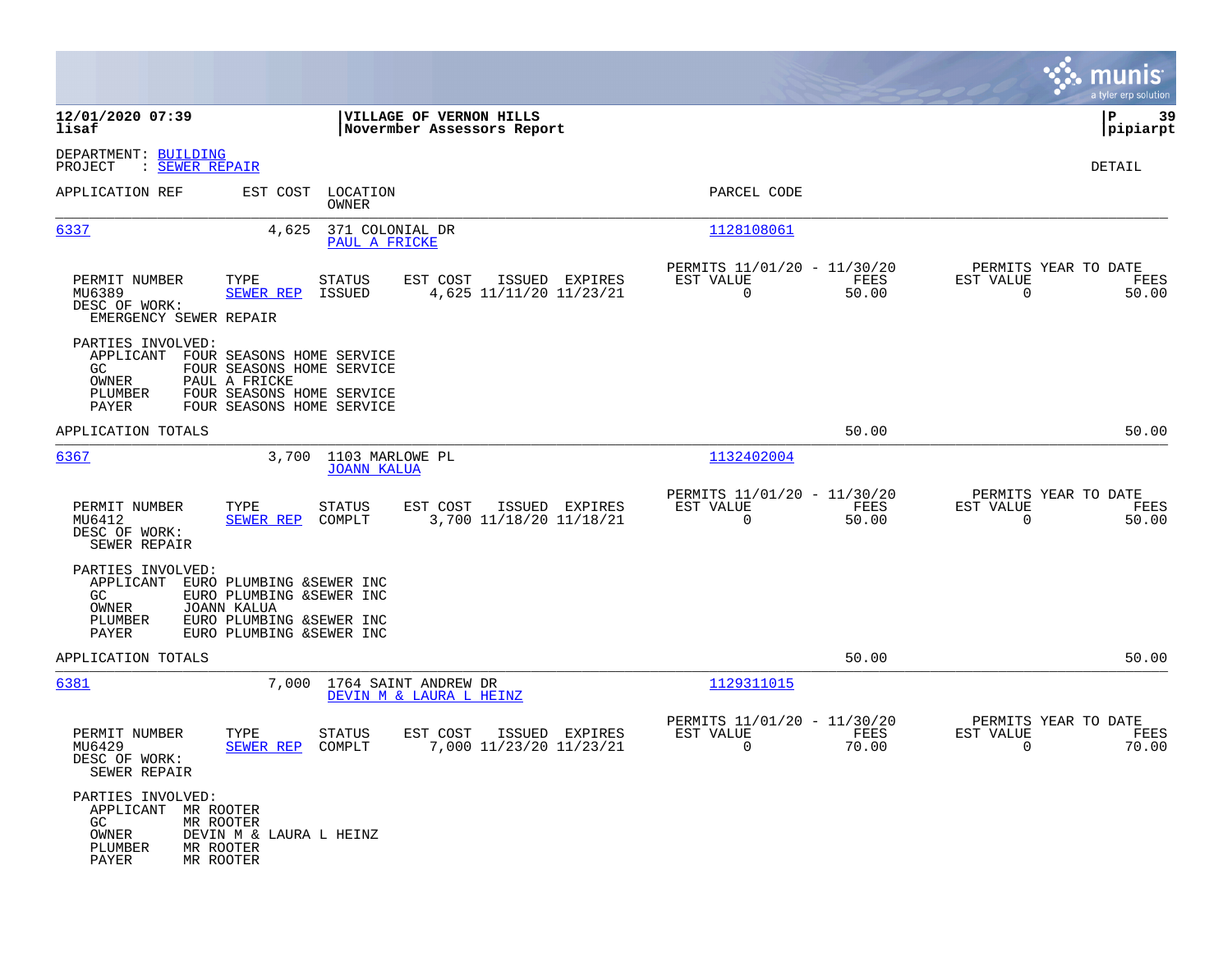|                                                                                                                                                                                                                                  |                                                                       | munis<br>a tyler erp solution                                  |
|----------------------------------------------------------------------------------------------------------------------------------------------------------------------------------------------------------------------------------|-----------------------------------------------------------------------|----------------------------------------------------------------|
| 12/01/2020 07:39<br>VILLAGE OF VERNON HILLS<br>lisaf<br>Novermber Assessors Report                                                                                                                                               |                                                                       | P<br>40<br> pipiarpt                                           |
| DEPARTMENT: BUILDING<br>: SEWER REPAIR<br>PROJECT                                                                                                                                                                                |                                                                       | <b>DETAIL</b>                                                  |
| APPLICATION REF<br>EST COST<br>LOCATION<br><b>OWNER</b>                                                                                                                                                                          | PARCEL CODE                                                           |                                                                |
| APPLICATION TOTALS                                                                                                                                                                                                               | 70.00                                                                 | 70.00                                                          |
| 6392<br>4,000<br>1064 CUMBERLAND CT<br>BRIAN & GITU W KAPUR                                                                                                                                                                      | 1132408006                                                            |                                                                |
| TYPE<br>STATUS<br>EST COST<br>ISSUED EXPIRES<br>PERMIT NUMBER<br>4,000 11/30/20 11/30/21<br>MU6450<br><b>SEWER REP</b><br>ISSUED<br>DESC OF WORK:<br>SEWER REPAIR                                                                | PERMITS 11/01/20 - 11/30/20<br>EST VALUE<br>FEES<br>$\Omega$<br>50.00 | PERMITS YEAR TO DATE<br>EST VALUE<br>FEES<br>$\Omega$<br>50.00 |
| PARTIES INVOLVED:<br>APPLICANT<br>RAMON & SONS SEWER & WATER<br>RAMON & SONS SEWER & WATER<br>GC.<br>OWNER<br>BRIAN & GITU W KAPUR<br>RAMON & SONS SEWER & WATER<br>PLUMBER<br><b>PAYER</b><br>RAMON & SONS SEWER & WATER        |                                                                       |                                                                |
| APPLICATION TOTALS                                                                                                                                                                                                               | 50.00                                                                 | 50.00                                                          |
| 6393<br>6,000<br>1062 CUMBERLAND CT<br>EDUARD & SABINA GERSHKOVICH                                                                                                                                                               | 1132408007                                                            |                                                                |
| TYPE<br>EST COST<br>PERMIT NUMBER<br>STATUS<br>ISSUED EXPIRES<br>6,000 11/30/20 11/30/21<br>MU6451<br><b>SEWER REP</b><br>ISSUED<br>DESC OF WORK:<br>SEWER REPAIR                                                                | PERMITS 11/01/20 - 11/30/20<br>EST VALUE<br>FEES<br>$\Omega$<br>60.00 | PERMITS YEAR TO DATE<br>EST VALUE<br>FEES<br>$\Omega$<br>60.00 |
| PARTIES INVOLVED:<br>APPLICANT<br>RAMON & SONS SEWER & WATER<br>RAMON & SONS SEWER & WATER<br>GC.<br>EDUARD & SABINA GERSHKOVICH<br>OWNER<br>RAMON & SONS SEWER & WATER<br>PLUMBER<br>RAMON & SONS SEWER & WATER<br><b>PAYER</b> |                                                                       |                                                                |
| APPLICATION TOTALS<br>PROJECT TOTALS                                                                                                                                                                                             | 60.00<br>$\Omega$<br>280.00                                           | 60.00<br>$\Omega$<br>280.00                                    |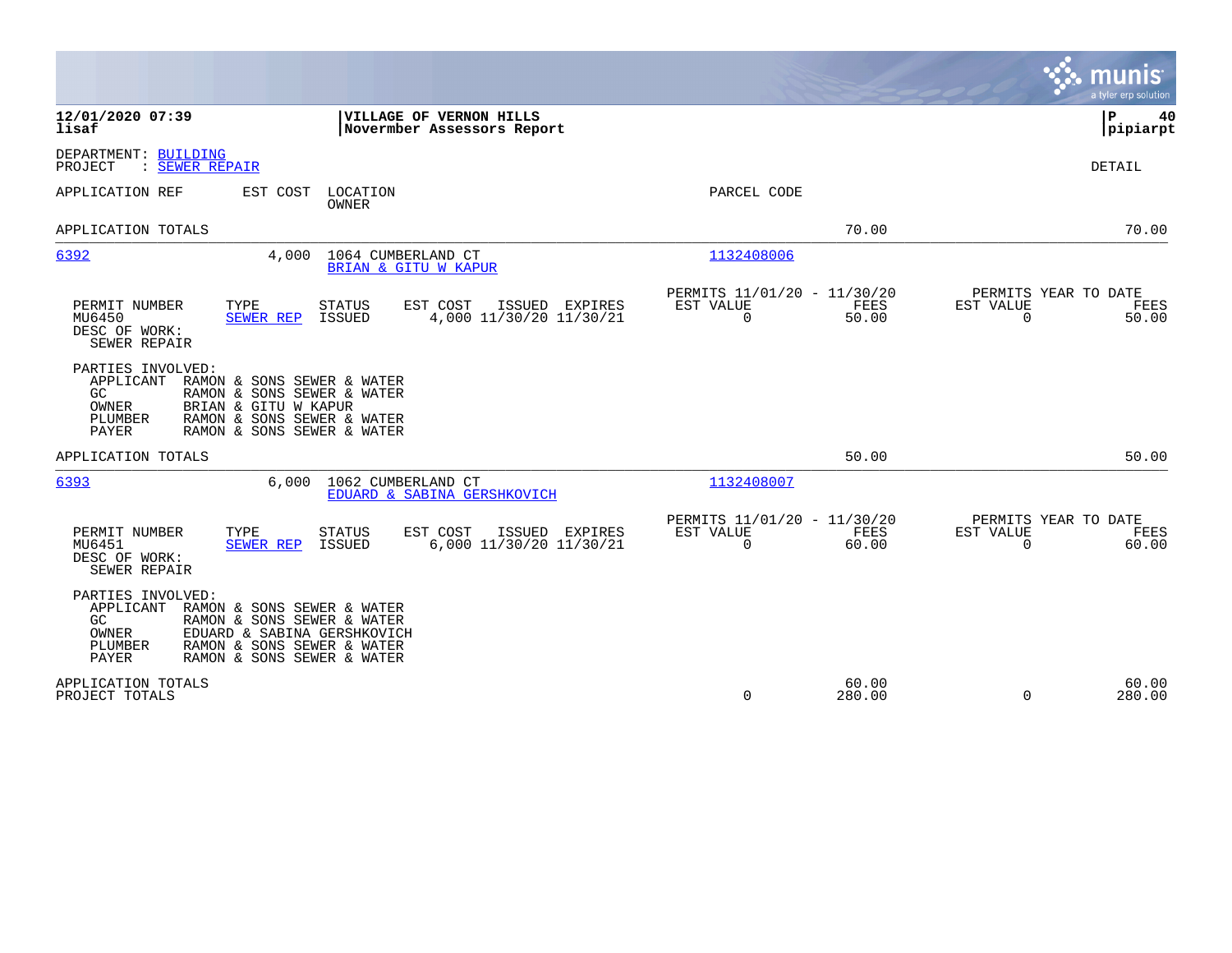|                                                                                                                                                                                                    |                                                                                                      | <b>munis</b><br>a tyler erp solution                                |
|----------------------------------------------------------------------------------------------------------------------------------------------------------------------------------------------------|------------------------------------------------------------------------------------------------------|---------------------------------------------------------------------|
| 12/01/2020 07:39<br>VILLAGE OF VERNON HILLS<br>lisaf                                                                                                                                               | Novermber Assessors Report                                                                           | P<br>41<br> pipiarpt                                                |
| DEPARTMENT: BUILDING<br>$:$ SHED<br>PROJECT                                                                                                                                                        |                                                                                                      | DETAIL                                                              |
| EST COST<br>LOCATION<br>APPLICATION REF<br>OWNER                                                                                                                                                   | PARCEL CODE                                                                                          |                                                                     |
| 6290<br>9,700<br>603S CHERRY VALLEY RD<br>STEPHEN & LEA HOLCOMB                                                                                                                                    | 1508111001                                                                                           |                                                                     |
| PERMIT NUMBER<br>TYPE<br>STATUS<br>EST COST<br>MU6391<br><b>SHED</b><br>ISSUED<br>DESC OF WORK:<br>SHED                                                                                            | PERMITS 11/01/20 - 11/30/20<br>ISSUED<br>EST VALUE<br>EXPIRES<br>9,700 11/11/20 11/17/21<br>$\Omega$ | PERMITS YEAR TO DATE<br>EST VALUE<br>FEES<br>FEES<br>97.00<br>97.00 |
| PARTIES INVOLVED:<br>APPLICANT<br>VS CUSTOM DESIGN & BUILD<br>ARTSPIRING CABINET, INTERIORS & ARTWORK<br>GC.<br>STEPHEN & LEA HOLCOMB<br>OWNER<br>PAYER<br>ARTSPIRING CABINET, INTERIORS & ARTWORK |                                                                                                      |                                                                     |
| APPLICATION TOTALS<br>PROJECT TOTALS                                                                                                                                                               | 0                                                                                                    | 97.00<br>97.00<br>97.00<br>97.00<br>$\Omega$                        |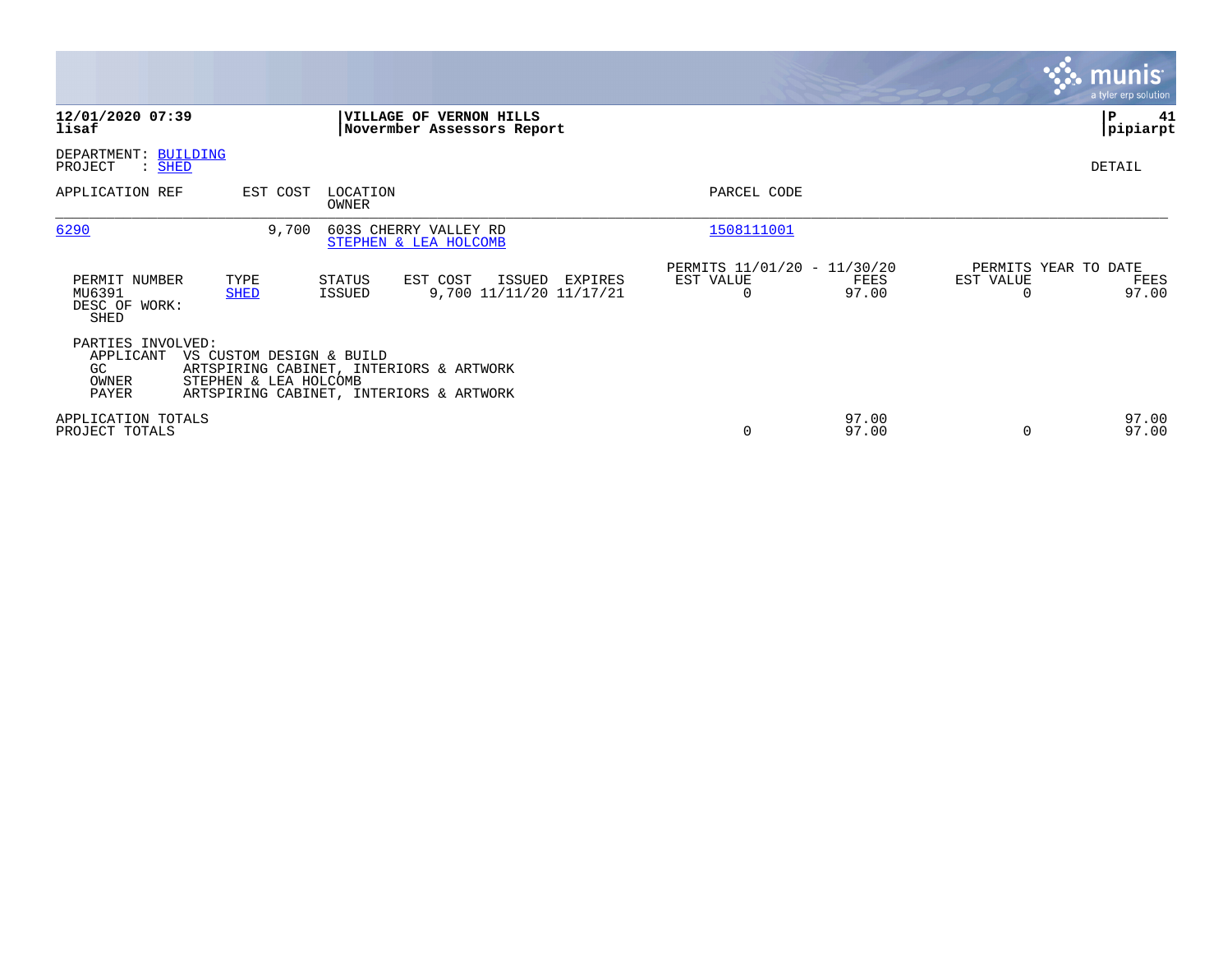|                                                         |                                                                                                        |                         |                                                              |                                               |                  |                                               | <b>munis</b><br>a tyler erp solution |
|---------------------------------------------------------|--------------------------------------------------------------------------------------------------------|-------------------------|--------------------------------------------------------------|-----------------------------------------------|------------------|-----------------------------------------------|--------------------------------------|
| 12/01/2020 07:39<br>lisaf                               |                                                                                                        |                         | <b>VILLAGE OF VERNON HILLS</b><br>Novermber Assessors Report |                                               |                  |                                               | P<br>42<br> pipiarpt                 |
| DEPARTMENT: BUILDING<br>PROJECT<br>: SIDING             |                                                                                                        |                         |                                                              |                                               |                  |                                               | DETAIL                               |
| APPLICATION REF                                         | EST COST                                                                                               | LOCATION<br>OWNER       |                                                              | PARCEL CODE                                   |                  |                                               |                                      |
| 6389                                                    | 13,120                                                                                                 |                         | 32 MONTGOMERY LN<br>RONALD & ELLEN S FINE                    | 1508203011                                    |                  |                                               |                                      |
| PERMIT NUMBER<br>MU6441<br>DESC OF WORK:<br>SIDING      | TYPE<br>SIDING                                                                                         | <b>STATUS</b><br>ISSUED | EST COST<br>ISSUED<br>EXPIRES<br>13,120 11/25/20 11/25/21    | PERMITS 11/01/20 - 11/30/20<br>EST VALUE<br>0 | FEES<br>131.20   | PERMITS YEAR TO DATE<br>EST VALUE<br>$\Omega$ | FEES<br>131.20                       |
| PARTIES INVOLVED:<br>APPLICANT<br>GC.<br>OWNER<br>PAYER | BBP CUSTOM BUILDERS INC<br>BBP CUSTOM BUILDERS INC<br>RONALD & ELLEN S FINE<br>BBP CUSTOM BUILDERS INC |                         |                                                              |                                               |                  |                                               |                                      |
| APPLICATION TOTALS<br>PROJECT TOTALS                    |                                                                                                        |                         |                                                              | 0                                             | 131.20<br>131.20 | $\Omega$                                      | 131.20<br>131.20                     |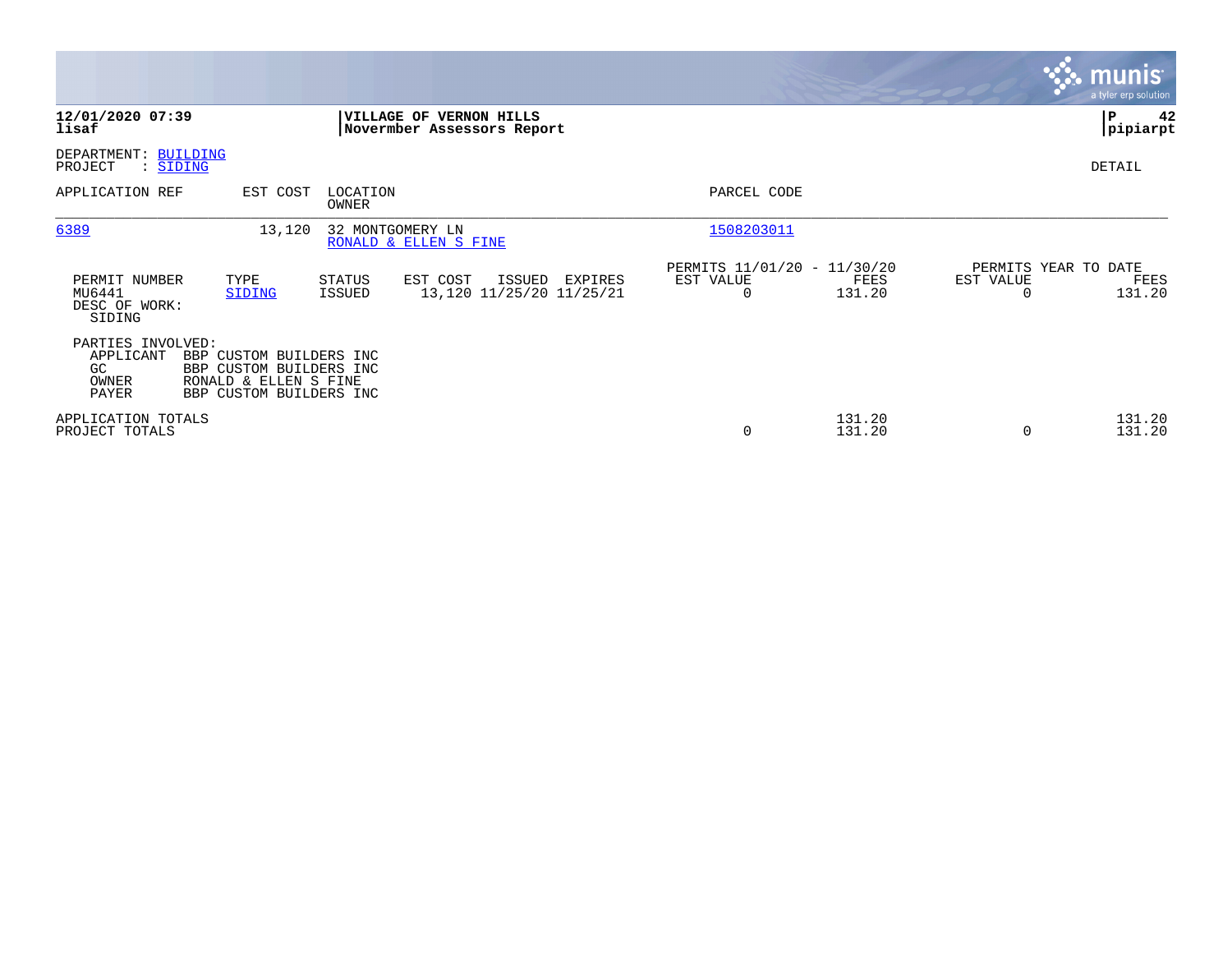|                                                                                                   |                                                                                                                |                          |                                                              |                                               |                      |                                   | <u>munis</u><br>a tyler erp solution |
|---------------------------------------------------------------------------------------------------|----------------------------------------------------------------------------------------------------------------|--------------------------|--------------------------------------------------------------|-----------------------------------------------|----------------------|-----------------------------------|--------------------------------------|
| 12/01/2020 07:39<br>lisaf                                                                         |                                                                                                                |                          | <b>VILLAGE OF VERNON HILLS</b><br>Novermber Assessors Report |                                               |                      |                                   | P<br>43<br> pipiarpt                 |
| DEPARTMENT: BUILDING<br>PROJECT                                                                   | : SWIMMING POOL/HOT TUB                                                                                        |                          |                                                              |                                               |                      |                                   | DETAIL                               |
| APPLICATION REF                                                                                   | EST COST                                                                                                       | LOCATION<br><b>OWNER</b> |                                                              | PARCEL CODE                                   |                      |                                   |                                      |
| 6208                                                                                              | 150,000                                                                                                        |                          | 1818 LAKE CHARLES DR<br>BRIAN & ALYSHA FLUNO                 | 1128302020                                    |                      |                                   |                                      |
| PERMIT NUMBER<br>MU6422<br>DESC OF WORK:<br>SWIMMING POOL                                         | TYPE<br>POOL/HOT                                                                                               | <b>STATUS</b><br>ISSUED  | EST COST<br>ISSUED<br>EXPIRES<br>150,000 11/19/20 11/25/21   | PERMITS 11/01/20 - 11/30/20<br>EST VALUE<br>0 | FEES<br>1,500.00     | PERMITS YEAR TO DATE<br>EST VALUE | FEES<br>1,500.00                     |
| PARTIES INVOLVED:<br>APPLICANT<br>ELECTRICIA RAY ZEGERS<br>GC<br>OWNER<br>PLUMBER<br><b>PAYER</b> | SUNSET POOLS & SPAS<br>SUNSET POOLS & SPAS<br>BRIAN & ALYSHA FLUNO<br>CHICAGO POOLS INC<br>SUNSET POOLS & SPAS |                          |                                                              |                                               |                      |                                   |                                      |
| APPLICATION TOTALS<br>PROJECT TOTALS                                                              |                                                                                                                |                          |                                                              | 0                                             | 1,500.00<br>1,500.00 | 0                                 | 1,500.00<br>1,500.00                 |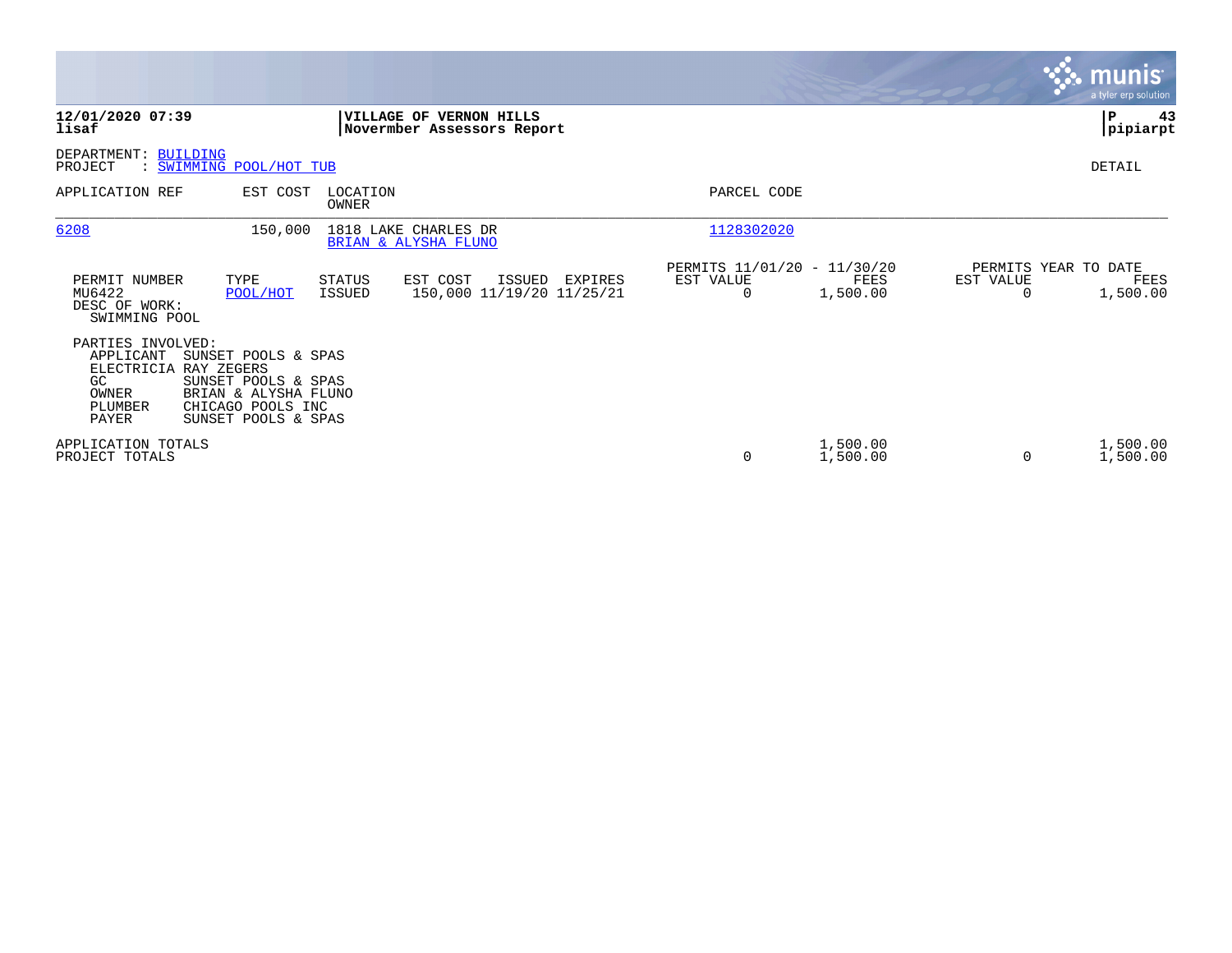|                                                                                                                                                                                    |                                                                        | munis<br>a tyler erp solution                                   |
|------------------------------------------------------------------------------------------------------------------------------------------------------------------------------------|------------------------------------------------------------------------|-----------------------------------------------------------------|
| 12/01/2020 07:39<br>VILLAGE OF VERNON HILLS<br>lisaf<br>Novermber Assessors Report                                                                                                 |                                                                        | l P<br>44<br> pipiarpt                                          |
| DEPARTMENT: BUILDING<br>PROJECT<br>$\colon$ TENT                                                                                                                                   |                                                                        | DETAIL                                                          |
| APPLICATION REF<br>EST COST<br>LOCATION<br>OWNER                                                                                                                                   | PARCEL CODE                                                            |                                                                 |
| 6302<br>700 NORTH MILWAUKEE AVENUE 128<br>0<br>KIMCO REALTY                                                                                                                        | 1504201051                                                             |                                                                 |
| PERMIT NUMBER<br>TYPE<br>STATUS<br>EST COST<br>ISSUED EXPIRES<br>$0$ 11/18/20 11/18/21<br>MU6419<br><b>ISSUED</b><br><b>TENT</b><br>DESC OF WORK:<br>TEMPORARY TENT                | PERMITS 11/01/20 - 11/30/20<br>EST VALUE<br>FEES<br>$\mathbf 0$<br>.00 | PERMITS YEAR TO DATE<br>EST VALUE<br>FEES<br>$\mathbf 0$<br>.00 |
| PARTIES INVOLVED:<br>APPLICANT<br>J GUNNAR CONSTRUCTION MANAGEMENT INC<br>J GUNNAR CONSTRUCTION MANAGEMENT INC<br>GC.<br>OCCUPANT<br><b>BLUFISH SUSHI</b><br>OWNER<br>KIMCO REALTY |                                                                        |                                                                 |
| APPLICATION TOTALS                                                                                                                                                                 | .00                                                                    | .00                                                             |
| 6368<br>925 NORTH MILWAUKEE AVENUE 500<br>0<br>PASSCO MELODY FARM DST                                                                                                              | 1134302008                                                             |                                                                 |
| PERMIT NUMBER<br>TYPE<br>STATUS<br>EST COST<br>ISSUED EXPIRES<br>MU6423<br><b>ISSUED</b><br>$0$ 11/19/20 11/19/21<br><b>TENT</b><br>DESC OF WORK:<br>TENT - COVID                  | PERMITS 11/01/20 - 11/30/20<br>FEES<br>EST VALUE<br>0<br>.00           | PERMITS YEAR TO DATE<br>EST VALUE<br>FEES<br>0<br>.00           |
| PARTIES INVOLVED:<br>APPLICANT<br>J GUNNAR CONSTRUCTION MANAGEMENT INC<br>J GUNNAR CONSTRUCTION MANAGEMENT INC<br>GC<br>OWNER<br>PASSCO MELODY FARM DST                            |                                                                        |                                                                 |
| APPLICATION TOTALS                                                                                                                                                                 | .00                                                                    | .00                                                             |
| 6373<br>0<br>151 EAST TOWNLINE RD<br><b>JAMESON'S CHARHOUSE</b>                                                                                                                    | 1504109003                                                             |                                                                 |
| PERMIT NUMBER<br>TYPE<br>STATUS<br>EST COST<br>ISSUED EXPIRES<br>MU6425<br><b>TENT</b><br>ISSUED<br>0 11/19/20 11/19/21<br>DESC OF WORK:<br>TENT                                   | PERMITS 11/01/20 - 11/30/20<br>EST VALUE<br>FEES<br>$\Omega$<br>.00    | PERMITS YEAR TO DATE<br>EST VALUE<br>FEES<br>$\Omega$<br>.00    |
| PARTIES INVOLVED:<br>APPLICANT<br>JAMESON'S CHARHOUSE<br>GC<br>WISE EQUIPMENT & RENTALS<br><b>OWNER</b><br>JAMESON'S CHARHOUSE                                                     |                                                                        |                                                                 |
| APPLICATION TOTALS<br>PROJECT TOTALS                                                                                                                                               | .00<br>$\mathbf 0$<br>.00                                              | .00<br>0<br>.00                                                 |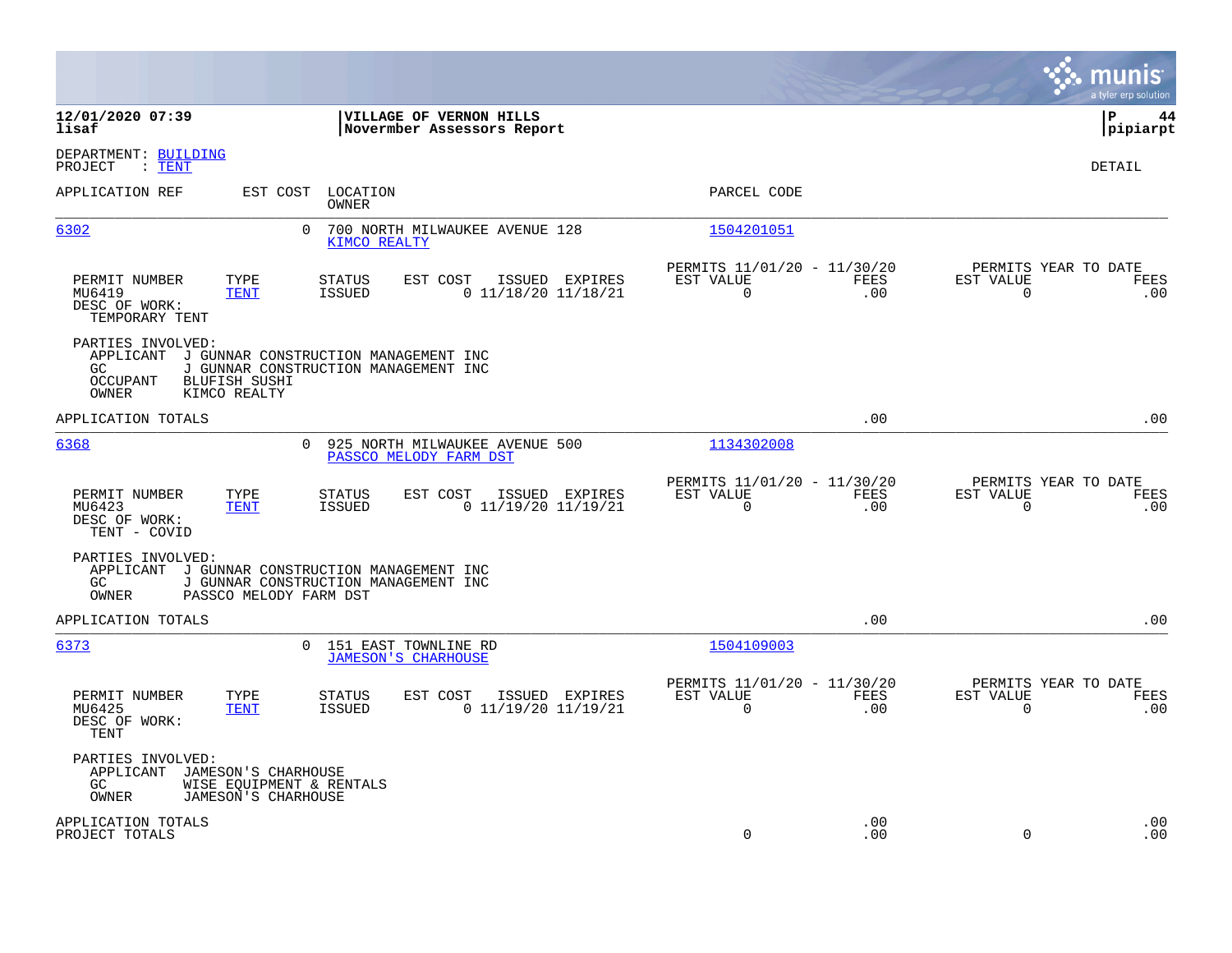|                                                                                                                                                                           |                                                                                                                                              |                                                                        | munis<br>a tyler erp solution                                   |
|---------------------------------------------------------------------------------------------------------------------------------------------------------------------------|----------------------------------------------------------------------------------------------------------------------------------------------|------------------------------------------------------------------------|-----------------------------------------------------------------|
| 12/01/2020 07:39<br>lisaf                                                                                                                                                 | VILLAGE OF VERNON HILLS<br>Novermber Assessors Report                                                                                        |                                                                        | 45<br>IΡ<br> pipiarpt                                           |
| DEPARTMENT: BUILDING<br>PROJECT<br>: WATER HEATER                                                                                                                         |                                                                                                                                              |                                                                        | DETAIL                                                          |
| APPLICATION REF<br>EST COST                                                                                                                                               | LOCATION<br>OWNER                                                                                                                            | PARCEL CODE                                                            |                                                                 |
| 6319<br>3,385                                                                                                                                                             | 9 AUBURN CT<br><b>JOHN W WARMBRODT</b>                                                                                                       | 1505410012                                                             |                                                                 |
| TYPE<br>PERMIT NUMBER<br>MU6372<br>DESC OF WORK:<br>WATER HEATER                                                                                                          | ISSUED EXPIRES<br>STATUS<br>EST COST<br>WATER HEAT COMPLT<br>3,385 11/05/20 11/10/21                                                         | PERMITS 11/01/20 - 11/30/20<br>EST VALUE<br>FEES<br>$\mathbf 0$<br>.00 | PERMITS YEAR TO DATE<br>EST VALUE<br>FEES<br>$\mathbf 0$<br>.00 |
| PARTIES INVOLVED:<br>APPLICANT<br>GC<br>OWNER<br>JOHN W WARMBRODT<br>PLUMBER<br>PAYER                                                                                     | DOM'S PLUMBING AND SEWER SERVICE<br>DOM'S PLUMBING AND SEWER SERVICE<br>DOM'S PLUMBING AND SEWER SERVICE<br>DOM'S PLUMBING AND SEWER SERVICE |                                                                        |                                                                 |
| APPLICATION TOTALS                                                                                                                                                        |                                                                                                                                              | .00                                                                    | .00                                                             |
| 6321                                                                                                                                                                      | 983<br>473 EVERGREEN DR<br><b>JOHN FILIPPI</b>                                                                                               | 1508403007                                                             |                                                                 |
| PERMIT NUMBER<br>TYPE<br>MU6377<br>DESC OF WORK:<br>WATER HEATER                                                                                                          | <b>STATUS</b><br>EST COST<br>ISSUED EXPIRES<br>983 11/06/20 11/23/21<br>WATER HEAT COMPLT                                                    | PERMITS 11/01/20 - 11/30/20<br>EST VALUE<br>FEES<br>0<br>.00           | PERMITS YEAR TO DATE<br>EST VALUE<br>FEES<br>$\mathbf 0$<br>.00 |
| PARTIES INVOLVED:<br>APPLICANT LZ PLUMBING<br>GC.<br>LZ PLUMBING<br>OWNER<br>JOHN FILIPPI<br>PLUMBER<br>LZ PLUMBING<br>PAYER<br>JOHN FILIPPI                              |                                                                                                                                              |                                                                        |                                                                 |
| APPLICATION TOTALS                                                                                                                                                        |                                                                                                                                              | .00                                                                    | .00                                                             |
| 6332<br>1,500                                                                                                                                                             | 201 ARCADIA COURT<br>DAVID & JENNIFER KAHN                                                                                                   | 1505204015                                                             |                                                                 |
| PERMIT NUMBER<br>TYPE<br>MU6388<br>DESC OF WORK:<br>WATER HEATER                                                                                                          | <b>STATUS</b><br>EST COST<br>ISSUED EXPIRES<br>WATER HEAT COMPLT<br>1,500 11/10/20 11/12/21                                                  | PERMITS 11/01/20 - 11/30/20<br>EST VALUE<br><b>FEES</b><br>0<br>.00    | PERMITS YEAR TO DATE<br>EST VALUE<br>FEES<br>.00<br>0           |
| PARTIES INVOLVED:<br>APPLICANT DAVID & JENNIFER KAHN<br>GC<br>DAVID & JENNIFER KAHN<br>OWNER<br>DAVID & JENNIFER KAHN<br>PLUMBER<br>DRF<br>PAYER<br>DAVID & JENNIFER KAHN |                                                                                                                                              |                                                                        |                                                                 |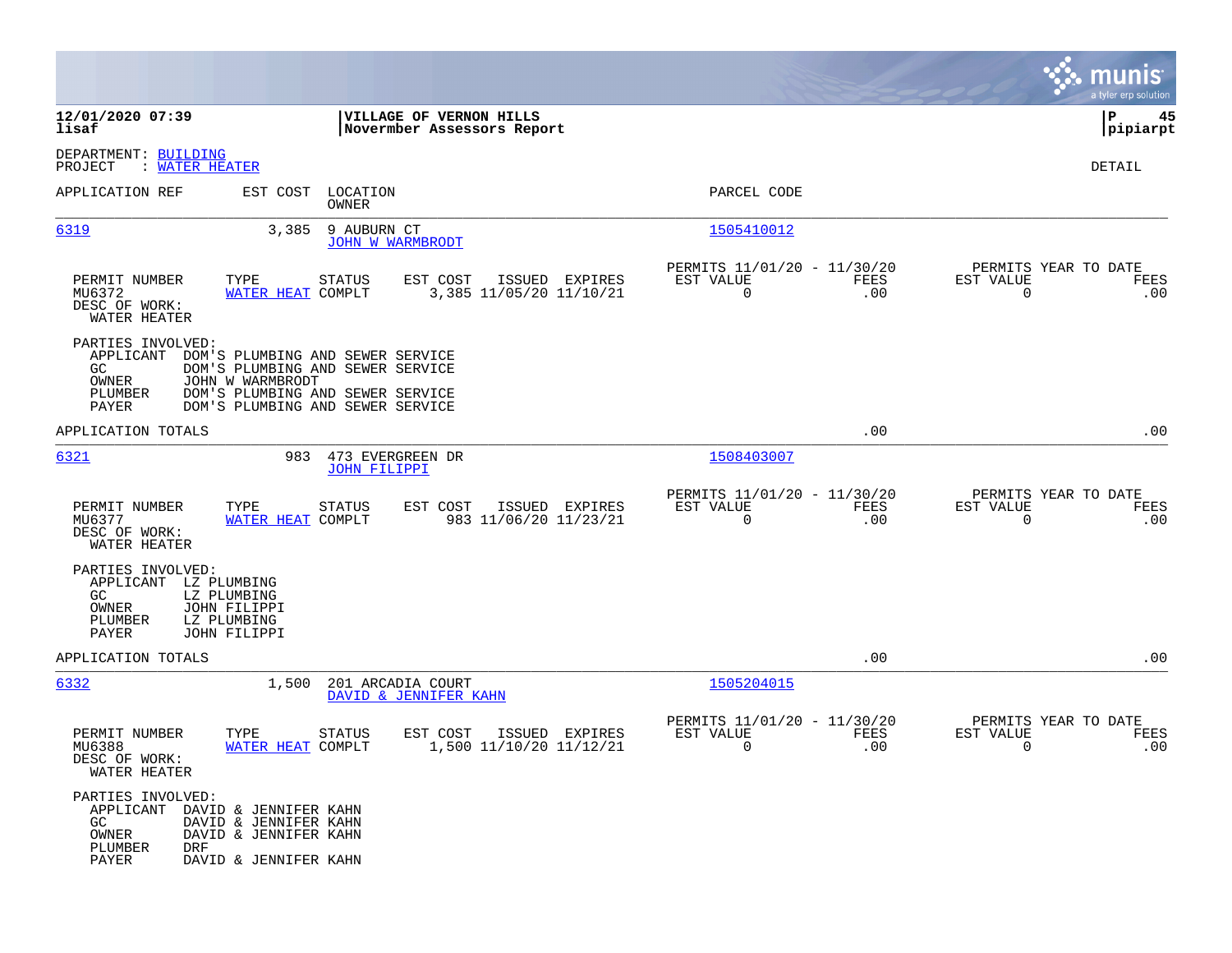|                                                   |          |                                                              |             |            | munis<br>a tyler erp solution |
|---------------------------------------------------|----------|--------------------------------------------------------------|-------------|------------|-------------------------------|
| 12/01/2020 07:39<br>lisaf                         |          | <b>VILLAGE OF VERNON HILLS</b><br>Novermber Assessors Report |             |            | 46<br>l P<br>pipiarpt         |
| DEPARTMENT: BUILDING<br>: WATER HEATER<br>PROJECT |          |                                                              |             |            | DETAIL                        |
| APPLICATION REF                                   | EST COST | LOCATION<br>OWNER                                            | PARCEL CODE |            |                               |
| APPLICATION TOTALS<br>PROJECT TOTALS              |          |                                                              | $\Omega$    | .00<br>.00 | .00<br>.00                    |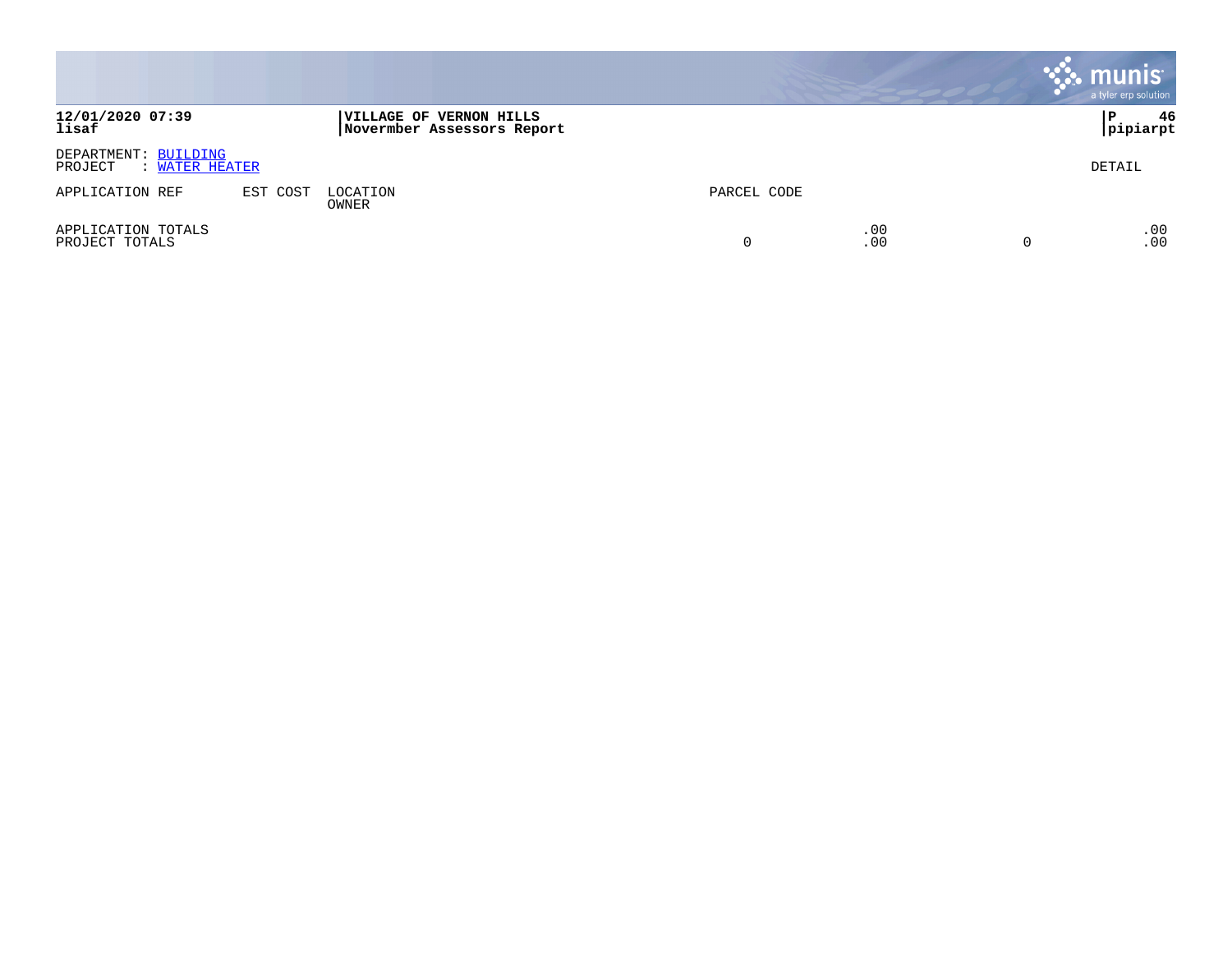|                                                                                                                                                                                                                                                                                   | munis<br>a tyler erp solution                                                                                                                                     |
|-----------------------------------------------------------------------------------------------------------------------------------------------------------------------------------------------------------------------------------------------------------------------------------|-------------------------------------------------------------------------------------------------------------------------------------------------------------------|
| 12/01/2020 07:39<br>VILLAGE OF VERNON HILLS<br>lisaf<br>Novermber Assessors Report                                                                                                                                                                                                | ΙP<br>47<br> pipiarpt                                                                                                                                             |
| DEPARTMENT: BUILDING<br>PROJECT<br>: SIGN                                                                                                                                                                                                                                         | DETAIL                                                                                                                                                            |
| APPLICATION REF<br>EST COST<br>LOCATION<br>OWNER                                                                                                                                                                                                                                  | PARCEL CODE                                                                                                                                                       |
| 6235<br>16,620<br>864 EAST TOWNLINE ROAD<br>PASSCO MELODY FARM DST                                                                                                                                                                                                                | 1134302008                                                                                                                                                        |
| PERMIT NUMBER<br>TYPE<br>EST COST<br><b>STATUS</b><br>MU6435<br>ISSUED<br>16,620 11/24/20 11/24/21<br><b>SIGN</b><br>DESC OF WORK:<br>SIGN - SHAKE SHACK                                                                                                                          | PERMITS 11/01/20 - 11/30/20<br>PERMITS YEAR TO DATE<br>EST VALUE<br>ISSUED EXPIRES<br>FEES<br>EST VALUE<br>FEES<br>$\mathbf 0$<br>216.20<br>$\mathbf 0$<br>216.20 |
| PARTIES INVOLVED:<br>APPLICANT<br>BRIGHT LIGHT SIGN<br>BRIGHT LIGHT SIGN<br>GC.<br>SHAKE SHACK<br>OCCUPANT<br>PASSCO MELODY FARM DST<br>OWNER<br>BRIGHT LIGHT SIGN<br>PAYER<br>BRIGHT LIGHT SIGN<br>SIGN                                                                          |                                                                                                                                                                   |
| APPLICATION TOTALS                                                                                                                                                                                                                                                                | 216.20<br>216.20                                                                                                                                                  |
| 6317<br>1,000<br>560 BUNKER CT 100<br>CONTINENTAL EXECUTIVE PARKE, LLC                                                                                                                                                                                                            | 1504202144                                                                                                                                                        |
| TYPE<br>PERMIT NUMBER<br>STATUS<br>EST COST<br>1,000 11/30/20 11/30/21<br>MU6448<br>ISSUED<br><b>SIGN</b><br>DESC OF WORK:<br>SIGN                                                                                                                                                | PERMITS 11/01/20 - 11/30/20<br>PERMITS YEAR TO DATE<br>ISSUED EXPIRES<br>EST VALUE<br>FEES<br>EST VALUE<br>FEES<br>0<br>97.00<br>$\mathbf 0$<br>97.00             |
| PARTIES INVOLVED:<br>APPLICANT NUWAVE<br>NUWAVE<br>GC.<br>OCCUPANT<br>NUWAVE<br>OWNER<br>CONTINENTAL EXECUTIVE PARKE, LLC<br>PAYER<br>NUWAVE<br>SIGN<br>NUWAVE                                                                                                                    |                                                                                                                                                                   |
| APPLICATION TOTALS                                                                                                                                                                                                                                                                | 97.00<br>97.00                                                                                                                                                    |
| 6323<br>25,000<br>300 NORTH MILWAUKEE AVE<br>BAXTER CREDIT UNION/JMS                                                                                                                                                                                                              | 1503302030                                                                                                                                                        |
| PERMIT NUMBER<br>EST COST<br>STATUS<br>TYPE<br>MU6433<br><b>SIGN</b><br>ISSUED<br>25,000 11/24/20 11/24/21<br>DESC OF WORK:<br>BCU PARKING LOT SIGNS<br>300-340 MILWAUKEE<br>PARTIES INVOLVED:<br>APPLICANT FAST SIGNS<br>GC<br>FAST SIGNS<br>OCCUPANT<br>BAXTER CREDIT UNION/JMS | PERMITS 11/01/20 - 11/30/20<br>PERMITS YEAR TO DATE<br>ISSUED EXPIRES<br>EST VALUE<br>EST VALUE<br>FEES<br>FEES<br>0<br>400.00<br>0<br>400.00                     |